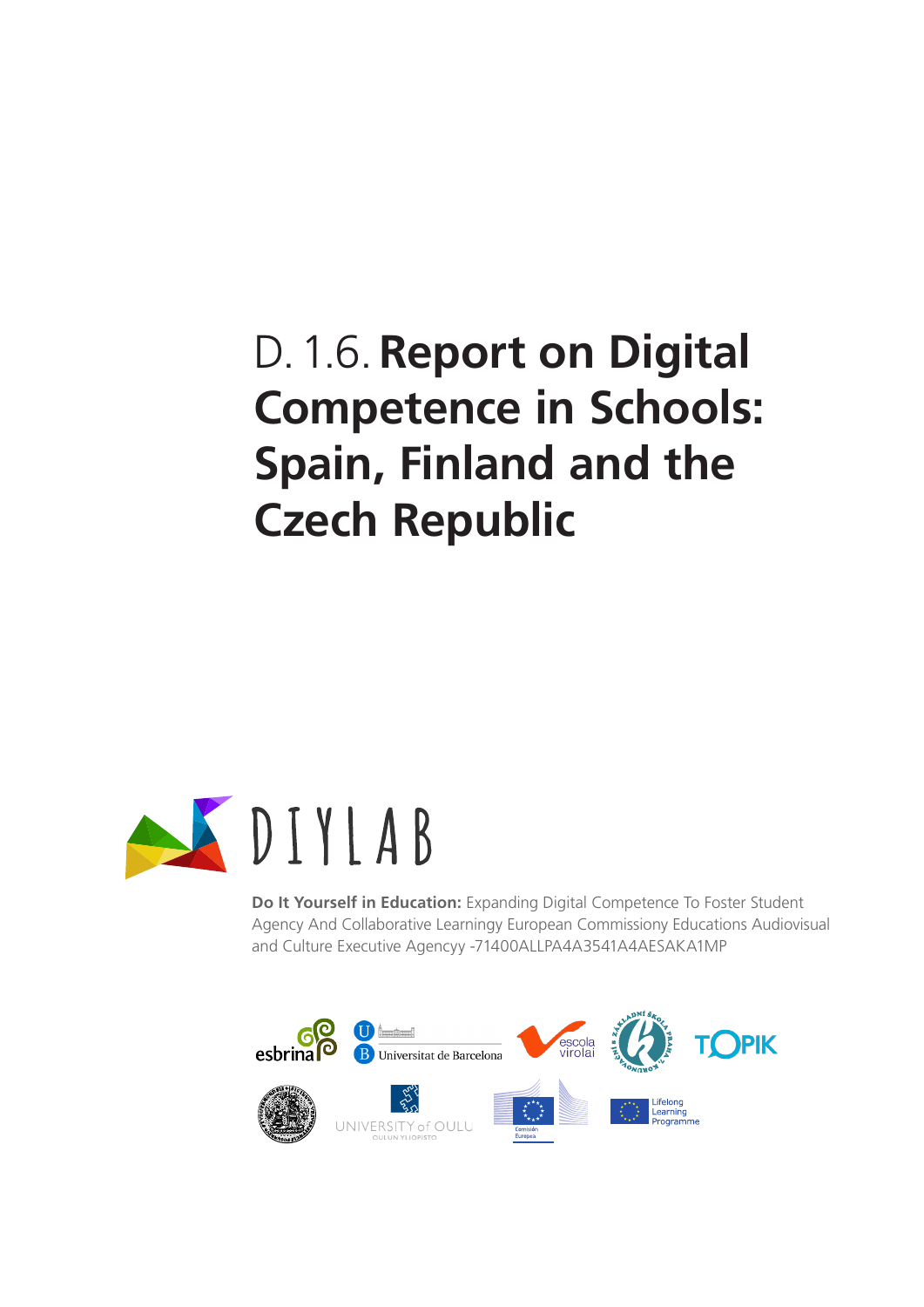#### **D.1.6. Report on Digital Competence in Schools: Spain, Finland and the Czech Republic**

#### Authors:

P1. University of Barcelona. Juana M. Sancho, Fernando Hernández, Cristina Alonso, Joan-Anton Sánchez, Rachel Fendler, Maria Domingo, Raquel Miño, Judith Arrazola, Xavier Giró Gràcia, Anna Majó and Àngels Armengol.

P2. University of Oulu/ Oulu University Teacher Training School. Antti Peltonen, Mikko Ojala, Paula Airaksinen, Esa Niemi , Kari Kumpulainen, Kerttuli Saajoranta, Seija Blomberg, Pasi Hieta and Terhi Ylöniemi.

P3 and P5. Charles University/ ZŠ Korunovační (KORUNKA). Miroslava Černochová, Tomás Jeřábek, Irena Fialová and Tomás Komrska.

P4. Escola Virolai. Coral Regi and M.José Miranda.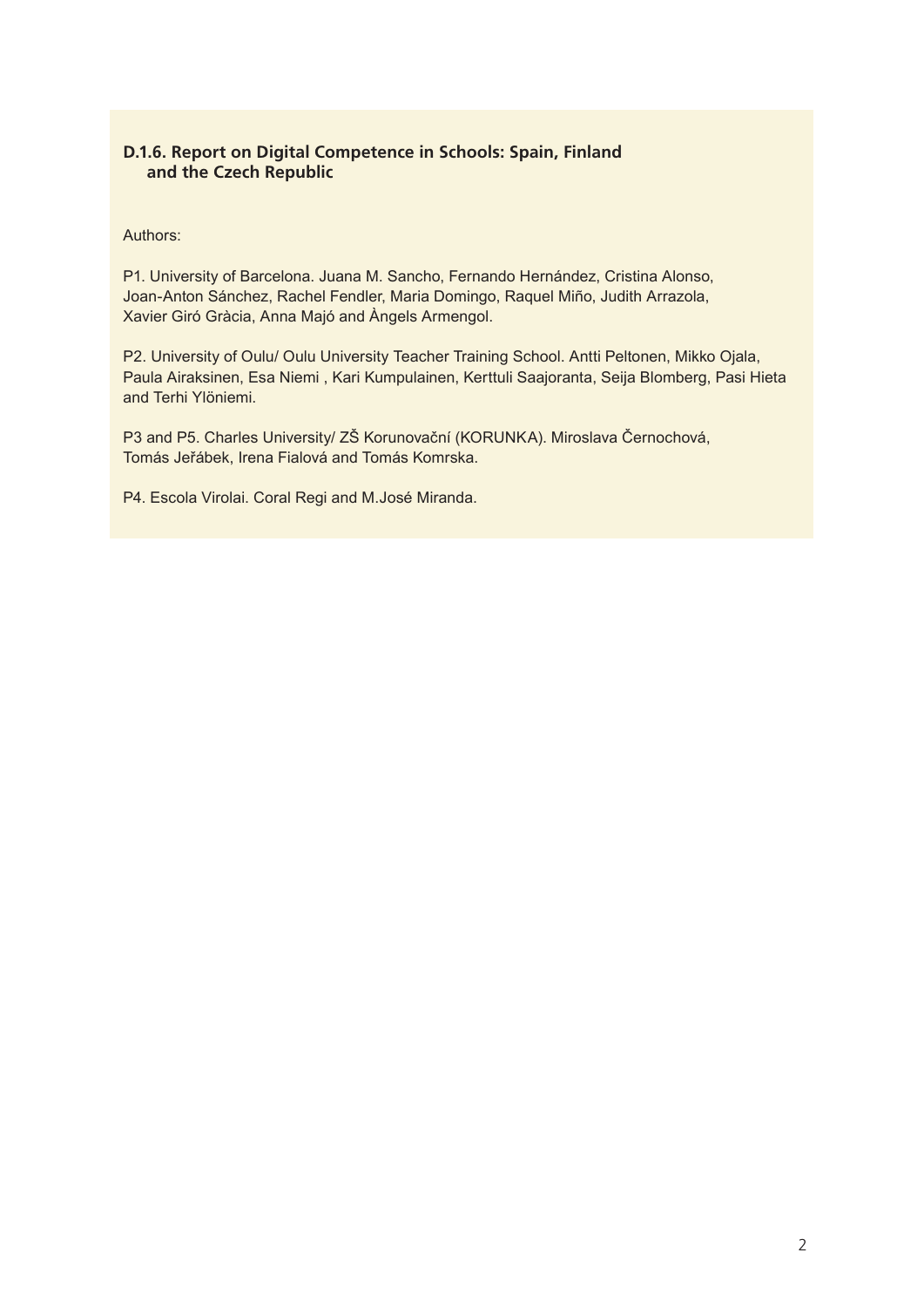# Table of contents

| 1. Background                                                                               |                         |  |  |  |
|---------------------------------------------------------------------------------------------|-------------------------|--|--|--|
| 2. Participating schools and higher education institutions                                  | $\overline{\mathbf{3}}$ |  |  |  |
| 2.1 Spain                                                                                   | $\overline{4}$          |  |  |  |
| 2.2 Finland                                                                                 | 6                       |  |  |  |
| 2.3 The Czech Republic                                                                      | 7                       |  |  |  |
| 3. Methodology                                                                              | 7                       |  |  |  |
| 3.1 Curriculum analyses                                                                     | 8                       |  |  |  |
| 3.2 Focus groups                                                                            | 8                       |  |  |  |
| 3.3 Meta-analysis and recommendations                                                       | 9                       |  |  |  |
| 4. Digital competence and DIY learning: a review of national<br>curricula and local syllabi | 10                      |  |  |  |
| 4.1 The Spanish context                                                                     | 10                      |  |  |  |
| 4.2 The Finnish context                                                                     | 11                      |  |  |  |
| 4.3 The Czech context                                                                       | 12                      |  |  |  |
| 4.4 Conclusions                                                                             | 12                      |  |  |  |
| 5. Local knowledge of DIY learning: teachers, parents and students                          | 13                      |  |  |  |
| 5.1 Teachers                                                                                | 13                      |  |  |  |
| 5.2 Parents                                                                                 | 14                      |  |  |  |
| 5.3 Students                                                                                | 14                      |  |  |  |
| 5.4 Conclusions                                                                             | 14                      |  |  |  |
| 6. Introducing DIYLabs into participating schools<br>and educational contexts               | 16                      |  |  |  |
| 6.1 The Spanish context                                                                     | 16                      |  |  |  |
| 6.2 The Finnish context                                                                     | 19                      |  |  |  |
| 6.3 The Czech context                                                                       | 19                      |  |  |  |
| 6.4 Conclusions                                                                             | 20                      |  |  |  |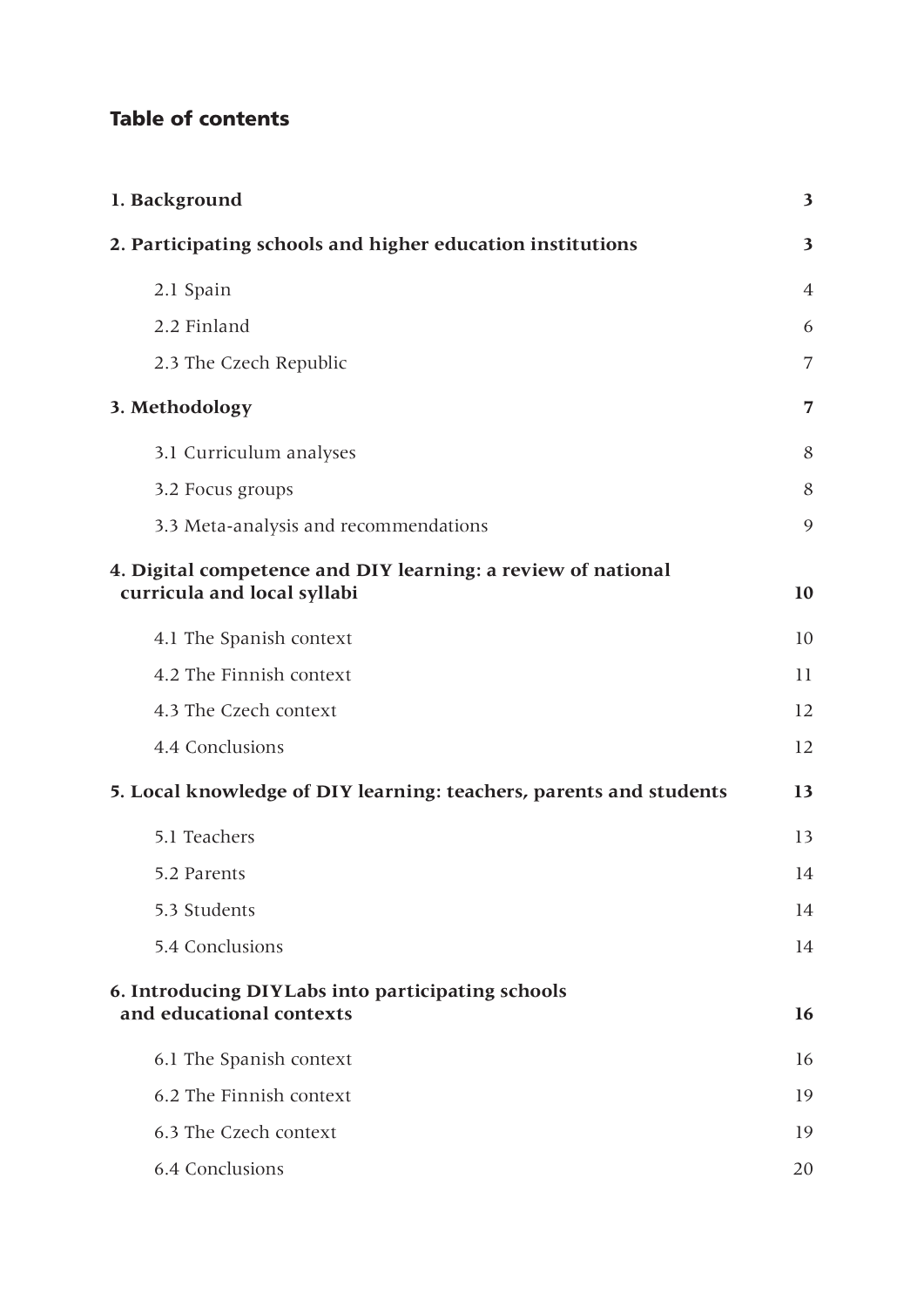| 7. Conclusions: challenges and recommendations                                                                              |    |  |  |  |
|-----------------------------------------------------------------------------------------------------------------------------|----|--|--|--|
| 7.1. Implications for the next stages: formation and implementation                                                         | 20 |  |  |  |
| 7.2. DIY in support of digital competence                                                                                   | 23 |  |  |  |
| <b>Works cited</b>                                                                                                          | 23 |  |  |  |
|                                                                                                                             |    |  |  |  |
|                                                                                                                             |    |  |  |  |
| Annex 1 – national curricula and local syllabi                                                                              | 24 |  |  |  |
| Annex 2 – finnish analysis of the connections between diy learning<br>and the current draft of the 2016 national curriculum |    |  |  |  |
| Annex 3 – czech analysis of the connections between diy learning and<br>the syllabi at the primary and secondary level      | 34 |  |  |  |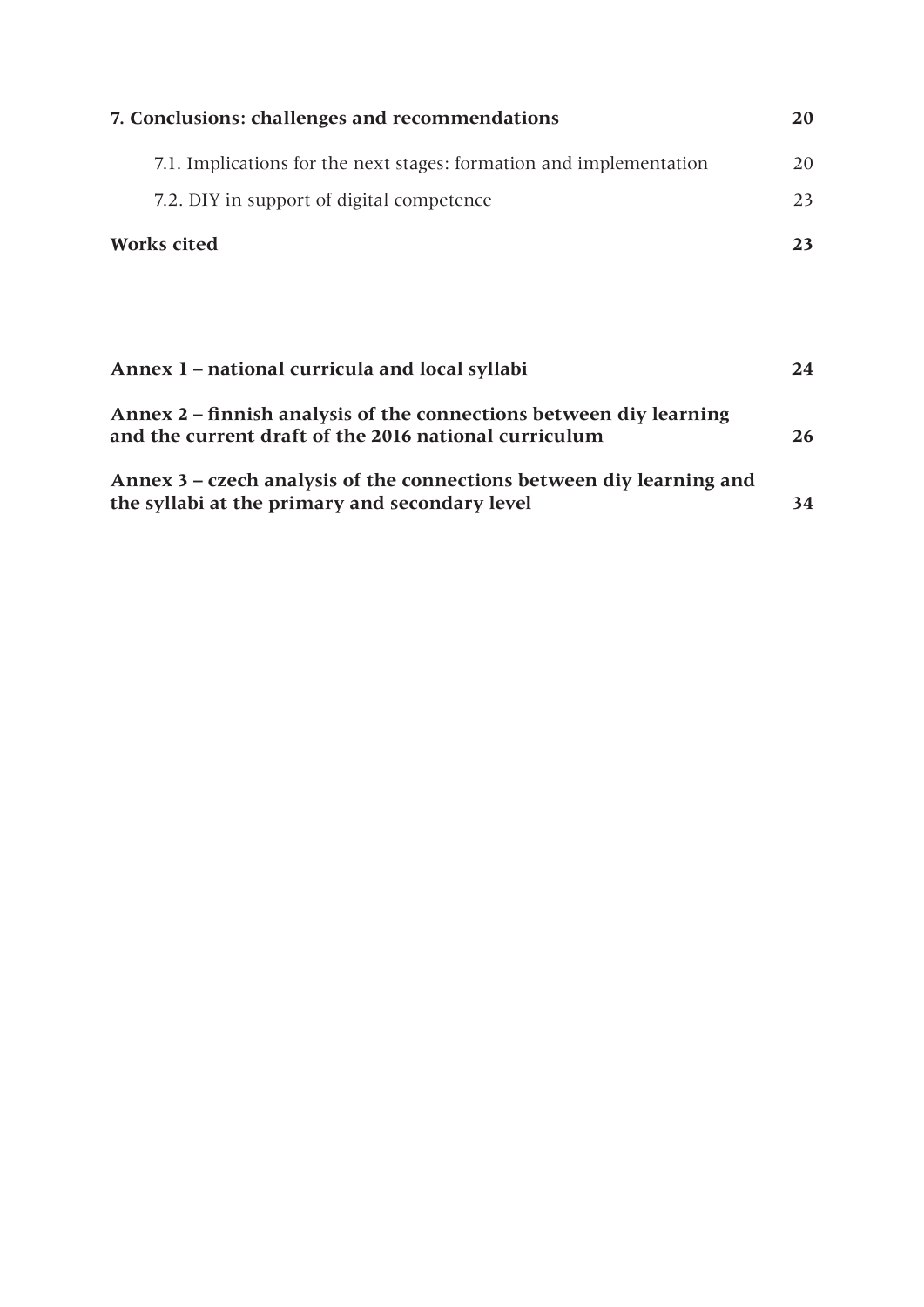Digital competence involves the confident and critical use of Information Society Technology (IST) for work, leisure and communication. It is underpinned by basic skills in ICT: the use of computers to retrieve, assess, store, produce, present and exchange information, and to communicate and participate in collaborative networks via the Internet. (EC, 2007, p. 7)

# **1. Background**

The DIYLab project seeks to explore the changes (and its educational effects) occurring in the last decade regarding digital competencies, specially in relation to the emergence of a culture of collaboration, that connects youth learning, technology and DIY (Kafai & Peppler, 2011). Young people's efforts to create and disseminate digital media have been associated with the growing do-it-yourself (DIY) movement (Spencer, 2005). Starting in the '90s (McKay, 1998) with arts, crafts, and new technologies (Eisenberg & Buechley, 2008; Knobel, M. & Lankshear, C.), it is now prevalent in curriculum contents (Guzzetti, Elliott, & Welsch, 2010), giving educators and students the opportunity to create, share and learn in collaboration.

We also aim to deeply and sustainably transform teaching and learning practice in the primary and secondary schools and the higher education institutions involved in the project, as well as provide scalability guidelines to foster the development of key competences. In this respect, we find that recent research in educational change (Hargreaves & Shirley, 2009; Sancho & Alonso, 2012) tells us that this can be achieved only by involving teachers and students in the decision process and anchoring new practices in the most promising aspects of teachers' professional knowledge. If teachers and students feel their current knowledge and skills are dismissed instead of built upon—as so often happens—they will revert to their old practices and forget the new skills and resources they have acquired once the project is over.

The main aim of WP1, therefore, was to identify what participant institutions recognize as best practices in developing key competences, and especially digital competence, taking into account the purposeful learning experiences the educational institutions implement to foster lifelong and life-wide learning skills. We used complementary methods to collect data (Green, Camilli & Elmore, 2006), with the purpose of fostering the process of reflection-action-reflection, while developing a culture of collaboration, discussion and purposeful inquiry. The methodology developed and discussed in this report represents the initial step in this cycle.

# **2. Participating schools and higher education institutions**

The consortium participated in indentifying local knowledge and practices that will become the foundation for designing the DIYLabs that will be implemented in all participating schools and university faculties. The following is a brief description of the participating institutions.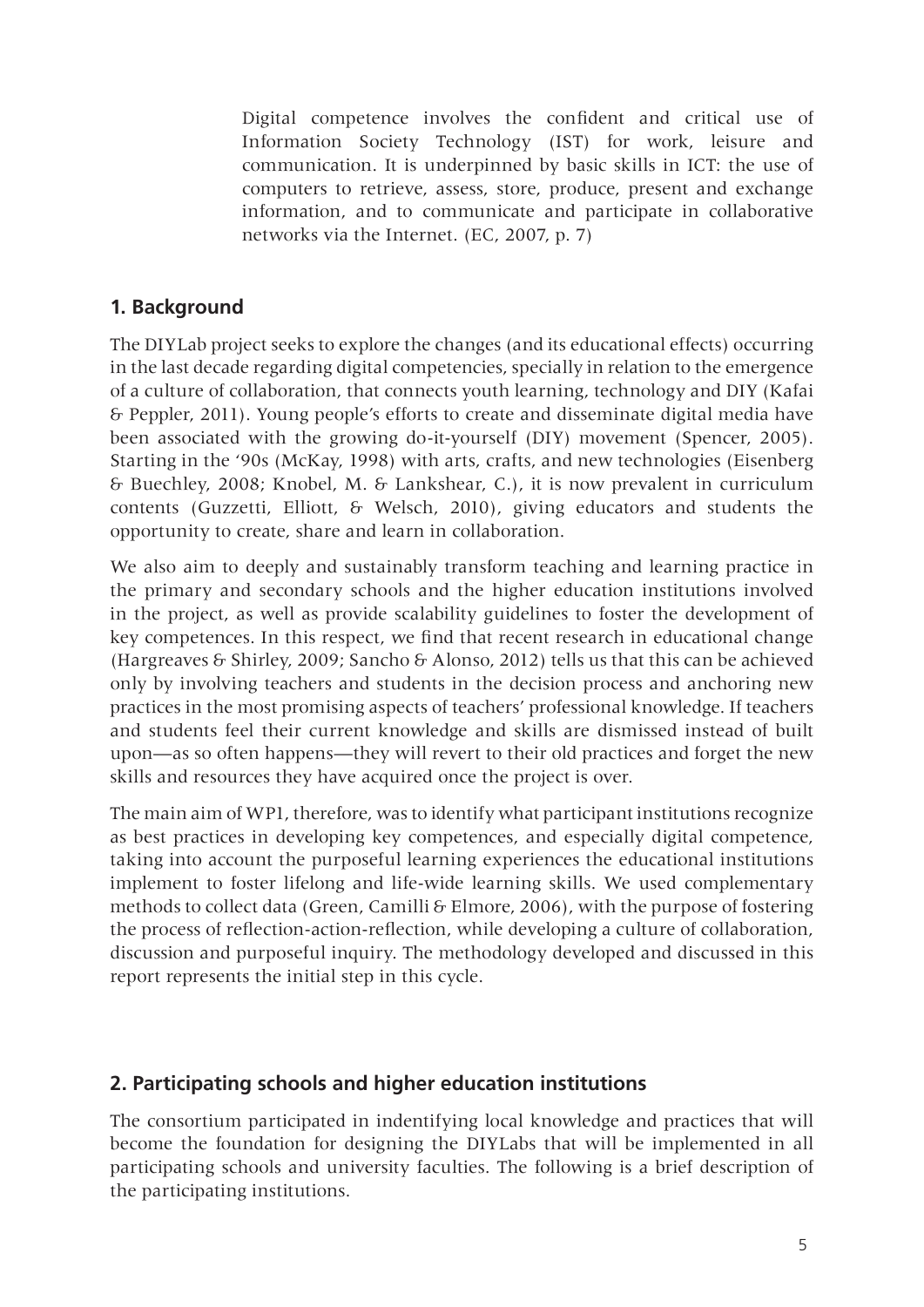## **2.1 Spain**

Primary and secondary. Escola Virolai of Barcelona is located in the district of Horta-Guinardó. It has two classes each of Primary, Secondary and Vocational Education. In the 2010-2011 academic year, the school had over 912 students. Escola Virolai is an "escuela concertada", a semi-public institution that receives both public and private funding. The socioeconomic context of the school is of mainly average middle-class families, who are very committed to their children's education.

The core educational principles from the school's mission statement are:

1. Family/school collaboration.

2. The education and personal development of the students.

3. The relationships in the school community are based on affection, respect and trust.

4. Striving to provide the best possible learning opportunities to enable every child to maximize their abilities.

5. Helping students become good citizens with reasoning skills, creativity and critical capacity, who are able to commit to building a better society.

Escola Virolai firmly believes that educational innovation is the only way to attend to the changing needs of students and the society, and has been on the cutting-edge of integrating ICT in the classroom. It joined Project Educat, an initiative promoted by the Generalitat de Catalunya to provide personal laptops for all students, since it began in 2009. The real strength of this measure has been the methodological changes that the introduction of ICT has wrought. The school strives to reduce the number of lecture classes and aims to help students design their own PLEs. In the academic year 2013-14, the school will introduce a new initiative to provide students with tablets.

#### **Equipment**

The school is implementing the TAC Pla (Learning and Knowledge Technology-LKT Plan) based on different official initiatives such as Educat 2.0 project (prior to Educat 1x1).

The main aim of this plan is to progressively define a global and fundamental methodological change that incorporates methodologies that ensure the central role of students in the construction of their learning, the creation of collaborative learning environments and the role of the teacher as learning facilitator. The TAC Pla seeks to:

1. Define the uses of different communication, management and teaching environments: Web, Clickedu, Virtual Classroom, Virtual Corner and other educational platforms to take advantage of all possible resources to enhance communication, collaboration and consistency among all levels of the educational community.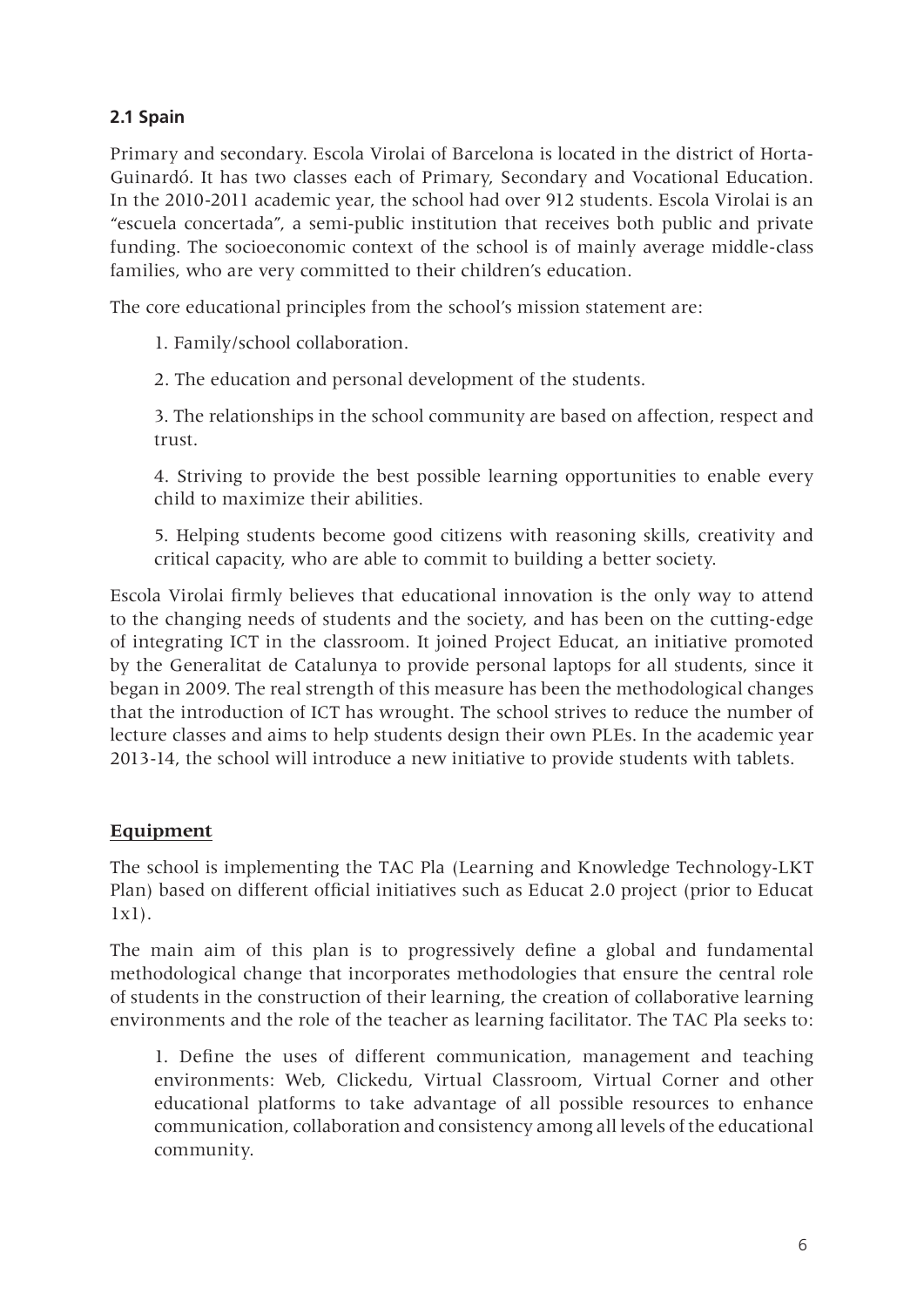2. Review the sequencing of digital competence, incorporating it transversely into course schedules, defining the assessment strategies used to ensure consistency both in course, class years, and whole school levels.

3. Prioritize the use of LKT Technology as a tool to improve individual attention to all students and increase their role in learning.

The school participates in the following projects/initiatives: Educat2.0; DIM UAB; TRAMS 3 (http://www.edu3.cat/Edu3tv/Fitxa?p\_id=57687)

The school uses the following digital tools:

- Communication and learning platforms.
- Web.
- Intranet: clickedu.
- Virtual Corner and Virtual Classroom.
- Blogs.

- Digital newsletters - Social networking services and others.

- Facebook: The school has Facebook profile and maintains Virolai groups that bring together alumni.

- Twitter: The school has a twitter profile with followers but it does not follow any user.

- Instagram: The school has a twitter profile with followers but it does not follow any user.

- Mail Groups.

- Weekly Announcements to families and educators. Each week the school sends a newsletter to families and another to educators.

- TicInOut: The school is designing a platform improve the communication with and the involvement of families.

Software and hardware:

- They have started using free software. The computers of Projecte 2.0 come with software. Teachers have access to common computers networked and with printers in the offices and the teachers' meeting rooms.

- All classrooms and teaching spaces are Internet-connected and teachers can use computers and video-projectors.

- The library has a computer that teachers can use. The upper primary education classrooms:

- They all have a video projector and one portable digital whiteboard to be shared with several classrooms.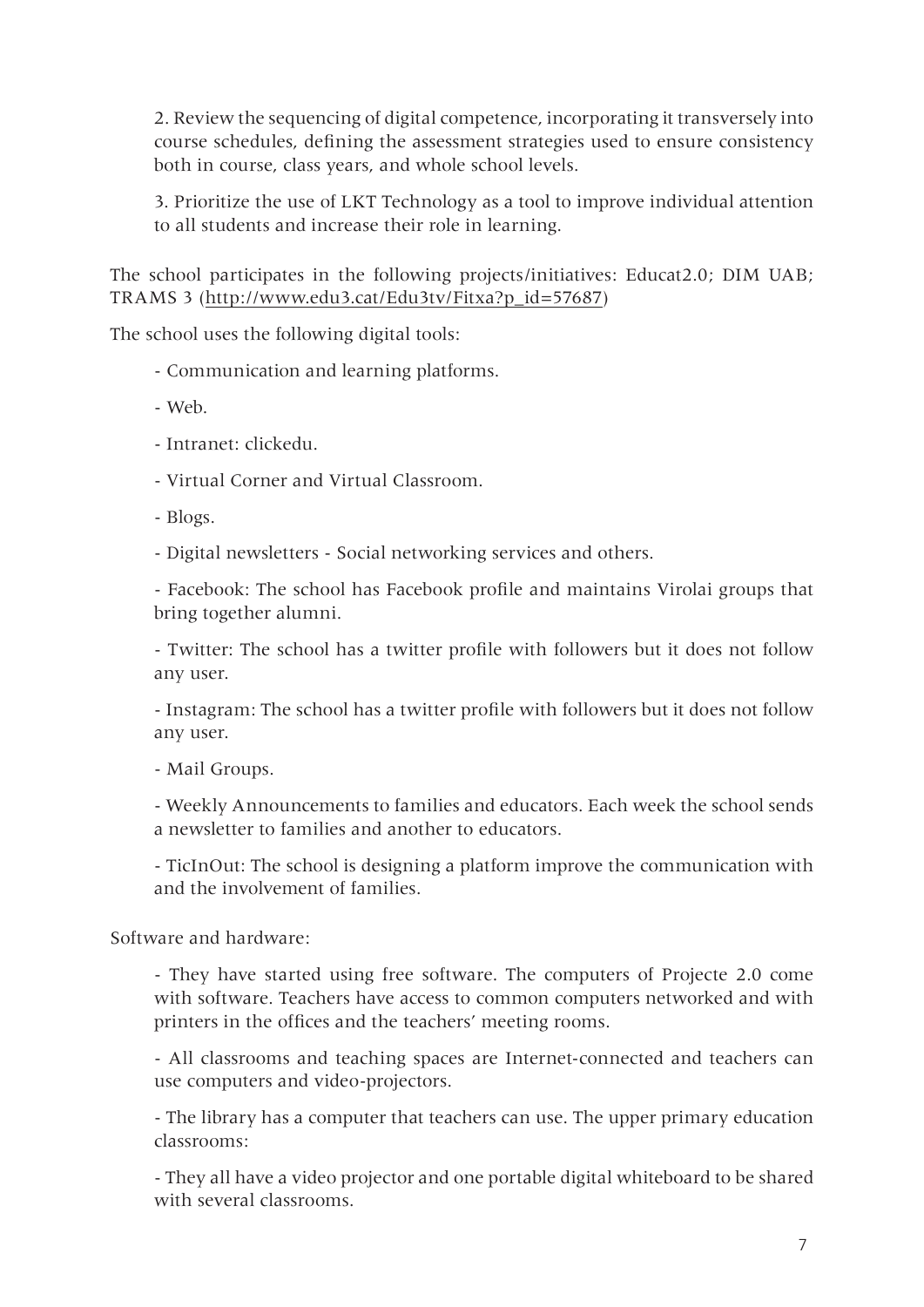- Students use the scheduled computer lab and there is a carriage with 25 laptops they can use.

- They all have several tablets · Students can print occasionally in the computer lab. 7 Secondary compulsory education classrooms.

- They all have a video projector and one portable digital whiteboard to be shared with several classrooms.

- All students have laptops.
- Students can print occasionally in the computer lab.
- There is a computer lab with 18 computers.

Teacher professional development

- All staff have an email account.
- Email is the main means of communication in the school.
- All staff uses ICT as a teaching and administrative management tool.

- 100% of teachers using ICT in the classroom and keeping the virtual corner and the virtual classroom up to date.

- At secondary education digital books are used in 80% of the subjects.
- 60% of teachers prepare ICT resources for students.
- 100% of the staff has achieved standard computing skills; and 60% uses computing resources at a higher level.
- Every year a personalized improvement and professional development for teachers is developed.
- Teachers have access to resource banks, organized and sequenced.

Digital teaching resources:

E-books in secondary compulsory education, Mathematics, Ximi and Technology 12- 18, Geogebra, Claroread; Google Drive, Portfolios xtec, Blogster, Glogster, Minmaps, Wordle, QR, Educational or Multimedia Platforms.

#### **2.2 Finland**

Oulu University Teacher Training School is a versatile school which has two principal roles: apart from being both a comprehensive school and a high school, it also works as a part of the teacher training programme at Oulu University. Oulu University Teacher Training School provides public comprehensive education for 6 – 16 year-old pupils and high school education for 16 – 19 year-old students.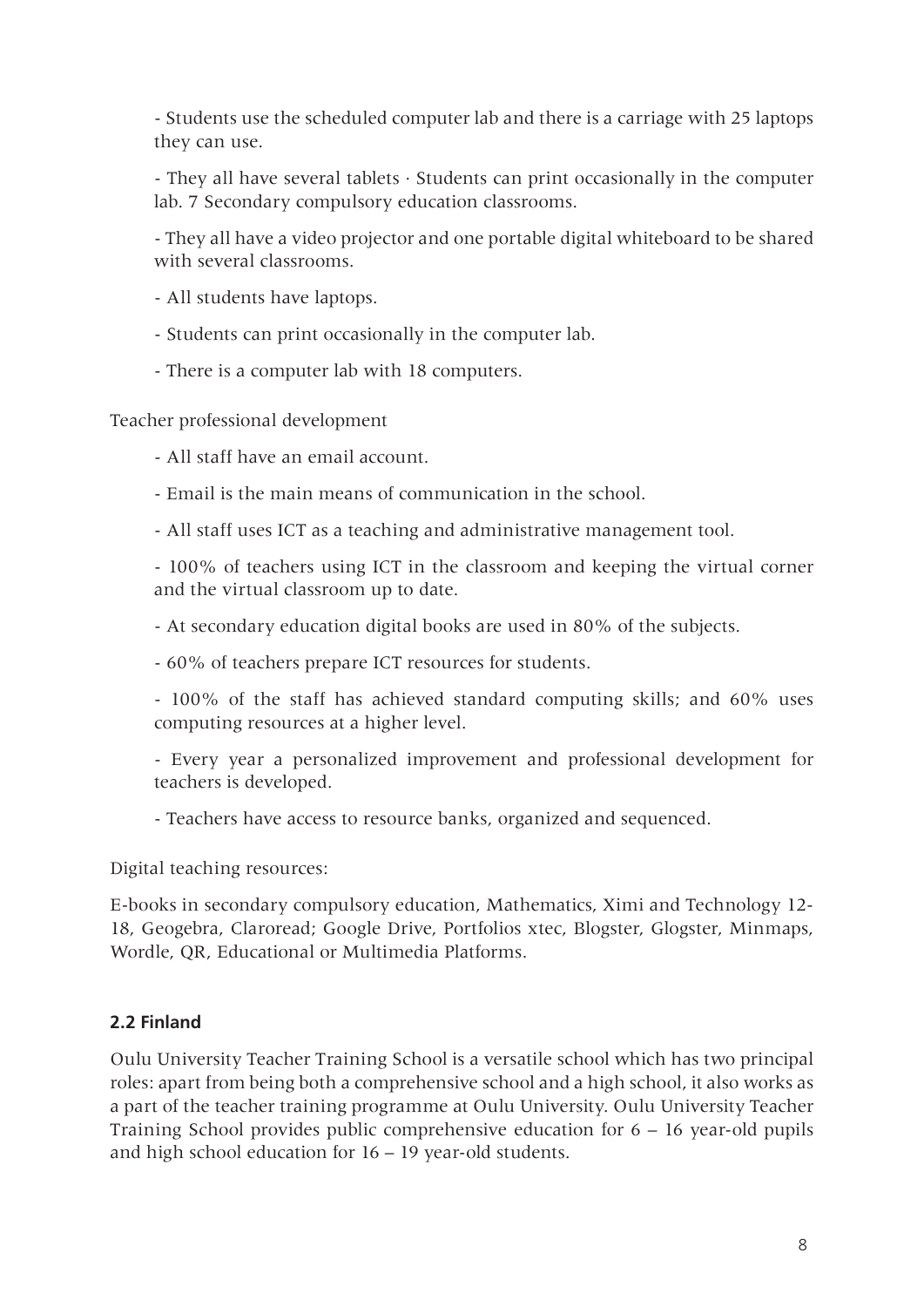Oulu University Teacher Training School is a UNESCO school where internationality, equality and tolerance are promoted. It provides high-class education also with the aid of the latest information technology.

#### **Equipment**

Though the schools are teacher training schools, their standing in room arrangement and in ICT are quite typical, compared to any Finnish school. One can find several newer schools but the schools in our project are well up-to-date in action and in equipment. In general, Finnish schools are just now updating their ICT equipment and the trend is from computer classrooms and desktop PCs to laptops and tablets on mobile carts. This transition phase generates differences between schools both technically and pedagogically speaking.

Status of ICT equipment in Koskela-primary school:

- Four permanently installed computers in computer class for the pupils.
- Sixteen Mac-computers on movable cart.
- Eighty iPad mini-tablets.

- Eighteen classes have a smart board, the computer for control and a document camera.

- The teachers has iPads for personal use.

Status of ICT equipment in Linnanmaa-secondary school:

- Fifty permanently installed computers shared to three computer classes.
- Two classes with six computers.
- Thirty two iPad Mini-tablets on on movable cart.
- Every class has a class computer, a document camera and a data-projector, twenty of them have a smart board.

# **2.3 The Czech Republic**

ZŠ Korunovační is both a primary and secondary school. It educates pupils in Year 1 – 9 (ISCED 1 and ISCED 2), with students aged 6 to 15/16 and is divided into 16 classes. There are currently about 280 pupils attending. The school ZŠ Korunovační has upto-date facilities including a kitchenette, artist's workroom, sauna and gymnasium. A computer lab was equipped in 2007 with 25 PCs with LCD monitors, Internet and data-projector. To provide an individual approach to pupils, a room of extended care for pupils with special learning disabilities was also established.

Education at this school is based on a philosophy of creativity and on principles related to a creative approach to learning, which are reflected not only in the everyday work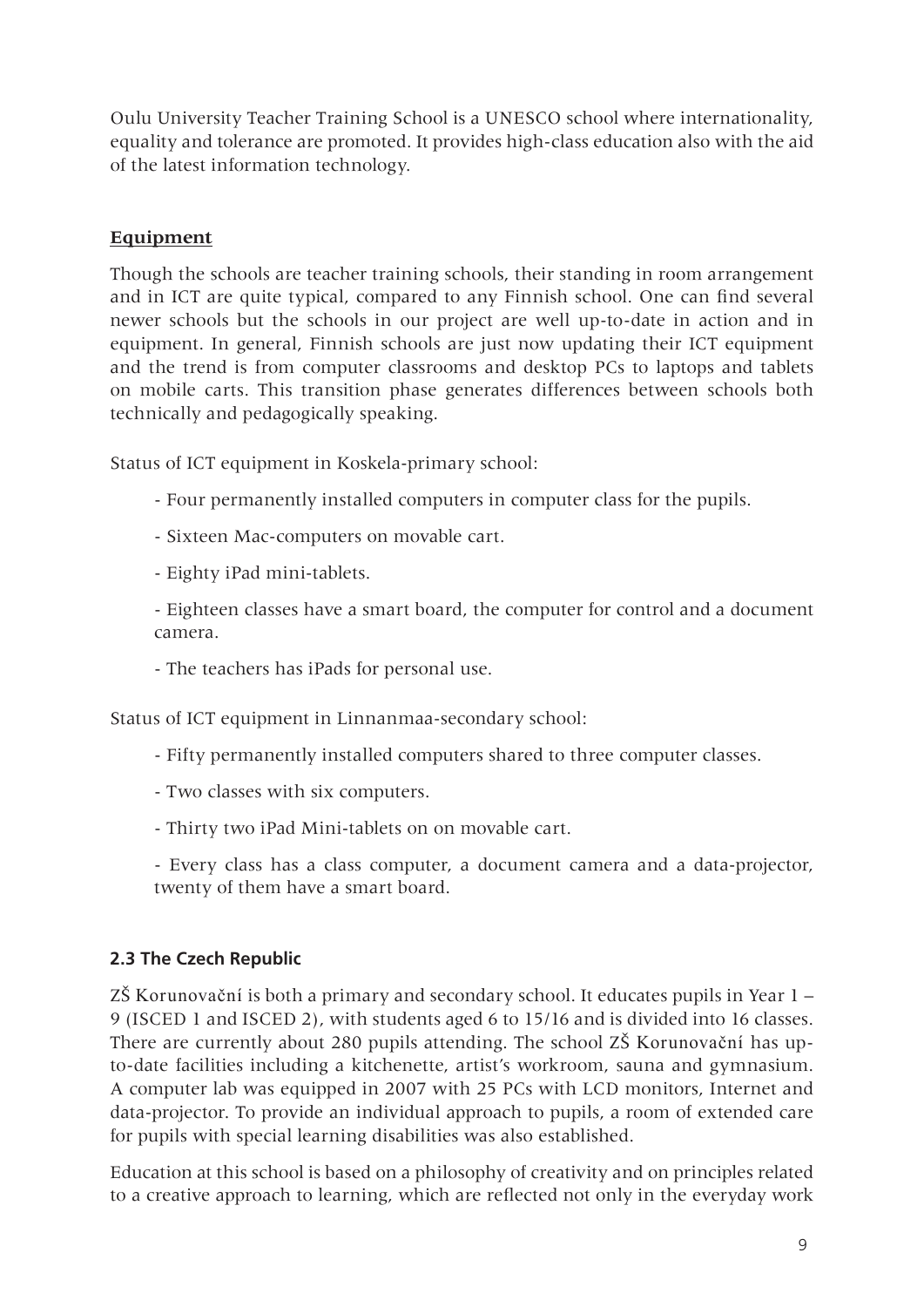with pupils, but also within the general climate in the school. The school participated in a process that fostered the establishment of a community of "Creative Schools" within the Czech Republic, and has been implementing, step-by-step, the principles of learning by doing, based on a pedagogical model founded by J. A. Komensky. The school applies the following fundamental principles (ŠVP ZV 3in, 2007, p. 7) in such way:

- Aim to evoke pupil's interests both illustratively and through inference.

- Foster pupil's autonomy (support for independent work, while at the same time individualized learning is balanced by collective education); pupils apply their own experience and knowledge, the school opens up a space for pupils to draw on their own ideas and interests.

- Provide a choice of appropriate textbooks, workbooks, didactical and methodical tools and aids so that these meet ways of pupil's thinking and support them in further creative endeavours.

ZŠ Korunovační is a teaching school associated with the Faculty of Education at Charles University in Prague and it has collaborated for a long time primarily with the Department of Art Education and the Department of IT and Technical Education (DITTE) of the Faculty of Education. Recently, the school has enabled ICT student teachers from DITTE to visit the school and to share with teachers their innovative teaching projects and ideas about how to direct ICT teaching. One result of this collaboration was, in 2012/13 it managed to implement into Computer Science in Year 5 the basis of programming using Scratch. The student teachers trained teachers from ZŠ Korunovační who have taught programming together with student teachers in a computer lab (Williams & Černochová, 2013). Not only Computer Science teachers, but also those from Art, Czech Language and English were involved in teaching stories by programming in Scratch. It is expected the DIYLab project will be a follow-up to this model of collaboration between student ICT teachers (students of the Faculty of Education) and teachers from ZŠ Korunovační.

# **3. Methodology**

This report is based, first, on the analysis of the official documents that prescribe the primary and secondary education curricula and the syllabi of the participating schools, particularly in relation to the target years (the 5th year of primary education and the 3rd year of secondary compulsory education). This information was then corroborated with the data collected in a series of focus groups carried out with students, teachers and families in each local context.

Using focus groups allowed the consortium to initiate a methodology based on the principles of collaborative action research (CAR):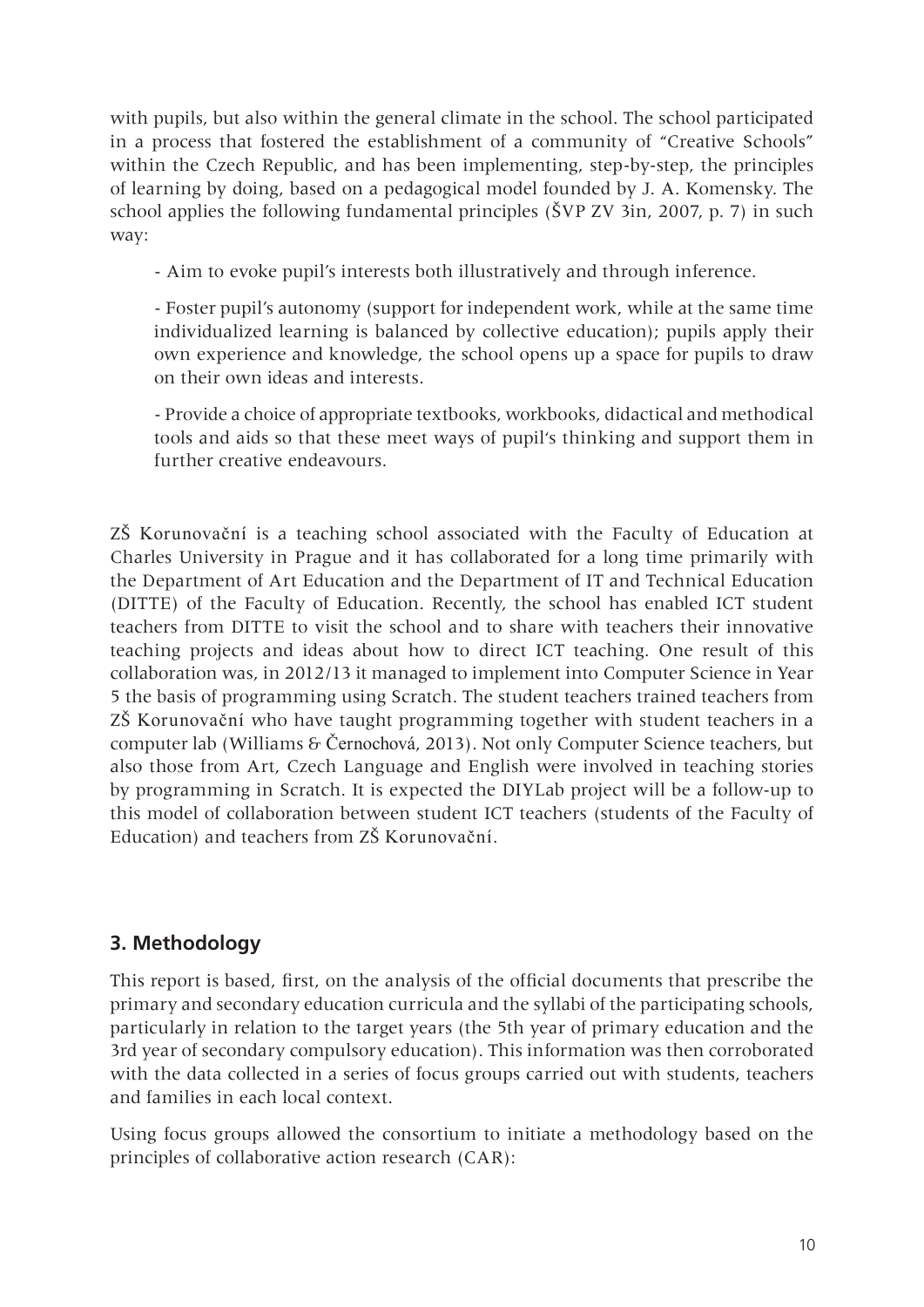A participatory, democratic process, concerned with developing practical knowing in the pursuit of worthwhile human purposes, grounded in a participatory worldview which we believe is emerging at this historical moment. It seeks to bring together action and reflection, theory and practice, in participation with other, in the pursuit of practical solutions to issues of pressing concern to people, and more generally the flourishing of the individual persons and their communities. (Reason and Bradbury, 2001: 1)

By carefully designing the formation period (WP2) and the implementation phase (WP4) around local practices we hope to develop a more sustainable project that takes hold in the schools and continues beyond the life of the project.

#### **3.1 Curriculum analyses**

The national curricula and primary and secondary school syllabi and the selected undergraduate study programs for each country were analysed to identify if, or how, they include digital competence and support its development.

Over all, 13 documents were analysed (see: Annex 1):

- National curricula: from Spain (2 primary and 2 secondary), Finland (1 – comprehensive for both primary and secondary school) and the Czech Republic (2 primary and 2 secondary). In the case of Finland, because the country is currently reforming the national curriculum we decided within DIYLab consortium to review draft of the new curriculum, acting on our belief that even though it is unfinished, it is better for the project and for the schools to orient towards the future.

- Local syllabi: from Spain (3) and the Czech Republic (2). We did not analyse the local syllabus in Finland because it is tied to the upcoming national curriculum reform, a process that is still under development.

The documents were analysed in order to understand the extent to which national and local educational policy could foster DIY learning in schools. Based on these analyses the consortium has developed an in-depth understanding of how each school context can support the implementation of the DIYLabs, and we have identified where possible tensions may arise.

#### **3.2 Focus groups**

Focus groups were carried out in each country. Each school organized the groups by inviting teachers, parents and students to participate and by coordinating the timing. During the sessions, both school and university partners collaborated in guiding the discussions. The setting was open and informal and opinions were genuine.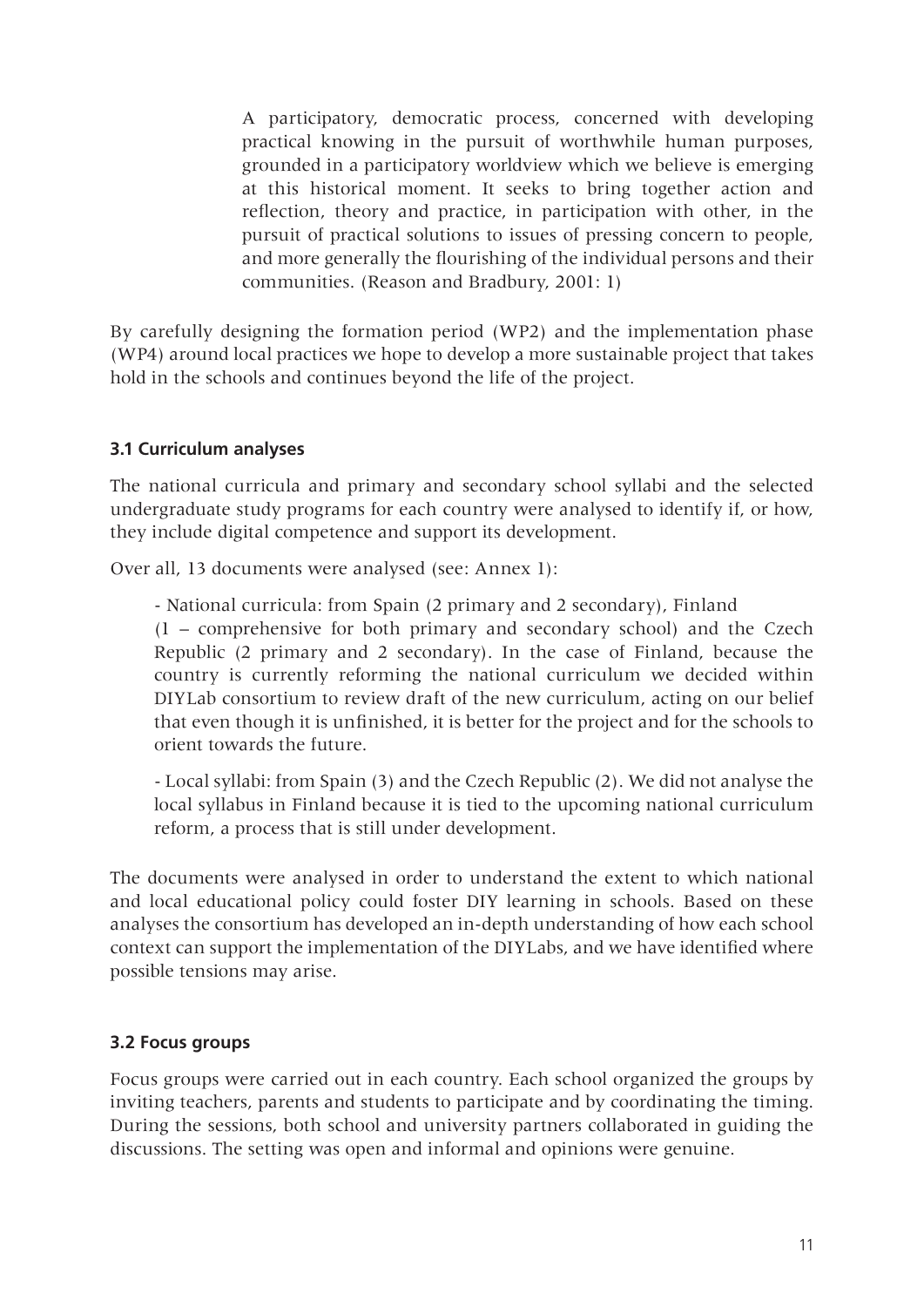|                                   | Teachers                       | Parents                        | Students                                                                               | Country               |
|-----------------------------------|--------------------------------|--------------------------------|----------------------------------------------------------------------------------------|-----------------------|
|                                   | 5 Primary<br>6 Lower Secondary | 6 Primary<br>6 Lower Secondary | 6 Primary<br>6 Lower Secondary                                                         | <b>Spain</b>          |
| Primary &<br>Secondary            | 8 Combined                     | 10 Combined                    | 8 Combined                                                                             | <b>Finland</b>        |
|                                   | 8 Primary<br>7 Lower Secondary | 5 Primary<br>6 Lower Secondary | 10 Primary<br>6 Lower Secondary                                                        | <b>Czech Republic</b> |
|                                   | 6 from 5 departments           | $-NA-$                         | 5 from 3 degrees                                                                       | <b>Spain</b>          |
| <b>Higher</b><br><b>Education</b> | 11                             | $-NA-$                         | Master students<br>9 full-time<br>11 part-time (last term)<br>8 part-time (first term) | <b>Czech Republic</b> |
| Total                             | 40                             | 33                             | 69                                                                                     |                       |

Table 1. Number of participants in focus groups, by country and education level

The main ideas of the DIYLab project were presented at the beginning of the meeting, dedicating time to discuss the notion of "do-it-yourself" and its relationship to learning. This introduction was followed by comments and discussion. Questions were posed that were open-ended and designed to allow participants to share anecdotes and their personal opinions.

Questions for parents:

- In what contexts do you believe that the school teaches or allows children this type of learning [i.e., DIY learning, previously explained]? How does it do this, and what tools are used in the process?

- Where else do your children develop similar learning practices? How? With what tools? With who?

Questions for teachers:

- When do you think the school teaches or allows this kind of learning [i.e., DIY learning, previously explained]? How does it do this, and what tools are used in the process?

- Where else do you believe students are developing these skills? How? And with who?

- How do you think the school could improve in its manner of supporting this type of learning?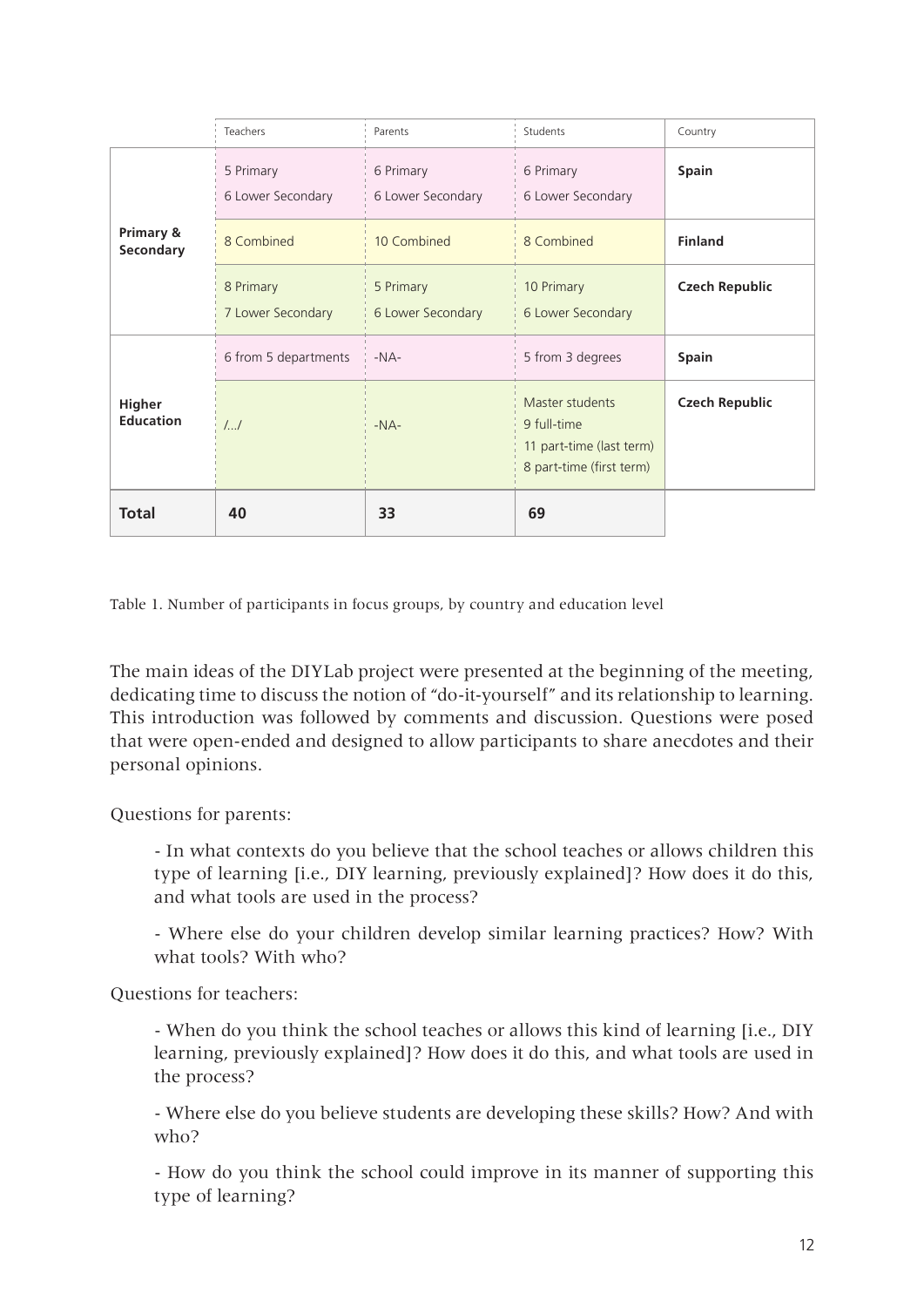Questions for students:

- When do you think the school teaches or allows you this kind of learning [i.e., DIY learning, previously explained]? How does it do this, and what tools are used in the process?

- Where else do you develop these learning practices? How? With what tools? With who?

Audio recordings of the discussions were made and the results were transcribed. Afterwards, consortium members summarised the main outcomes of the local focus groups in English, based on the commentary found to be most relevant for furthering the development of this project. These English-language summaries have been used for compiling the final report.

#### **3.3 Meta-analysis and recommendations**

After analysing the curricula and local syllabi and carrying out the focus groups, the analysis of the data will be two-fold. On one hand, the in-depth knowledge we have gathered from the first phase of the project will allow us to identify the needs of each institution prior to implementing the DIYLab. This report serves, therefore, as a guide for the upcoming formation (WP2) and implementation (WP4) phases of the project.

On the other hand, the data provides a glimpse into what DIY learning could look like in European schools, where digital competence is considered a key competence at all educational levels. Therefore, based on our analysis, we will also discuss in which ways DIY learning supports and interacts with current European initiatives for fostering digital competence among students.

The following sections address this meta-analysis in greater detail.

## **4. Digital competence and DIY learning: a review of national curricula and local syllabi**

This section summarizes the findings from the curriculum analyses carried out in the three participating countries (see Annex 1) and provides an overview of the tensions and points of contact that emerge when looking at how DIY learning relates to the notion of digital competence.

Specifically the document analysis was based on the following key points that relate to basic principles of DIY learning:

- 1. Autonomous and self-regulated learning
- 2. Inquiry-based teaching and learning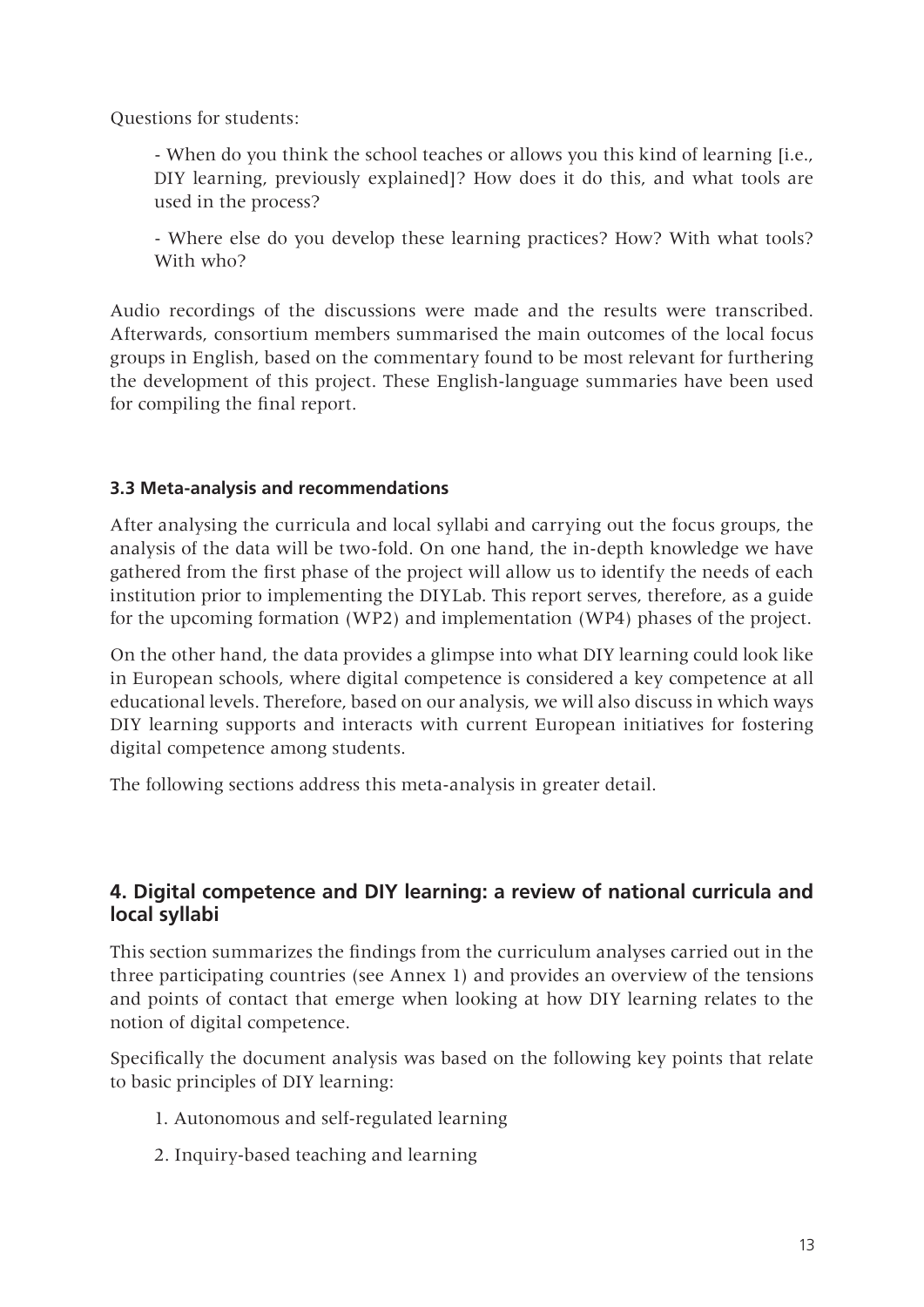- 3. Transdisciplinary or interdisciplinary knowledge, links and connections
- 4. Digital competence
- 5. Collaborative learning

6. Opportunities and limitations for anchoring the DIYLab program to the curriculum

# **4.1 The Spanish context**

Based on their analysis of national curricula and local syllabi, researchers defined official initiatives that are in line with the main aims of the DIYLab project. The following four key points identify key areas that the project will address while moving forward:

*Autonomous and self-regulated learning.* The term autonomy, referring to the students, appears repeatedly in several pages of the national documents and receives special emphasis in the learning to learn competence. The school curriculum also includes this aspect, but to a lesser extent.

*Interdisciplinary knowledge.* An aspect of this vision of knowledge can be connected to the notion of "functionality of learning (application of knowled¬ge in different situations and contexts)" (Department of Education, 2010a: 152; 2010b: 242), although the notion of interdisciplinarity itself is not present. Meanwhile, the school syllabi are expressed in terms of discipline-based subjects and therefore there is very little reflection of an interdisciplinary aspect of knowledge within these documents. A tension emerges here between national policy and the day-to-day life of the school that needs to be attended to in order to reduce conflict.

*Inquiry-based teaching and learning.* In the case of secondary compulsory education "the resolution of problems of everyday life" (Department of Education, 2010b: 6) is considered a fundamental objective of this educational stage. While one of the educational aims that primary school education seeks is to: "apply, in diverse contexts, the different forms of knowledge acquired and use one's own resources, in order to solve problems, personal situations and meet the needs of everyday life creatively" (Department of Education, 2010a: 13). In each document we determine that the curricula supports problem-based learning that connects with pupil's lives.

*Digital competence.* According to the Department of Education the information handling and digital competence involves "developing working methodologies that help the students in becoming autonomous, efficient, responsible, critical and reflexive people in the selection, treatment and use of the information and its sources, in different digital supports and technologies. Critical and reflexive attitudes must also be strengthened in the evaluation of the information available, checking it when necessary, and respecting the rules of behaviour socially agreed on in order to regulate the use of the information" (Department of Education, 2010b, p. 26). Emphasising aspects such as: instruments and applications; information handling and organisation of the work and learning environments; interpersonal communication and collaboration; citizenship,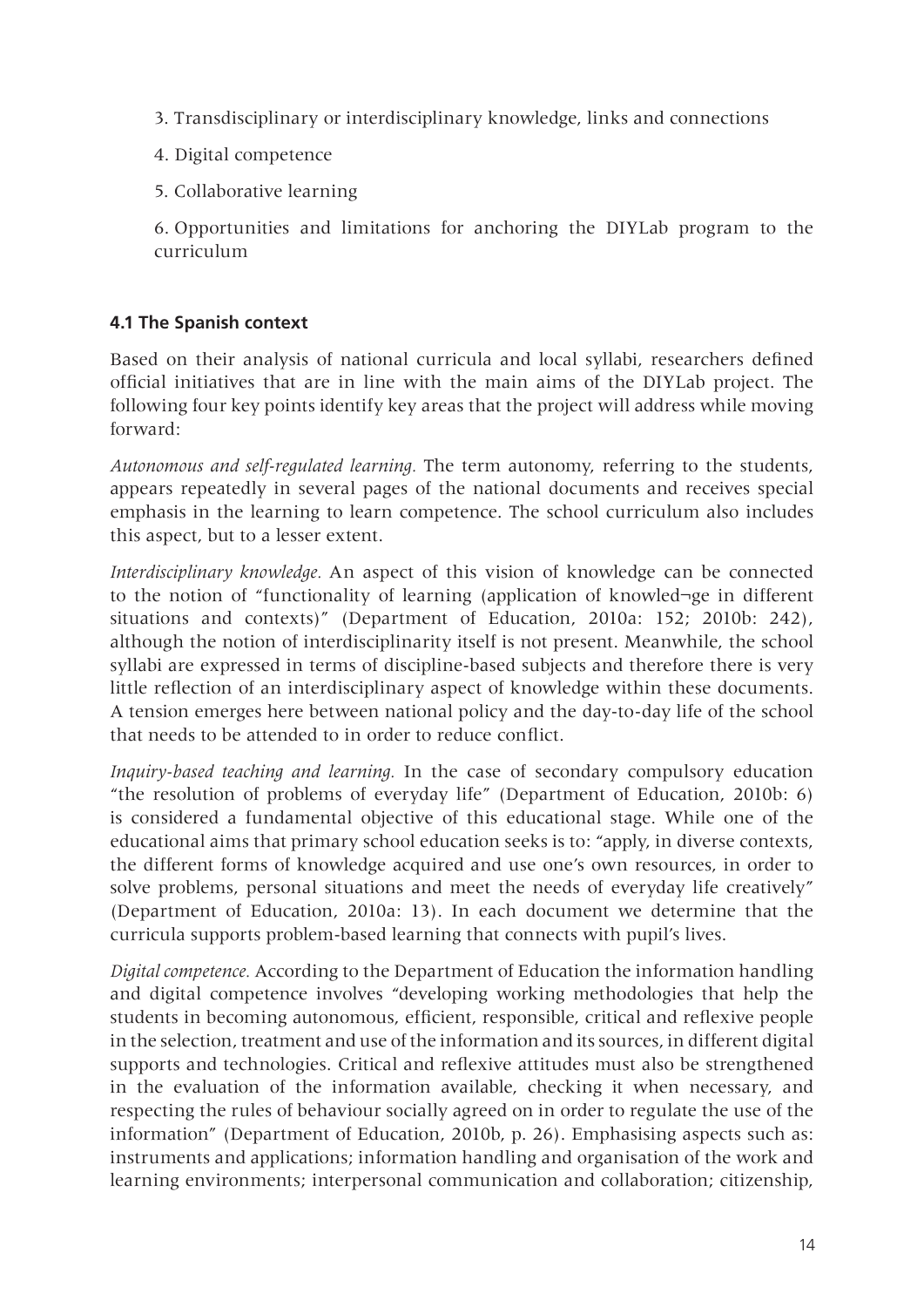habits, civic behaviour and digital identity (Department of Education, 2013a: 7; Department of Education, 2013b: 9). Therefore according to Spanish national curricula, digital competence does not refer to technical skill, but general (and critical) literacy across a range of media use. The school also considers it a transversal competence, which supports the project aims at implementing a DIYLab that is designed to be transdisciplinary across the school system.

# **4.2 The Finnish context**

The first-draft of the 2016 Finnish national curriculum emphasizes the importance of key competence development: "The new core curricula build on key competence development (KCD), an approach that can be seen in many areas of the curricula. The approach to KCD is holistic and should occur through the study of individual subjects." Because key competencies are transversal, this opens up space for imagining the role of the DIYLabs. Of the 8 competencies listed, Finnish researchers identify two as having particular relevance for the project: Multiliteracy and ICT.

At the primary school level (years 3-6), multiliteracy refers mainly to students' capacity to increasingly source, interpret and produce texts in different formats, managing and reporting on information and becoming active readers. The ITC competence refers to more technical skills, stating the need for students to become familiar with and proficient in the operational logic of different media and platforms.

At the secondary level (years 7-9), multiliteracy skills are deepened and developed further with the aim of encouraging students to engage with the material, to improve communication and to produce information across different formats. At this level, ICT competence begins to bridge students' school-life with the professional world, supporting autonomous learning and inviting skills learned from outside school into the classroom Students are asked to understand the role of ICT in society and practice transversal use of ICT across different subject matter.

Regarding the analysis of the curriculum based on the 6 focal points cited earlier, researchers have carried out a transversal reading by applying them to the 8 main sections of the draft version of the curriculum (see, Annex 2):

- 1. The drawing up and the importance of the local curriculum
- 2. Basic education as the basis of general education
- 3. The mission and goals of basic education
- 4. A uniform basic education culture
- 5. Learning and promoting the welfare of the organization of schoolwork
- 6. The evaluation of learning
- 7. Learning and school support
- 8. Language and cultural groups bilingual teaching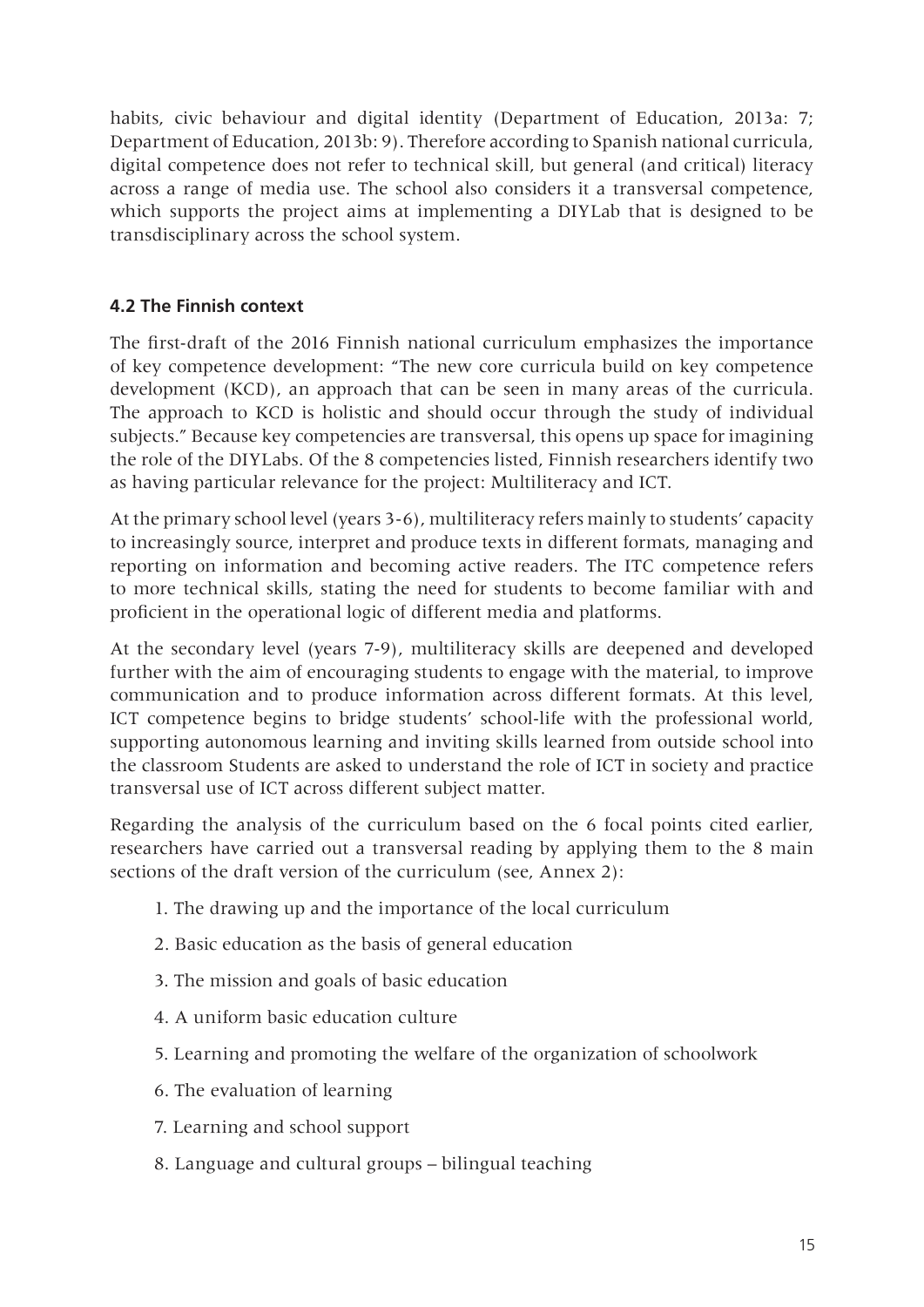The conclusions from this analysis is that as the curriculum is remade to suit the needs of future students, it appears to adopt a number of shared values also expressed within the DIYLab project such as: promoting a learner-centred discourse, developing a flexible balance between the individual student and the learning community, and a transversal application of a range of skills, including digital competence. We believe that this new curriculum, in its current state, is mostly compatible with project aims and that we will be able to justify the presence of the DIYLabs within this new educational framework.

## **4.3 The Czech context**

Unlike the Finnish context or even the Spanish context, within the Czech curricula there is little to no national incentive that promotes the main educational aims established in the DIYLab project. For example, there is no mention of autonomous learning or collaborative learning, and very little mention of inquiry-based practices. Of the six key competences listed by the national curriculum (competency for learning; competency for problem solving; communication competency; social and personal competency; civic competency; and labour competency), digital competency does not appear and is not given transversal status in educational policy. Instead, it appears in the educational domain in terms of subject matter within two specific courses.

The Czech researchers conclude that the national curricula places emphasis mainly on a pupil's learning and his/her individual development, and not on learning as a process within social interaction (for example in communities, in teamwork, etc.) based on principles of inherent collaboration that are common and prevalent for online communities of learners through technologies Web 2.0. Great attention is paid to cognitive processes, and acquiring special knowledge from different branches and subject matter.

More flexibility appears within the "cross-curricular topics", namely Media Education, as well as Environmental Education and Personality and Social Education, which tend to focus on projects and teamwork unlike other courses mentioned.

However, whereas the national curricula appears distant from the philosophy of DIY learning, a great deal more affinity emerges at the local level, where the particular culture of the Czech school, a so-called "creative school," is more closely aligned with the principles of this project. In the school curriculum there are six compulsory crosscurricular topics which are organised in collaboration by teachers of various school subjects. Through these cross-curricular topics, the school pursues many important activities which correspond with the idea and purposes of DYILab. On the primary education level the cross-curricular topics require pupils to apply studied content in their own everyday activities and they have opportunity in each topic to speak about their experiences gained in cross-curricular activity and attention is given the discovery of relations and connections between subjects, branches, school education and a pupil's life. (See Annex 3 for more detail).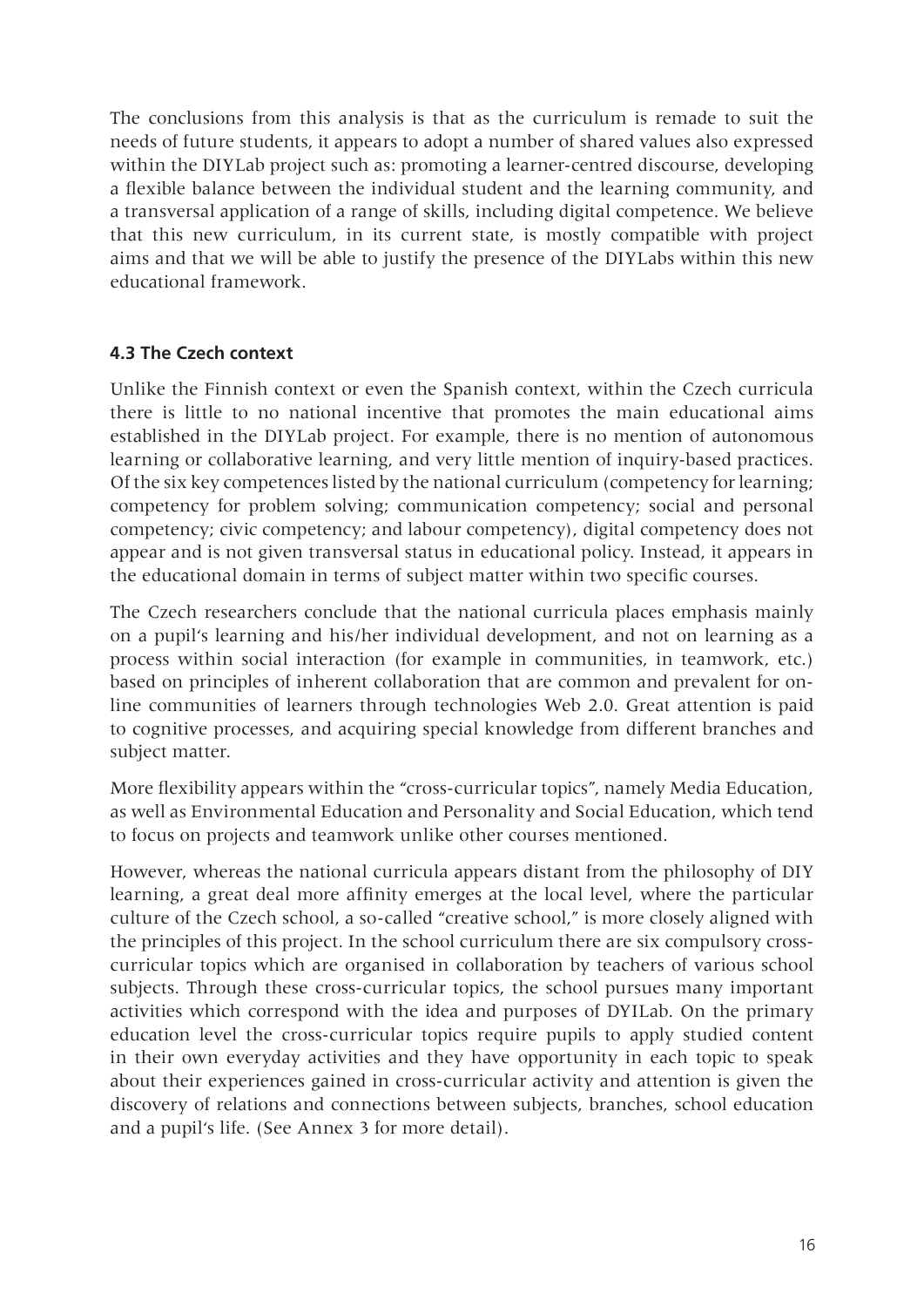#### **4.4 Conclusions**

When brought together, the analyses of Spanish, Finnish and Czech curricula reveal three different contexts. The Finnish 2016 curriculum demonstrates more affinity with the aims of DIYLab, with more emphasis on transversal approaches to competences and a comprehensive, two-pronged consideration of digital competence (as mulitliteracy and ICT skills), however this unimplemented reform sheds little light on what these official policies look like in practice. The Czech context, on the other hand, serves as a reminder that the local school context has a great deal of influence over how the curriculum is introduced and put into practice. Where the Czech national curriculum does not share the lexicon and principles of DIY learning, the school itself does and through local initiatives it has implemented measures that can support the project. The Spanish context also reveals a highly motivated school, although the national curricula do support specific DIY principles such as autonomous learning, among others, providing additional support and incentive to the school.

The analyses also reveal that in each context, albeit to different degrees, digital competence today is of great importance in each education system. All three contexts ("Media Education" in the Czech Republic; "Multiliteracy" and "ICT competence" in Finland; "Information handling and digital competence" in Spain) recognize the importance of providing both technical instruction to pupils as well as a transversal space for the complex development and application of these skills. Our project recognizes and supports these issues. By introducing DIYLabs in each school, the project does not challenge current policy but rather attempts to develop an effective and sustainable way to support it through the innovative development of transversal, dynamic and collaborative sites of DIY learning.

# **5. Local knowledge of DIY learning: teachers, parents and students**

Before looking in-depth at the challenges raised by this project as well as the recommendations we can make based on the data gathered in this initial phase, we will review the results of the focus groups.

In general, we found that practically all the participants in the focus groups had some idea about the notion and educational implications of the DIY philosophy. However, the point of view of each group differs. Our implicit observation and interpretation was that, all three target groups contributed their own perspective to the discussions:

- Parents are in touch with what students are doing but tend to reflect on the current situation by drawing on memories from their own school days, and the concepts were often from past decades.

- Teachers tend to think about their future plans and hopes, more than the situation at hand.

- In student groups discussions about actual school life was quite well reflected. However, comments by the young people may unintentionally reflect the wishes of the teachers and parents.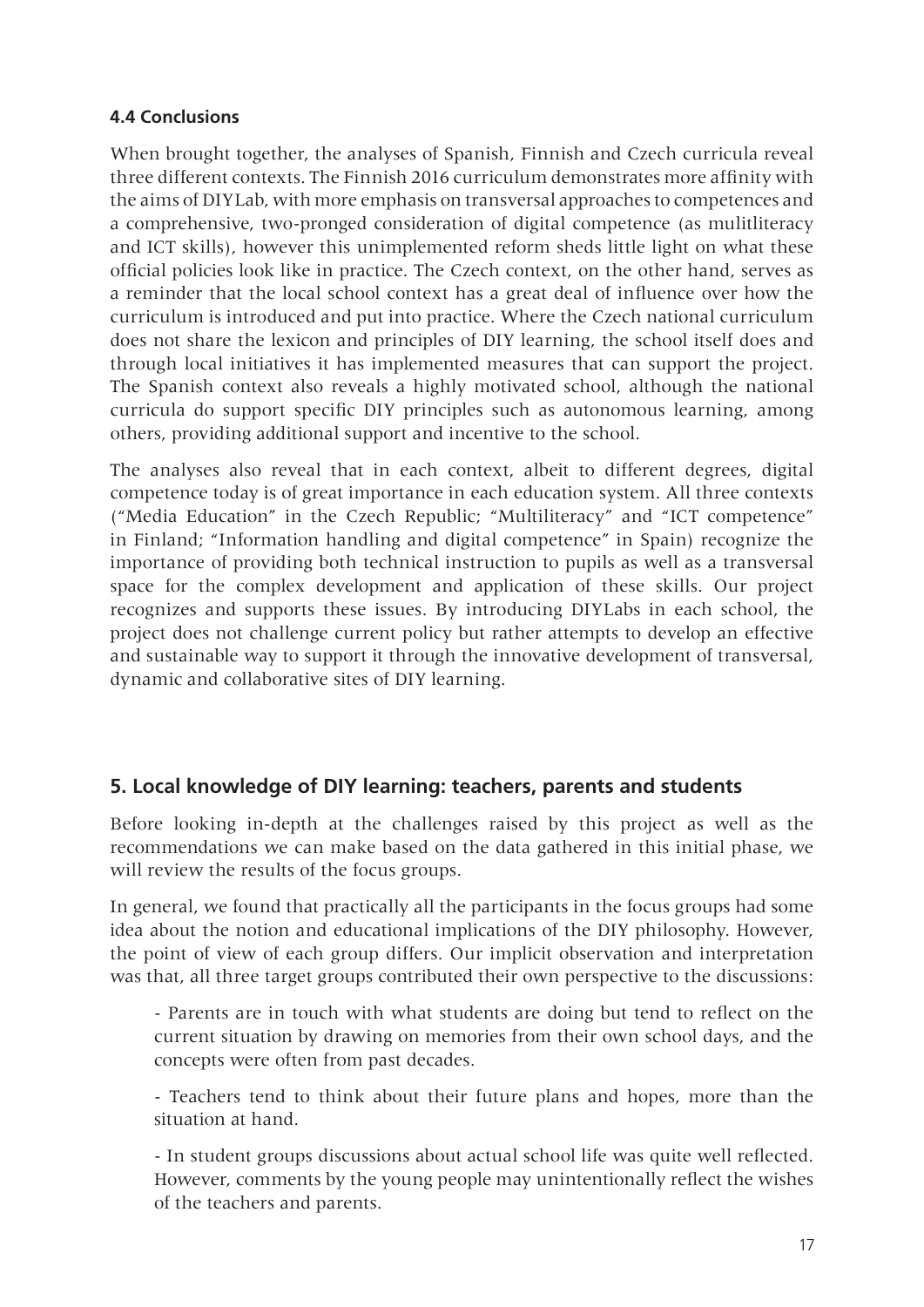One notable observation was that all three groups tend to see school life and life outside the school (free time, at home) as fairly separate domains. Cooperation exists and it is appreciated but somehow the time-honoured concept of a school is influencing on the background more strongly than we expected: the traditional school building, timetable, subjects, etc. all construct such a strong framework and outlook of the school life, that it was even hard to imagine how things could be done differently.

# **5.1 Teachers**

Teachers' knowledge of the DIY philosophy comes from documental sources, but the term did not typically appear in participant's specific experiences and practices. They mentioned actions linked to solidarity and expressed confidence in students' abilities.

In the Spanish Higher Education context, faculty members were supportive because they felt that in general, students are more motivated when they undertake this type of activity (project). Moreover, this motivation particularly increases when the students can apply or implement an idea, an approach, a product… taking on an active role.

In the Czech context the teachers commented that they felt that continually called upon to do things for others. In addition to feeling over-burdened, they are disappointed that the school will not receive any technological equipment from the DIYLab project, they consider it very important to be able to use digital technology while teaching.

#### **5.2 Parents**

For parents, while the term DIY was unfamiliar to most, they were able to reference a series of projects that are undertaken in the schools which they associated with DIY which they linked to this movement, as well as list different extracurricular activities their children engage in. Parents also had a wider view of students' lives, incorporating activities both in and outside school, and easily drew connections between the two, stressing how the development of digital competence went beyond school walls. Also, both in Finland and the Czech Republic, parents also cited more recent technologies acquired by the school that support DIY learning, like iPads, but particularly within the Czech context it never appeared to be enough, the need for more access was a concern.

The primary school families in Spain introduced the question of cultural difference; they think that there are contexts more directed towards this philosophy than others. This reflection recalls the need to not forget that 'the school does not educate alone' and that the cultural and social context has an important influence that is transmitted through the educational guidelines of the families, the media and the value they all give, not only on what to know, but on how, where, for what and why.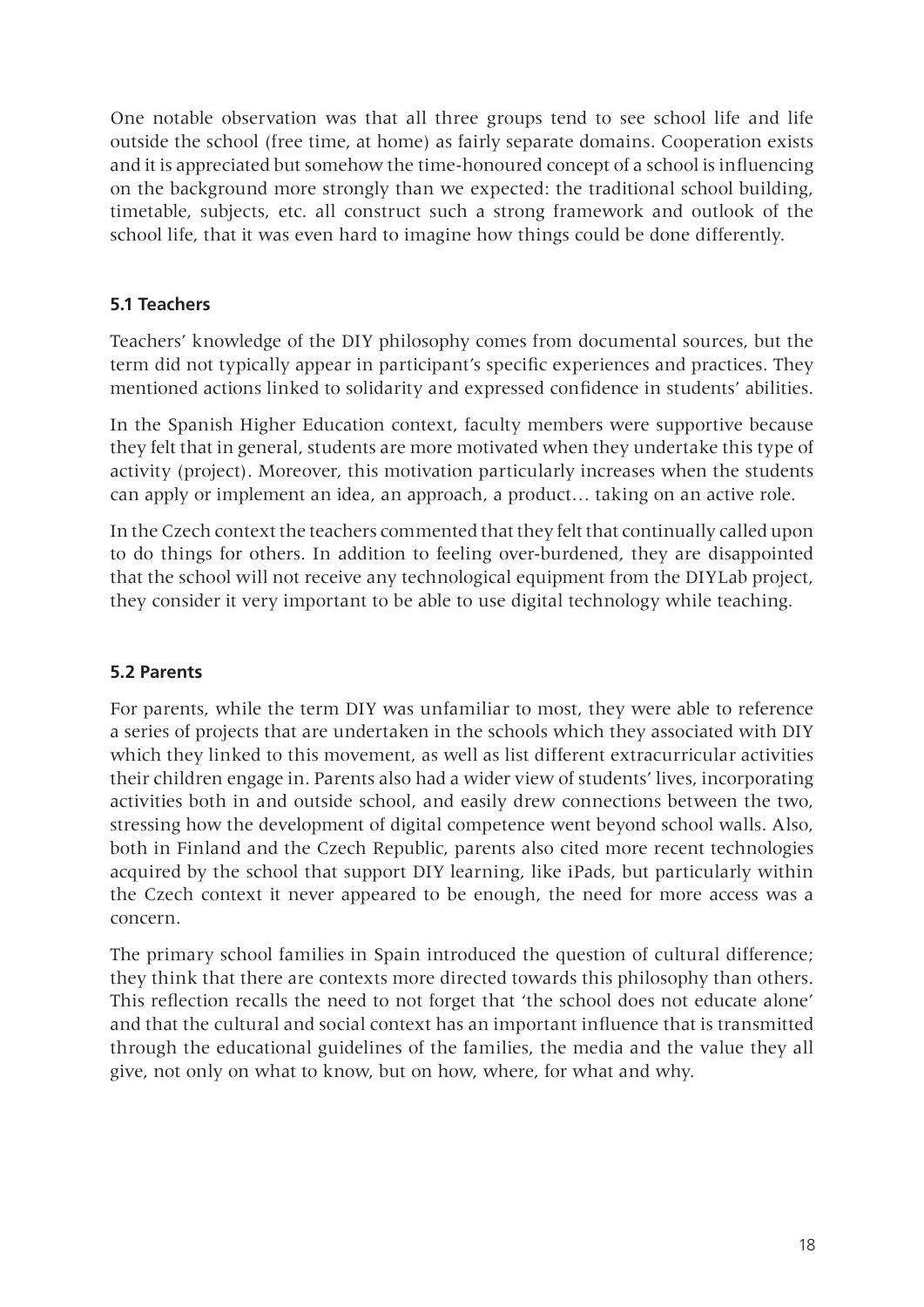## **5.3 Students**

Secondary school pupils summarised DIY as "doing something yourself". They related it to the possibility of doing things they like by themselves, such as finding tutorials online to learn to do what they want, and in some cases refer to tutorials, Internet, videos, YouTube, mathematics or reading web pages.

Regarding the role of DIY within school, students were sceptical that it would be possible to really *do-it-yourself* in such a setting. They recognize that teachers typically give students direction, and that a high number of students aren't driven or selfmotivated enough to continue alone.

Digital access is somewhat limited although it appeared almost as if, while all the pupils did not have the latest ICT-tools, typically within the pupils' circle of acquaintances somebody usually has both the necessary devices and the know-how. Therefore a collective camaraderie often circulated among friends, and tools and knowledge about how to use them are shared.

## **5.4 Conclusions**

Based on the conversations developed in the focus groups, we have identified 5 issues that dominated the discussions across all three countries.

*The idea that children are 'digital natives' is still a pervasive discourse.* Parents remark on the ease with which the young people use technologies to create interactive content and compare that with what they did as young people. This is both considered as positive in the sense that young people are seen as possessing the skills to succeed, but also there is an acknowledgment of a loss of other skills, which are no longer put to use.

> "Using new technologies, they can do it all (websites, groups…). It's as if they've forgotten their hands, or their imagination, at least the way we understood them."

The consensus appeared to be that today's new skills are not seen as worse, but they are understood as being essentially different than analogical skill sets. We believe that questioning this perceived difference could be a productive exercise for thinking about creative learning or autonomous learning as not necessarily dependent on the use of digital technology.

*The Internet is an archive of open resources, available for personal use.* There is a tension that arises when discussing open-source materials, because they are seen as both a fund of knowledge and a potential shortcut, allowing you to get a result without doing the work. This understanding was expressed by parents, students and teachers alike.

The idea of autonomous learning was familiar to all discussion group participants and it appears that it is well managed and has become an integral part of the activities carried out at the primary and secondary school participating in the project. However when discussing "DIY learning" we see that it is not considered to be exactly the same thing. DIY implies more freedom and choice, and less structure.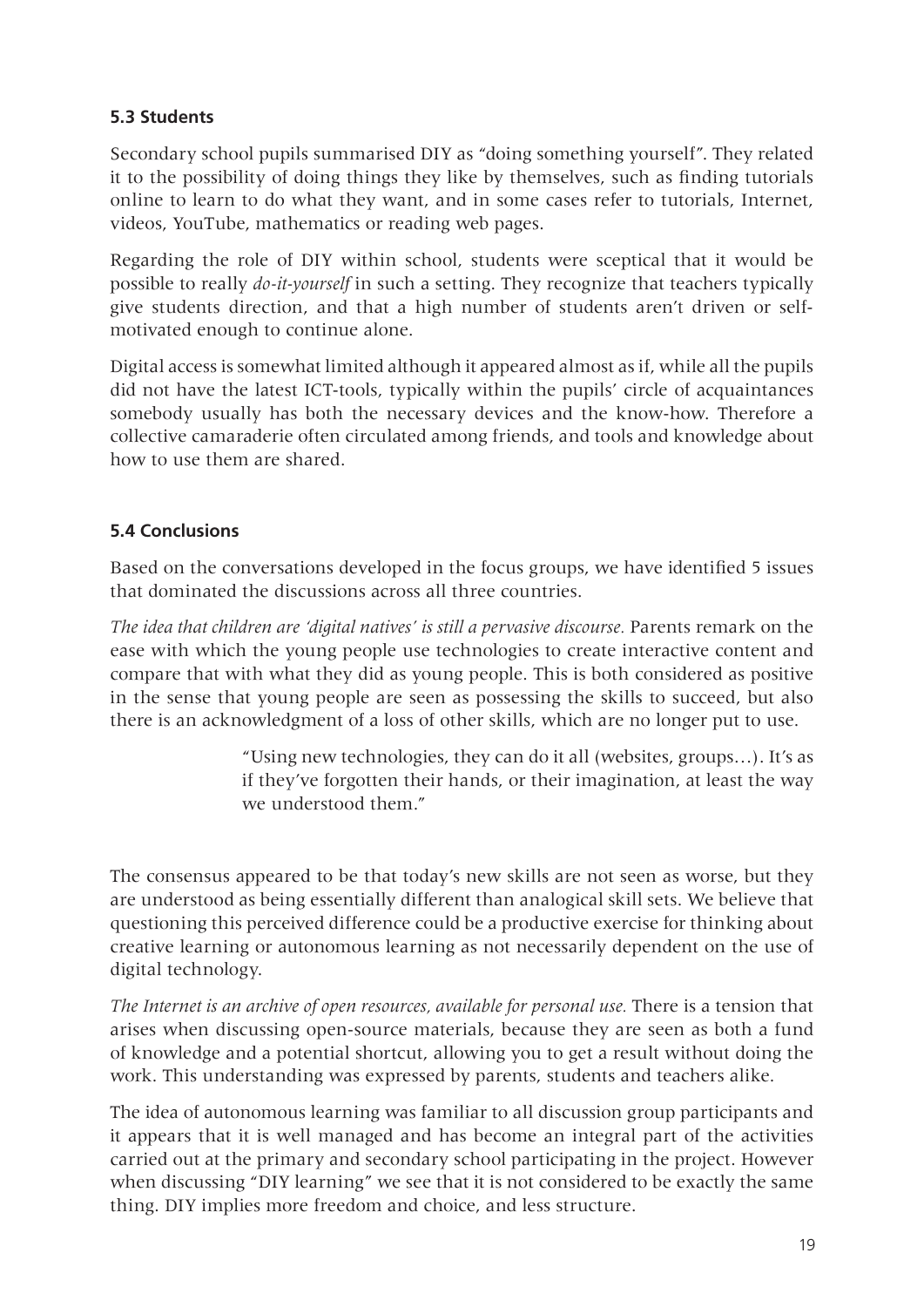We note during the focus group discussions that there was little mention of the collaborative, "give back to the community" type of ethos that is prominent in the DIY movement. Differentiating between the idea of having total autonomy in your learning and the concept of becoming an active and equal citizen within a learning community may be a productive starting point when designing the DIYLabs.

*Connectivity is a way of living and learning.* Conversations on this topic bridge the distance between in and outside school. Families comment on the high level of connectivity they observe among their children, commenting that:

> "They have learned to be permanently connected to a virtual world, which we didn't have when we were students. This gives them a great window for sharing their feelings, experiences, opinions… A bunch of things… they spend all day sharing."

Illustrating what is referred to as life-wide learning (Banks, Au, et al, 2007), teachers mention that their students learn from teachers, their peers and their families.

While the notion of community was notably absent when discussing the potentials and perils of bringing more DIY practices into the schools, it does appear here, in discussions that refer to how young people use technologies to stay communicate and express themselves. Parents paint a picture of young people constantly sharing and learning with others.

*Virtual space, in educational terms, provides a space of infinite differentiation.* Relying more on the Internet and student interests forces the school community to re-think the importance of core curriculum content. The focus groups discuss whether young people should be learning the same things, the same way, and if not, how can they be assessed?

The focus groups talk about what it means to have a "solid foundation" representing two schools of thought. On one hand, it is the idea of a predetermined set of facts about the world and standards for resolve problems, organized in order of more simple to more complex (Sawyer, 2008). On the other hand, an idea emerges that involves a set of knowledge and skills developed by not only focusing on the what, but also on how, why and for whom.

*Teaching and autonomous learning.* Putting the DIY philosophy into practice involves a series of predispositions and challenges. Teachers from secondary schools and faculty members in Higher Education raised doubts and were ambivalent about the degree of autonomy that the pupils had to develop in the project.

This situation gives rise to three questions in relation to DIYLab:

- What is the role of the teachers when promoting the autonomous learning of the pupils?

- How do we go from the challenges set by the teachers to the individual challenges of each pupil (and vice versa)?

- How should assessment be carried out?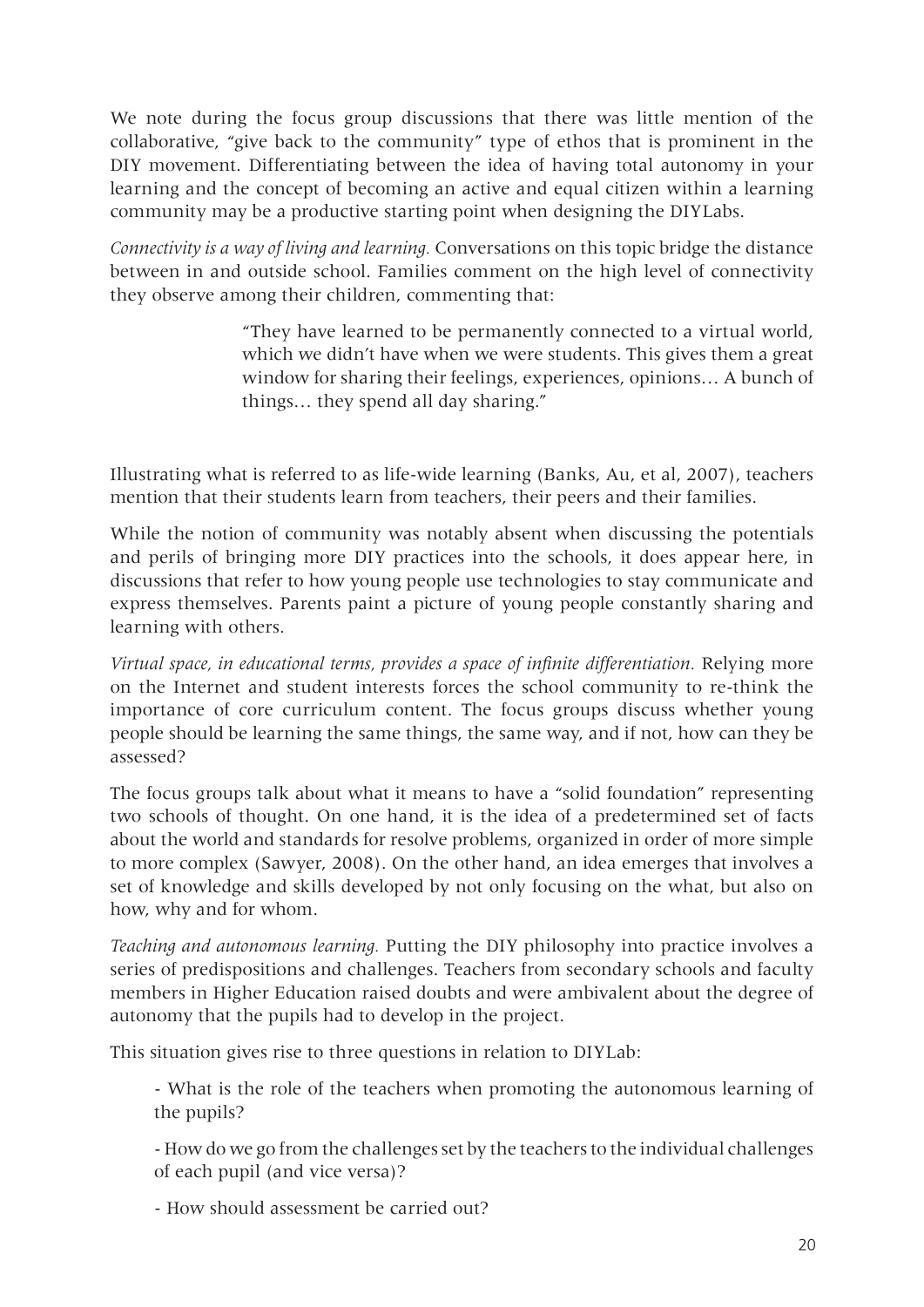While doubts about what teaching in a DIYLab could mean were common, teachers also recognized that the model potentially could "free up" their time and allow them to distribute their attention based on who in the classroom was more needy. Finally, students in Finland commented that DIY-type lessons occur more often when student teachers are not present, implying that it takes a degree of expertise to be able to manage a classroom this way.

# **6. Introducing DIYLabs into participating schools and educational contexts**

A review of the local syllabi, in addition to providing insight into the role of digital competence in each context, also shed light on possible areas in each school that would be more conducive to the project's aims and objectives. The following is a brief summary of the comments participants in the focus groups made about where they believed was the best fit for the DIYLabs.

#### **6.1 The Spanish context**

## **Primary and secondary education**

Students and families are able to identify areas within school where DIY learning takes place:

- In the Technology subject where they are creating apps. "If you take away the part of 'do these 5 activities' and we go directly to 'I want you to design the application you most like and totally free...', it's great."

- In the synthesis project. "They make you work on a subject... but from that subject you can do what you like most..." Even though they point out discrepancies between what they think and what they have done and learnt and the mark they get.

- In the Enterprise project.
- In the Sciences project. They refer to the participation in the Lego League.
- Open day.
- The Midday Workshops.
- The Oratory Workshop.
- Decorate the Door competition.

The primary school teachers said they consider the pupils as the focus of the learning, and they point out situations that promote this viewpoint:

- The area of Environmental knowledge, where the pupils do more or less interdisciplinary research projects.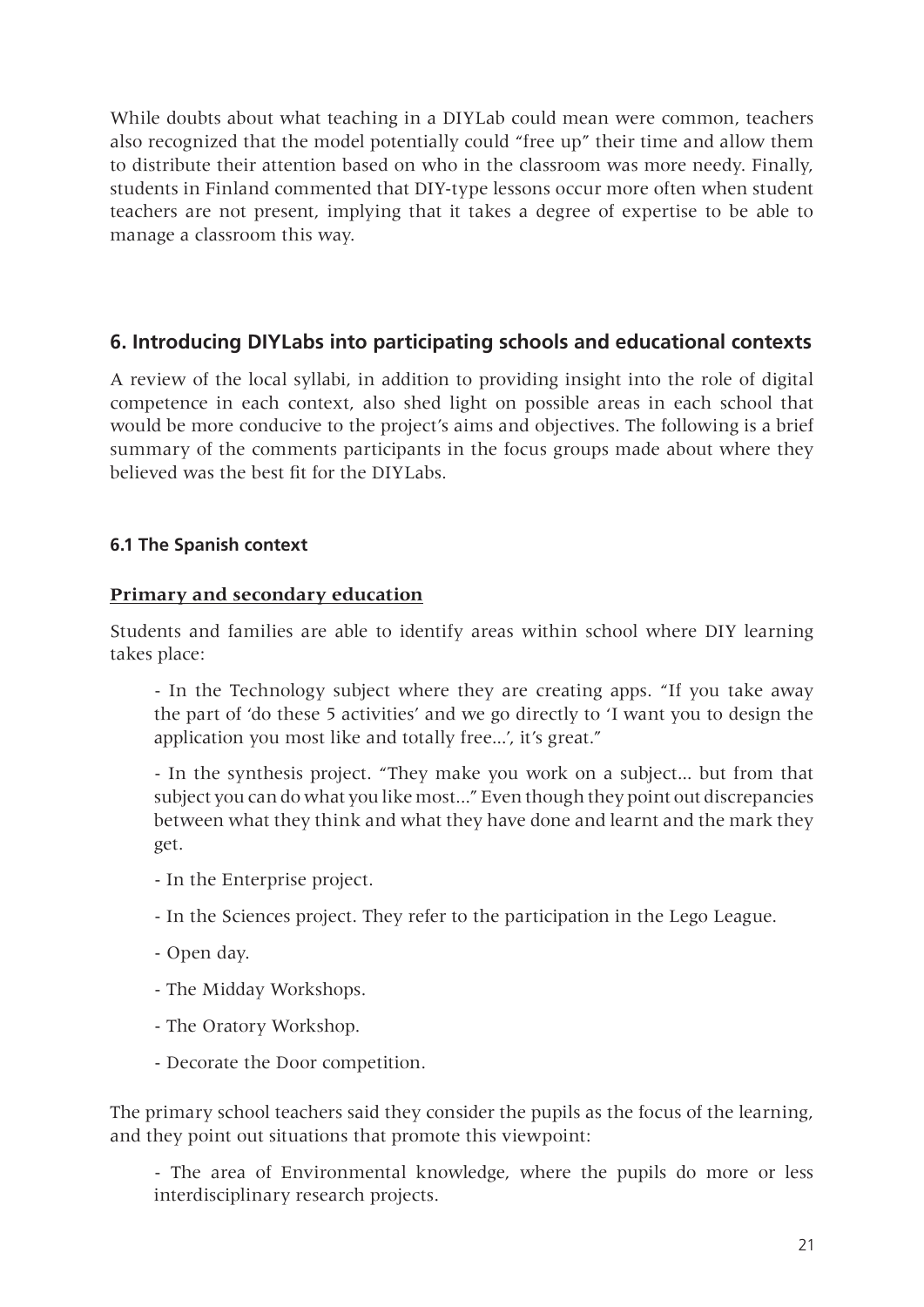- The tutoring sessions, where they attempt to do an activity with which they can show their potential to do research on their own.

- The Learning-Service, where the 5th and 6th year pupils help promote reading in the 2nd year class.

They also say they place special emphasis on promoting meaningful learning and set it as a challenge. The pupils from this stage, in line with what the teachers say, are guided to take into account what they learn outside school. Their families believe that the school encourages learning, and they point out some things learnt by their children that they find surprising for the maturity they demonstrate.

## **Digital competence**

From the point of view of the secondary school teachers the school has made a clear and firm decision to use learning and knowledge technologies (LKT) to favour learning experiences and the development of digital competence. During the session they mention the following applications: *Dipity,* to create time lines, *Mind Mapping¸ Bloggster, Arduino, Googlesites, Edmodo, Symbaloo; eportfolis;* flipped classroom; *Mydocumenta, Eduloc; Google Apps* (now *GoogleDrive*). Moreover, they have experience in creating video games and using blogs.

The secondary school pupils point out a series of contexts as a substantial part of their learning process, some of which are accessible in and outside school:

- Video tutorials.
- Television.
- School exchanges.
- "YouTube teaches quite a lot"

- "Normally, if you look for something, on YouTube it will always be there... there is always some tutorial".

- Yahoo Answers.
- Books.

The pupils in this stage are regular users of digital technologies and stated that they are comfortable with them. Regarding the use of these digital technologies in school they referred to:

- The virtual classroom.
- Mathematics and reading webs.
- Did you know? doing research from a question.
- Mydocumenta, "a programme for making digital posters and hanging them."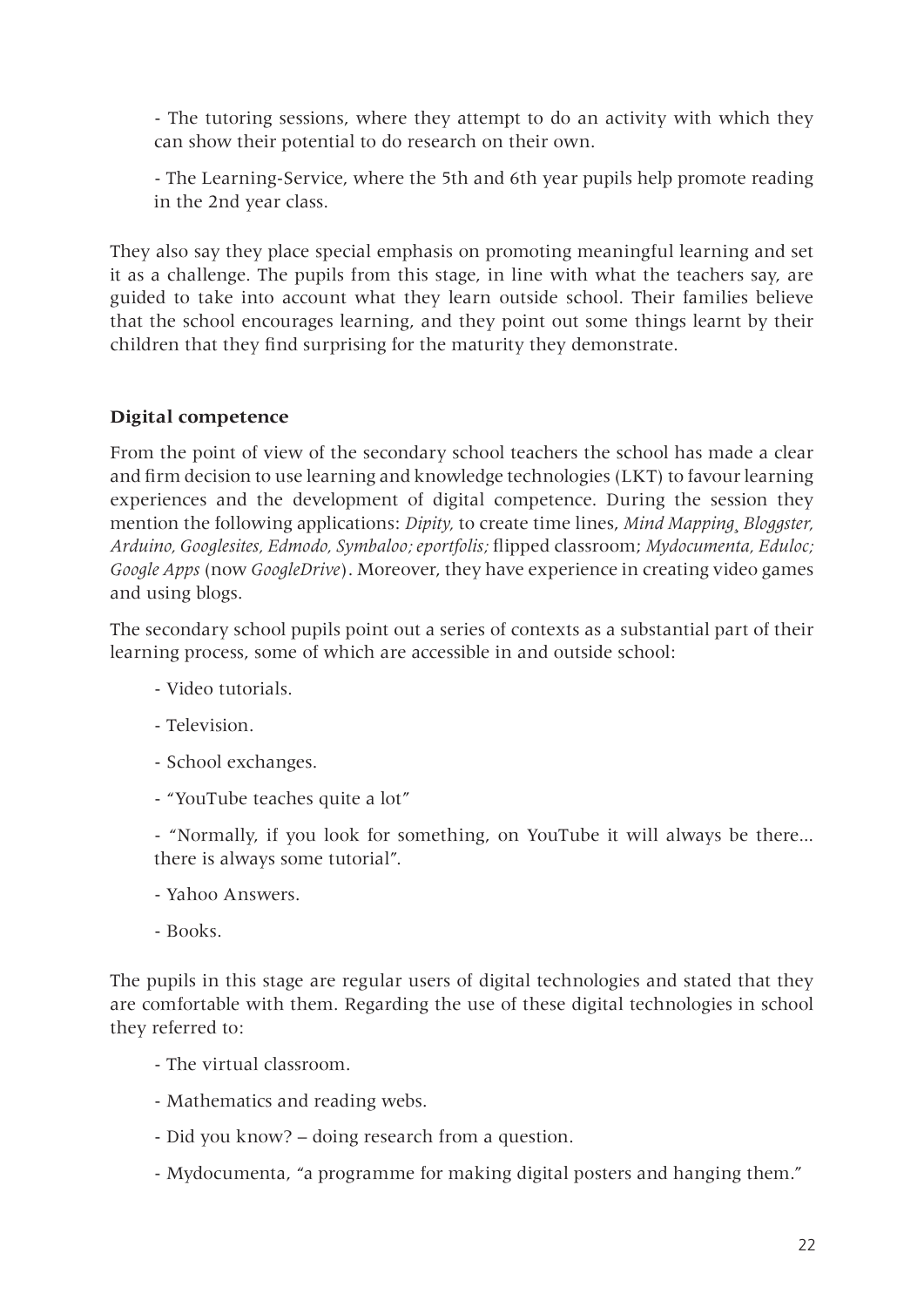## **Higher education**

According to the faculty members, the curricular and subject spaces where it would make sense to implement the DIYLab project would be:

- "Practices of involvement" of the Pedagogy degree.
- "External practices II" of the Social Education degree.
- "End of Degree Projects" (EDP).
- "History of Education" of the Pedagogy degree.

University students conferred that there are subjects where it would make sense to implement the DIYLab project. They listed:

- "Design, development and innovation of the curriculum", of the Pedagogy degree.

- "Axiology of values" from the Pedagogy degree where the teachers proposed they take part in Learning Service (ApS).

- "Social and educational policies" from Social Education and some subjects related to ICT.

- "Research and Evaluation" from Social Education.
- "Research and Innovation" from Primary School Teacher.
- End of Degree Projects (EDP).

In addition to these courses, the students point out some digital environments used in the degree, which they think would support the development of a DIY project. They mention a type of platform where students can accumulate everything that interests them, as students or as future educators. Specifically, these applications were named: *Prezi*, *Symbaloo* and *Diigo*. They emphasise *Symbaloo*, which as well as organising links and content, also allows users to share them with other people. Therefore, not only can students organise themselves but they can also see what others are doing.

Finally, when discussing the best way to integrate the DIYLab into the Faculty of Education, students mentioned that a practice was already in place that allowed people to share the knowledge built up with the other colleagues, a question that is increasingly attracting more interest among researchers (Falchikov and Goldfinch, 2000; Strijbos, Ochoa, Sluijsmans, Segers and Tillema, 2009; Kollar and Fischer, 2010; Gielen, Dochy and Onghena, 2011).

Regarding challenges that have been identified:

- Faculty members worry about the difficulties (for faculty members) in achieving proficiency with digital platforms, highlighting that there is a difference between them and students;

- On the other hand, the students refer to the difficulties associated with group work.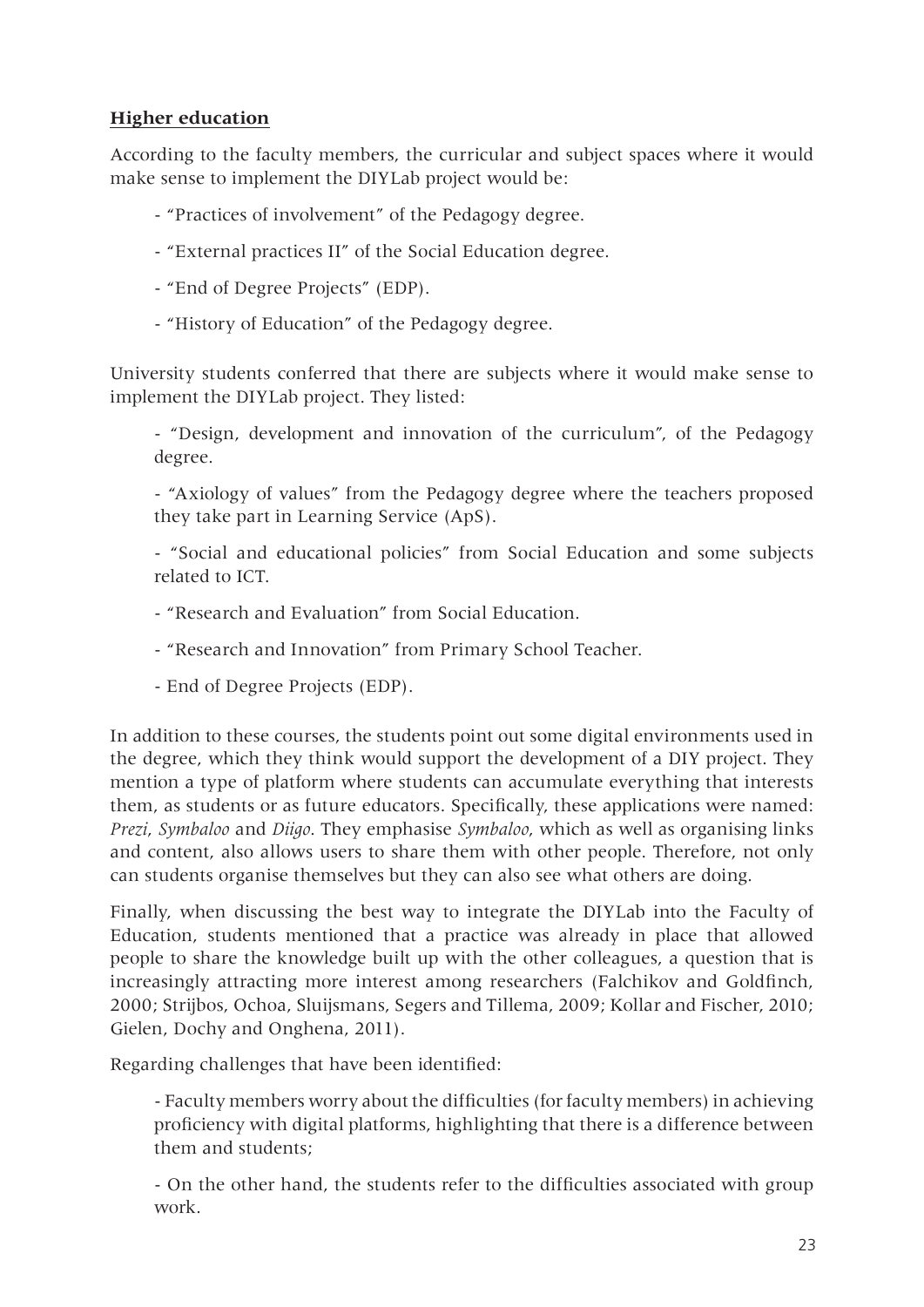- Access to the information and class content are also very important to students, and the virtual environment – whether it is Moodle or another – that supports the project needs to be well-organised and provide access to all kinds of information in order to be useful.

- Finally, the faculty questions the degree of autonomy that the students need to develop in the project. They believe they have the capacity for it, but that they often need the help or guidance from the teachers to a greater or lesser extent. There are therefore diverse nuances about how and when the academics should intervene during the time the students are working on the project.

#### **6.2 The Finnish context**

#### **Primary school**

In Finland, the teachers spoke about specific shortcomings of the school that, if addressed, would greatly improve the project's outcomes:

- The central problem seems to be the traditional classrooms of the school which are echoing and which impede teamwork. The teacher trainees could organize more teamwork etc., if there were separate group premises in use.

- Also, logistically the school needs to resolve issues like where to store DIYLab projects (which will be new), how to source extra material for more hands-on, inquiry-based learning, etc.

#### **Secondary school**

Secondary teachers gave a few of examples about successful school projects that reflect DIY aims:

- Efforts have been made to connect home time, personal skills and a school framework, for example while making of the presentation from the vacation trip and in the recording of nature observations.

- 32 Mini iPads will arrive at the school in the fall, which ease a little the situation but the number is still too small to change general teaching practises.

- Previously, one Physics course had a blog where experts (teacher trainees) answered questions. The operation also grew to allow for pupils' answers and communication within the site, and it was used mainly after the school hours.

#### **6.3 The Czech context**

Based on current conditions in the school, researchers have identified the following strengths and weaknesses.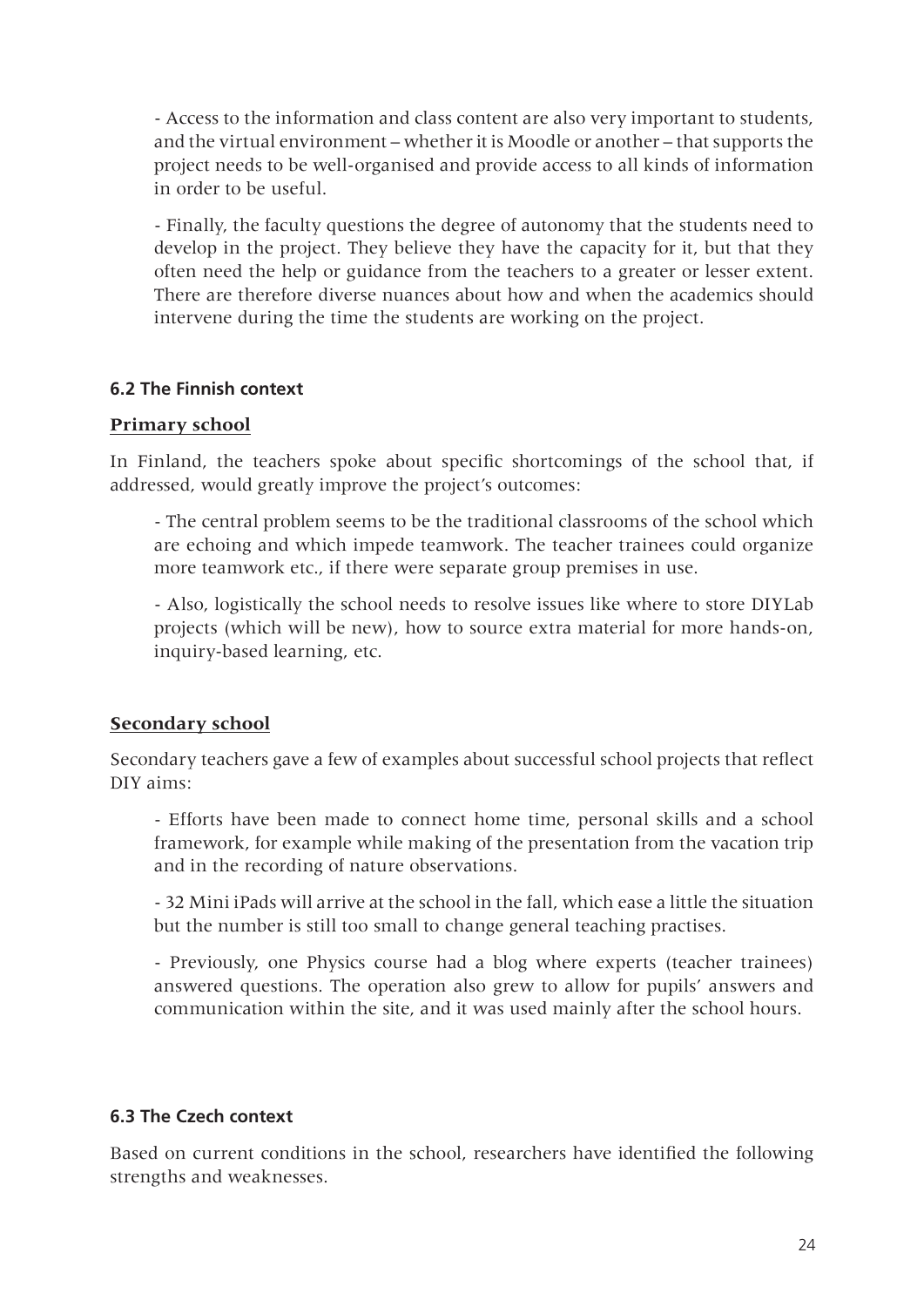#### **Strengths for implementation of DIYLab philosophy:**

- The principle of creativity guides the learning at the school, as well as the development of competency to creativity

- Engagement within the community of Creative Schools

- Prior experience regarding how apply ICT into school education (Teachertraining program)

- Collaboration with the Faculty of Education, Charles University in Prague
- Support for interdisciplinary connections and relations
- The school focus on a cultivated and sophisticated pupil's creation and production
- Collaboration with families
- Children may sign up for access to computers in school libraries

#### **Weaknesses of the school**

- A certain obstacle for a DIYLab activity is the fact that not all teachers of ZŠ Korunovační are ready to use advance digital technology, like tablets, and that some digital technologies are not common or available in the school.

- In the Czech Republic there is a lack of financial budget for technological equipment in schools. Pupils have better technological equipment than their teachers. Experiences and ICT training are lacking to teachers. There is a critical deficiency in ICT teacher training and ICT sources for teachers.

- There are social gaps among children; not every child has a smartphone or tablet that s/he can use in school. According to teachers, they believe that the school would benefit from having tablets which could be lent to at children home.

- One computer lab is shared by all classes. If a teacher would like to be with his/ her pupils in the computer labs/he must negotiate deal with other teachers.

#### **6.4 Conclusions**

By reviewing what focus group participants have identified as the key strengths and weaknesses of the schools and higher education contexts, we are able to begin to determine what the best approach may be in each school, when launching the formation and design of the DIYLabs. It becomes clear that the subject-based dimension expressed by the school curricula presents a challenge when considering where to extend more interdisciplinary and integrated projects to foster meaningful learning, curiosity, creativity and learning for understanding. We find that school communities express a lack of physical space for this extra project but also a lack of space in the schedule, as well. This will be a main issue to be addressed in the next phase.

In line with our collaborative action research methodology, we aim to use this data as a point of departure for the next phase of the project. We will disseminate the list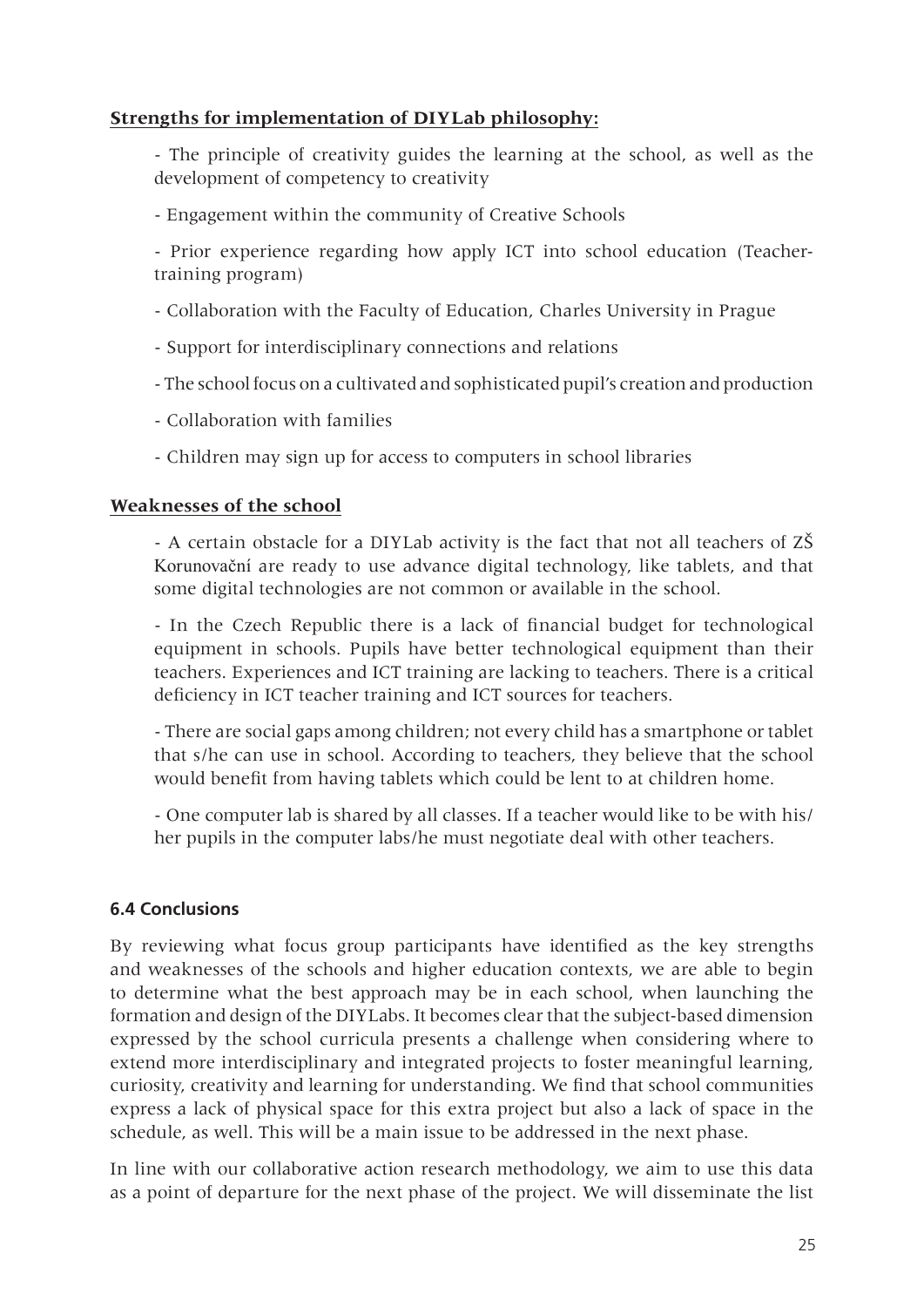of possible areas in each school that may be receptive to interacting with the DIYLab, as well as try to address the weaknesses expressed in some cases, both in terms of infrastructure and regarding teacher professional development.

# **7. Conclusions: challenges and recommendations**

At this stage, the biggest challenge we face is the task of imagining the new, of trying to develop a model that responds to the needs of each context yet manages to provide a comprehensive and innovative structure. Therefore, the upcoming formation phase will struggle against the tradition of our educational culture that tends to tell teachers what they must do and how they must do it. We challenge ourselves and all project participants to develop a professional atmosphere of learning and cooperation that assists the development of proposals in which the three principles of the DIY philosophy are integrated: creating, sharing and learning in collaboration.

We take comfort in the observation that this project has been well received by participating schools and focus group members, instilling the consortium with the sense that the project responds to what the school community wants. This is, in fact, the greatest strength of the consortium. Working with schools with close ties to research universities (Finland and the Czech Republic) and/or a desire to innovate and develop innovative learning practices provides a strong foundation for the project.

# **7.1 Implications for the next stages: formation and implementation**

We can make some inferences from this report that will be fundamental for the development of the following stage of the project: the professional development of the teachers. We believe that the formation process should correspond to formation models that teachers are familiar with, which may result in differing strategies in different countries. (For example, Finland may develop an online course and Spain may choose to work at Escola Virolai during school hours.)

Common elements of the formation should:

- Be based on the exchange between members of the school and the university;
- Be linked to classroom practice;
- Take into account the personal and professional baggage and interests of all the participants;

- Promote reflection about what DIY learning is, and the philosophy on which the project is based.

By thinking innovatively about how to approach digital competence, the project aims to develop a distributed lab, or central hub, where work takes place in a networked, cloud environment (in and outside school) and experiments with diverse types of technology. In this context, a second challenge, in addition to the professional formation, will entail designing a space for the DIYLabs in each educational context. This will not necessarily be a physical space, but rather a pedagogical one. The space in question must address the reach of the DIYLabs in each school: defining who is supposed to participate, when, how, and so on. (See Section 6 for preliminary suggestions).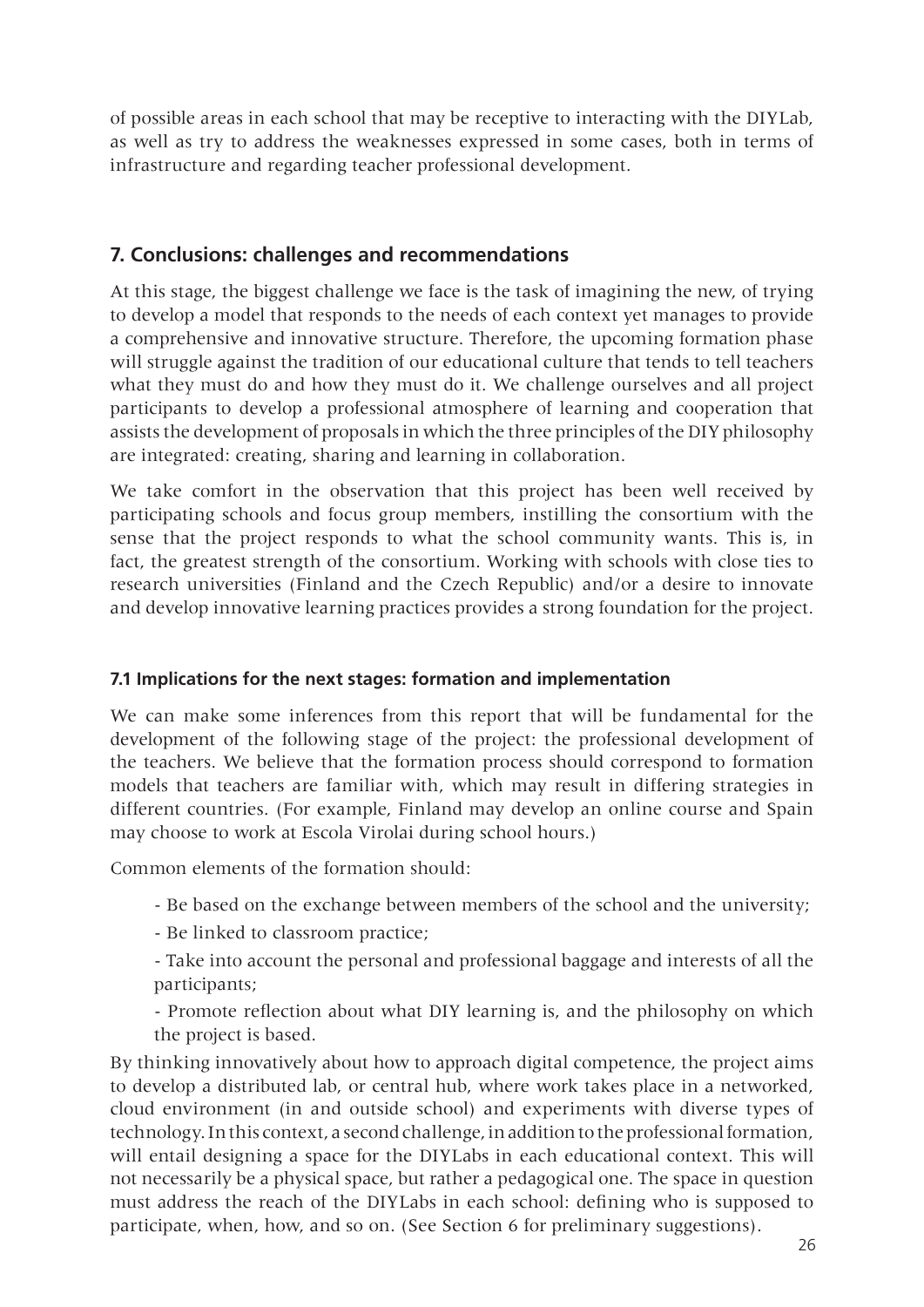# **Obstacles and challenges according to the key focal points of DIY learning**

#### **1. Autonomous and self-regulated learning**

The role of the teacher is displaced or unsettled with the introduction of a model structured around self-regulated learning. The importance of revising possible teaching inertias will be key. Such inertias tend to place the teacher as actor and pupils as receptors, according to the "hydraulic theory of education" (O'Shea and Self, 1983: 67). The challenge will be to confront the tension between a transmission model of teaching focused on the teacher and/or a reconstructive teaching and focused on the pupils.

#### **2. Inquiry-based teaching and learning**

When the pedagogical model shifts, assessment frameworks need to be addressed. Students (and parents, too) are suspicious if they detect a lack of transparency in the evaluation system, and that could undermine the success of the project.

#### **3. Transdisciplinary or interdisciplinary knowledge, links and connections**

DIYLab activities should support inquiry and spontaneity, not create another restrictive structure that competes with the rigid classroom schedule. The aim in designing the DIYLabs should be to find ways for them to reside in the schools without being too inhibitive.

#### **4. Digital competence**

… Is not only for students! Teachers need training and assistance in order to feel competent with certain technologies and they need guided exposure to programs (i.e., Scratch, Prezi, YouTube, and augmented reality) before introducing them to students.

#### **5. Collaborative learning**

There is a strong need to clarify what is involved in the practice of learning in collaboration: the challenge of going from working in a group seen as a sum of parts, each one doing their bit, to a setting that provides the multiplication of results where the total is more than the sum of the parts.

#### **6. Opportunities and limitations for anchoring the DIYLab program to the curriculum**

Building on existing activities and practices has been identified as an optimal way to approach the design of the DIYLabs. The focus groups provided a number of suggestions about what DIY learning looking like currently in each context, and this information needs to remain at the fore as the project moves forward.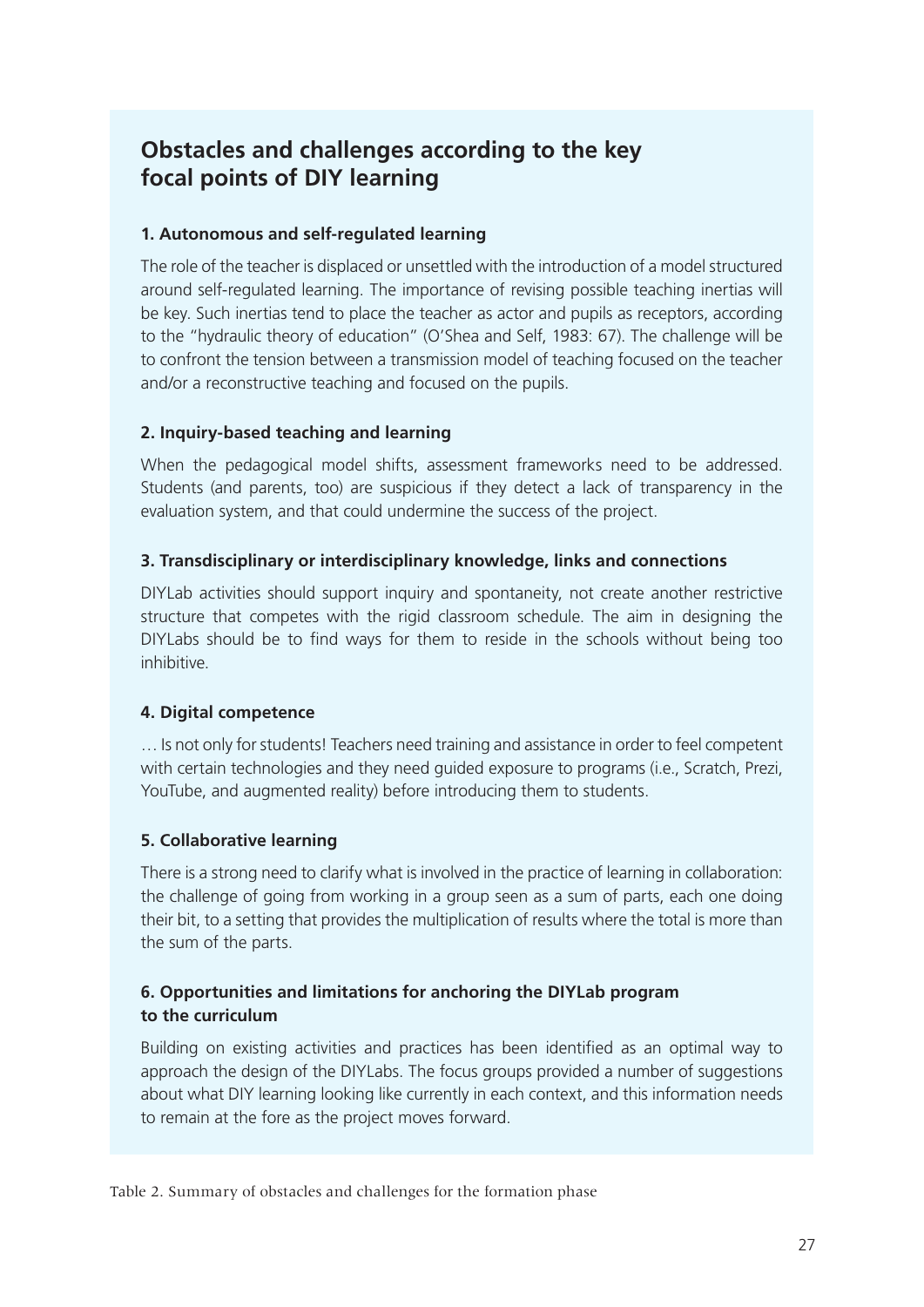#### **7.2 DIY in support of digital competence**

This proposal entails an opening-up of more traditional educational formats; it encourages a pedagogical shift toward a learner-centred approach. Also, it destabilizes our understanding of curriculum, obliging us to consider whether students have to learn the same things, in the same way, at the same time. By questioning more established models of teaching and learning, we hope that this project approaches those modes of learning which seem to be increasingly widespread yet have little in common with traditional teaching (Collins & Halverson, 2009; Thomas & Brown, 2011).

While charting a new course, there is a risk of getting lost, which this consortium is aware of and will work vigorously against. We understand the fragile border between purposeful and purposeless work, especially during time spent engaged in group work and/or while using new technologies or the Internet. We also recognize the importance of maintaining an open dialogue with local stakeholders and will consider employing a communication strategy modelled on advocacy to ensure that community members have all the relevant and up-to-date information regarding the development of the project.

Ultimately, this report has demonstrated that the basic principles of DIYLab are not alien to the current educational environments where the project will be implemented, but instead closely support and build on the transversal nature of "digital competence", which, as has been discussed, is recognized in the curricula of all participating countries. Therefore, DIYLab is not an entirely new approach but rather, is best understood as a step towards meeting the challenges of 21st century education.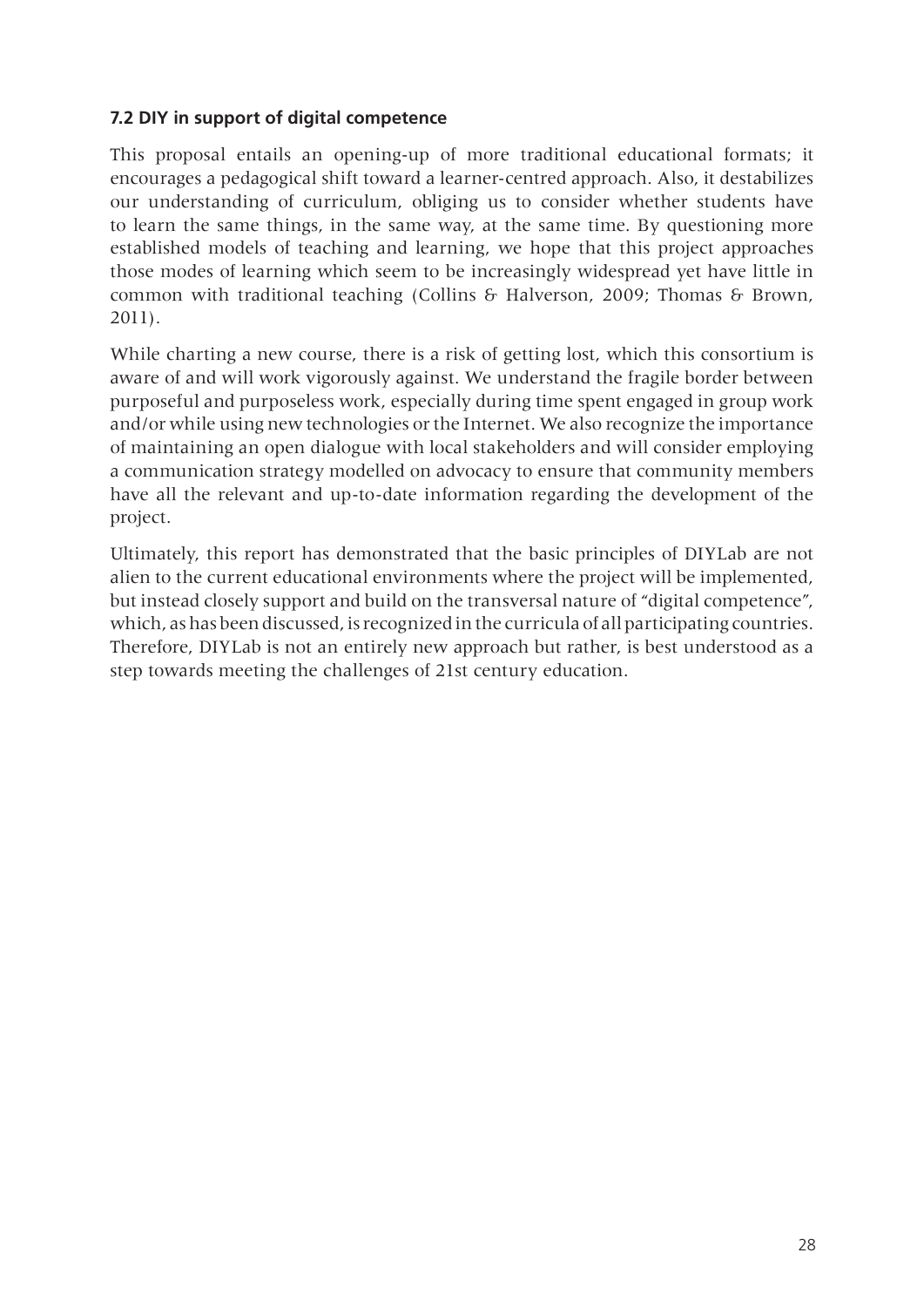#### **Works cited**

- Banks, J. A., Au, K., et al. (2007). Learning in and out of school in diverse environments. life long, life-wide, life-deep. The LIFE Center for Multicultural Education. http://www.ibparticipation. org/pdf/LearningInDiverseEnvironments.pdf (24 /05/2008).
- Collins, A. & Halverson, R. (2009). Rethinking Education in the Age of Technology. The Digital Revolution of Schooling in America. New York: Teachers College.
- Eisenberg, M. & Buechley, L. (2008). Pervasive Fabrication: Making Construction Ubiquitous in Education. Journal of Software,  $3(4)$ ,  $62 - 68$ .
- European Communities (EC) (2007). Key Competences for Lifelong Learning. European Re ference Framework. Luxembourg: Office for Official Publications of the European Com munities [onli ne]. http://ec.europa.eu/dgs/education\_culture/publ/pdf/ll-learning/key comp\_en.pdf (23/03/2008).
- Falchikov, N. & Goldfinch, J. (2000). Student peer assessment in higher education: A metaanalysis comparing peer and teacher marks. Review of Educational Research, 70, 287-322.
- Gielen, S., Dochy, F. & Onghena, P. (2011). An inventory of peer assessment diversity. Assessment and Evaluation in Higher Education, 36(2), 137-155.
- Green, J., Camilli, G. y Elmore, P. (eds) (2006). Handbook of Complementary Methods in Education Research. Mahwah, NJ-Washington: Lawrence Erlbaum y AERA.
- Guzzetti, B. J., Elliott, K. & Welsch, D. (2010). DIY Media in the Classroom: New Literacies Across Content Areas. New York: Teachers' College Press.
- Hargreaves, A. & Shirley, D, (2009) The fourth way. The Inspiring Future for Educational Change. Thousand Oaks, CA.: Corwin.
- Kafai, Y. & Peppler, K. (2011). Youth, Technology, and DIY: Developing Participatory Competen cies in Creative Media Production. Review of Research in Education, 35, 89–119.
- Knobel, M. & Lankshear, C. (eds.). DIY Media: Creating, Sharing and Learning with New Tech nologies. New York: Peter Lang Publishing.)
- Kollar, I., & Fischer, F. (2010). Peer assessment as collaborative learning: A cognitive perspective. Learning and Instruction, 20(4), 344-348.
- McKay, G. (1998). DIY culture: notes towards an intro. A G. McKay (ed.), DIY Culture Party and Protest in Nineties Britain (pp. 1-53). London: Verso.
- O'Shea, T. & Self, J. (1983). Learning and teaching with computers. Brighton: Harvester Press.
- Sancho. J. M. & Alonso, C. (2012). La fugacidad de las políticas, la inercia de las prácticas. La educación y las tecnologías de la información y la comunicación. Barcelona: Ediciones Octaedro.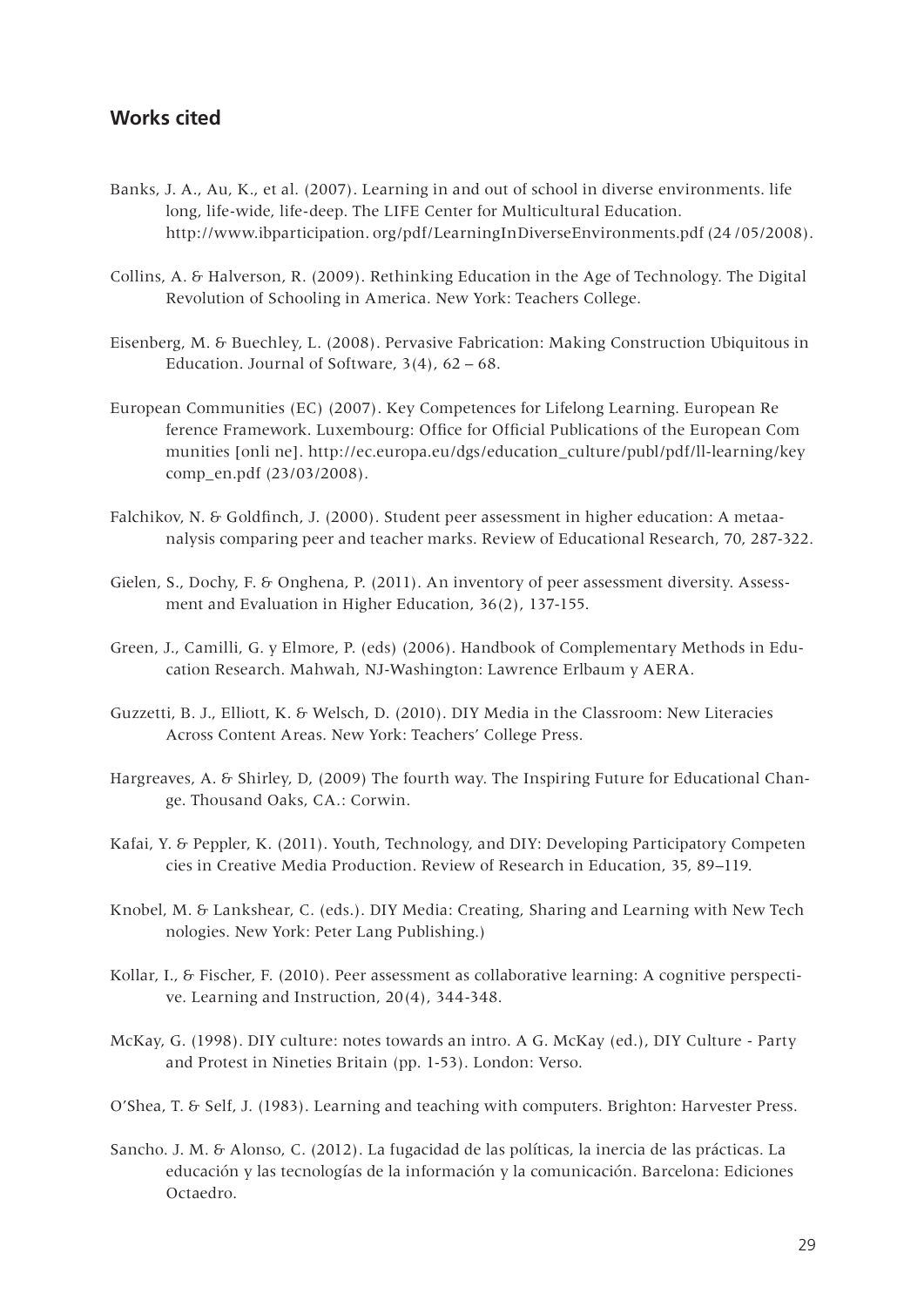Sawyer, R. K. (2008). Optimising Learning Implications of Learning Sciences Research. Paris. OECD.

Spencer, A. (2005). DIY: The Rise Of Lo-Fi Culture. Marion Boyars Publishers.

- Strijbos, J. W., Ochoa, T. A., Sluijsmans, D. M. A., Segers, M. S. R., & Tillema, H. H. (2009). Fostering interactivity through formative peer assessment in (web-based) collaborative learning environments. In C. Mourlas, N. Tsianos & P. Germanakos (Eds.), Cognitive and emotional processes in web-based education: Integrating human factors and personalization (pp. 375-395). Hershey, PA: IGI Global.
- Thomas, T. & Brown, J. S. (2011). A New Culture of Learning: Cultivating the Imagination for a World of Constant Change. Lexington, Ky.: CreateSpace
- Reason, P. & Bradbury, H. (2001). Handbook of action research. Participative inquiry and practice. London: Sage.

Williams, L. & Černochová, M. (2013, july). Literacy from Scratch. WCCE 2013. 10th World Congress of Computers in Education. Torun, Poland HYPERLINK" http://wcce2013.umk.pl/ publications/v2/V2.3\_132-Williams-FPN.pdf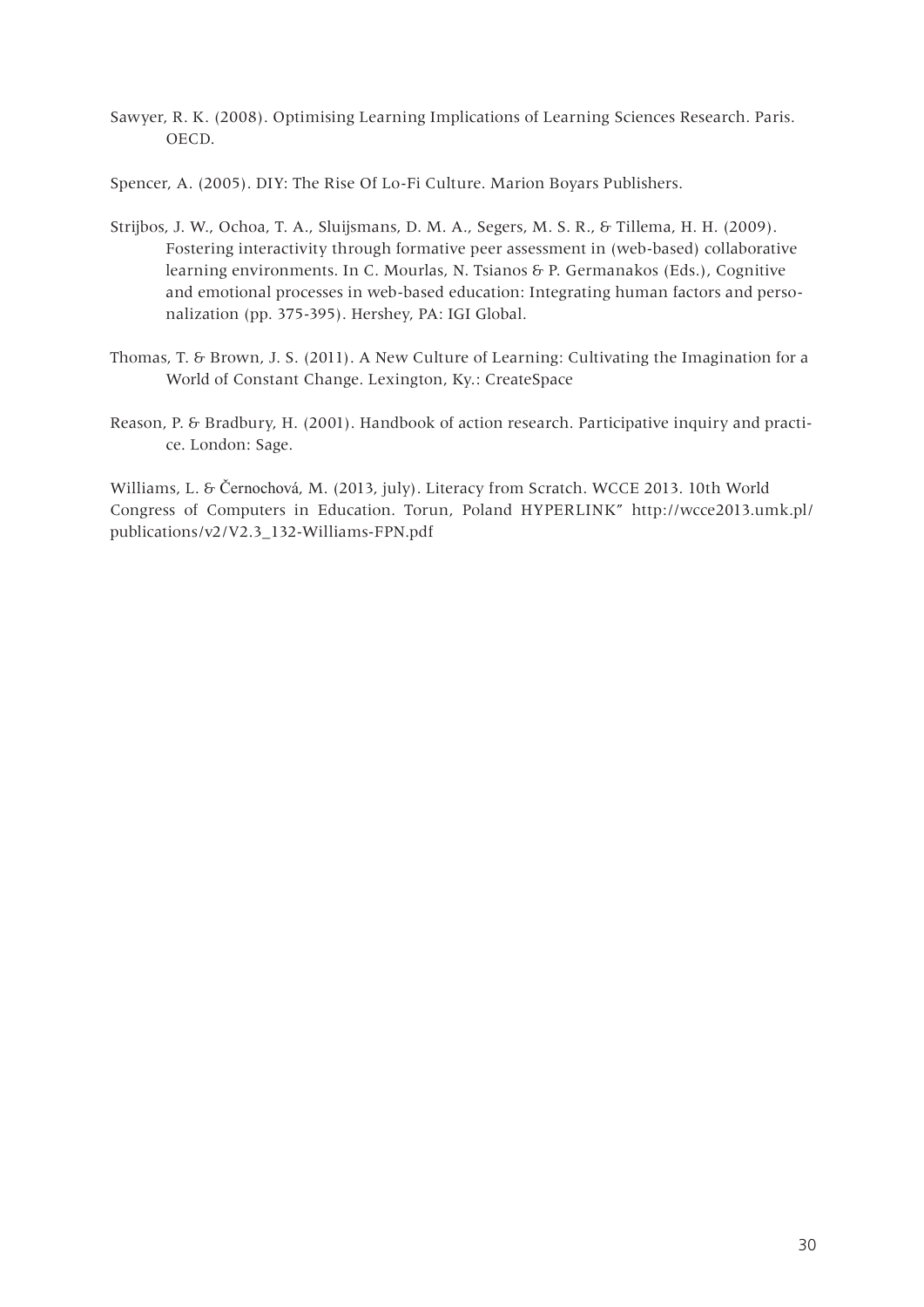# ANNEX 1 – National curricula and local syllabi

# **1. National curricula consulted**

#### **Spain**

Departament d'Educació (2010a). Currículum d'Educació Primària [Curriculum for Primary Education]. Barcelona: Generalitat de Catalunya, Departament d'Educació.

Departament d'Educació (2010b). Currículum d'Educació Secundària Obligatòria [Curriculum for Compulsory Secondary Education]. Barcelona: Generalitat de Catalunya, Departament d'Educació.

Departament d'Educació (2013a). Competències bàsiques de l'àmbit. Educació Primària digital [Basic digital competences. Primary Education]. Barcelona: Generalitat de Catalunya, Departament d'Educació.

Departament d'Educació (2013b). Competències bàsiques de l'àmbit digital. Educació Secundària [Basic digital competences. Secondary Education]. Barcelona: Generalitat de Catalunya, Departament d'Educació.

# **Finland**

Finish National Board of Education. (2014). OPS 2016. Curriculum reform in Finland. http://www.oph.fi/download/151294\_ops2016\_curriculum\_reform\_in\_finland.pdf

#### **Czech Republic**

RVP ZV. (2013). Rámcový vzdělávací program pro základní vzdělávání. Verze platná od 1. 9. 2013. Úplné znění upraveného RVP ZV s barevně vyznačenými změnami. VÚP Praha. (Educational Framework Programme for Basic Education. Version valid from 19th 2013. Institute of Education in Prague)

VÚP Praha. (2007). Klíčové kompetence v základním vzdělávání. VÚP Praha. (Research Institute of Education in Prague (2007). Key competencies in basic education. VÚP Praha).

Brdička, B., Berki, J., Hawiger, D., Janata, D., Lána, M., Naske, P., Pohořelý, S., Růžičková, D. &Vyvial, A. (2013). STANDARDY PRO ZÁKLADNÍ VZDĚLÁVÁNÍ. Informační a komunikační technologie. Pracovní verze z 30. 4. 2013. Zpracováno dle upraveného RVP ZV platného od 1. 9. 2013.

Altmanová, J., Bartoň, A., Burešová, L., Kubáň, J., Pitrová, L., Pohořelý, S., Růžičková, D. & Vaňková, P. (2013). STANDARDY PRO ZÁKLADNÍ VZDĚLÁVÁNÍ. Člověk a svět práce. Pracovní verze z 30. 4. 2013. Zpracováno dle upraveného RVP ZV platného od 1. 9. 2013. (STANDARDS FOR BASIC EDUCATION. Peopel and the world of work. The draft of 30/04/2013. Compiled by the modifiedvalid from 1/09/2013.).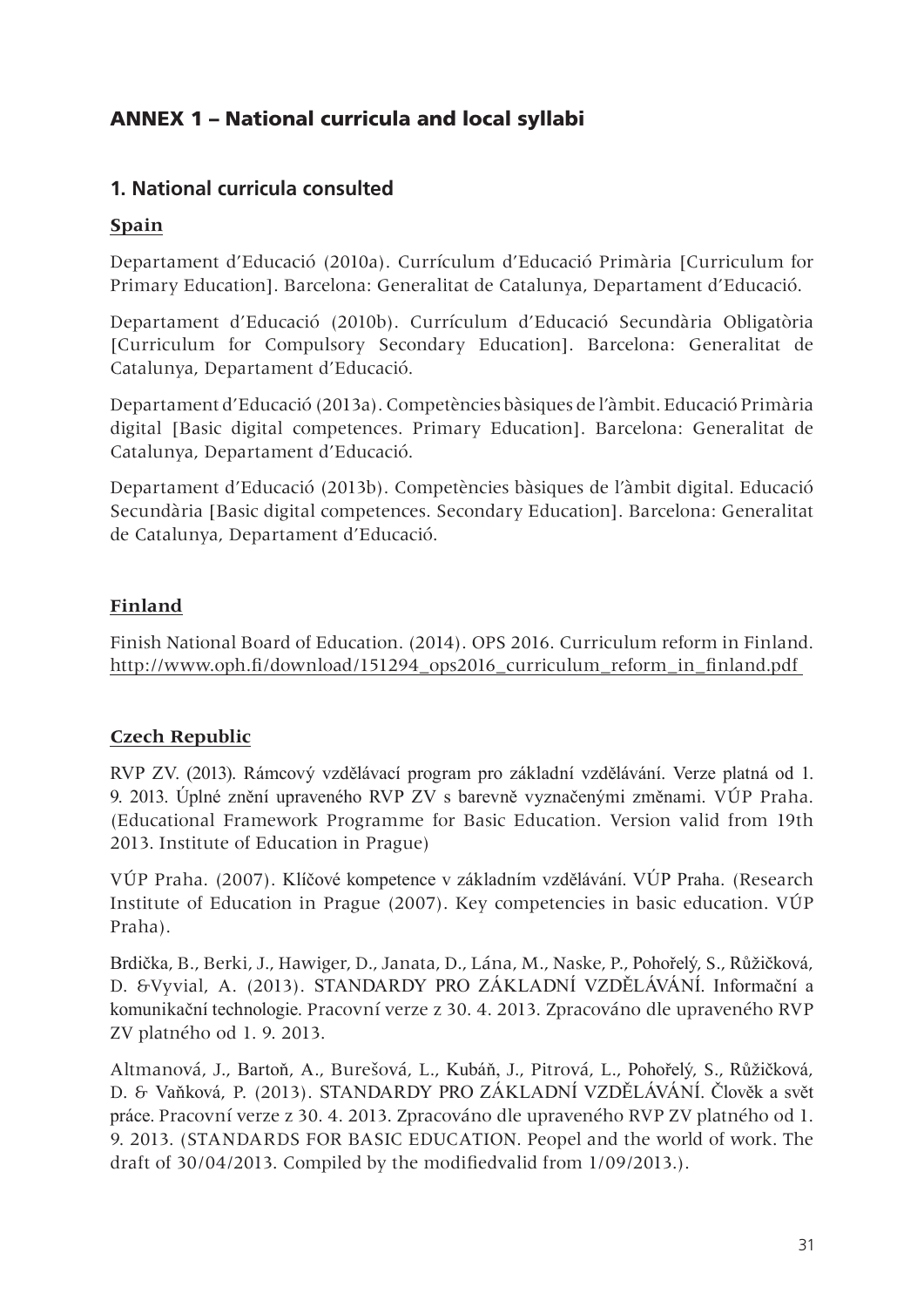# **2. School curricula consulted**

## **Spain**

Programacions 3r de Secundària - 2013-2014. [Curriuculm, 3rd year Secondary -2013- 2014]. Escola Virolai.

Programació 5è de Primària - 2013-2014. [Curriuculm, 5th year Primary -2013-2014]. Escola Virolai.

Pla TAC del centre 2010-2013. [Learning and Knowledge Technology-LKT Plan]. Document under revision. Escola Virolai.

# **Finland**

Not analysed because the focus was on the upcoming curriculum (2016), the draft of which is only available at the national level.

# **Czech Republic**

ŠVP ZV 3in. (2007). Školní vzdělávací program ZŠ Korunovační. Dokument školy. (School educational program ZŠ Korunovační . School document.)

ŠVP ZV 3in. (2013). Dodatek k ŠVP ZV 3in č.1, části A-N. Schválen pedagogickou radou školy 30.8.2013. (Supplement to the ŠVP ZV 3in # 1, Part A-N. Approved by the Board of Education school Aug. 30, 2013.)

ŠVP, Oblast ICT, Informatika (ICT and computing area)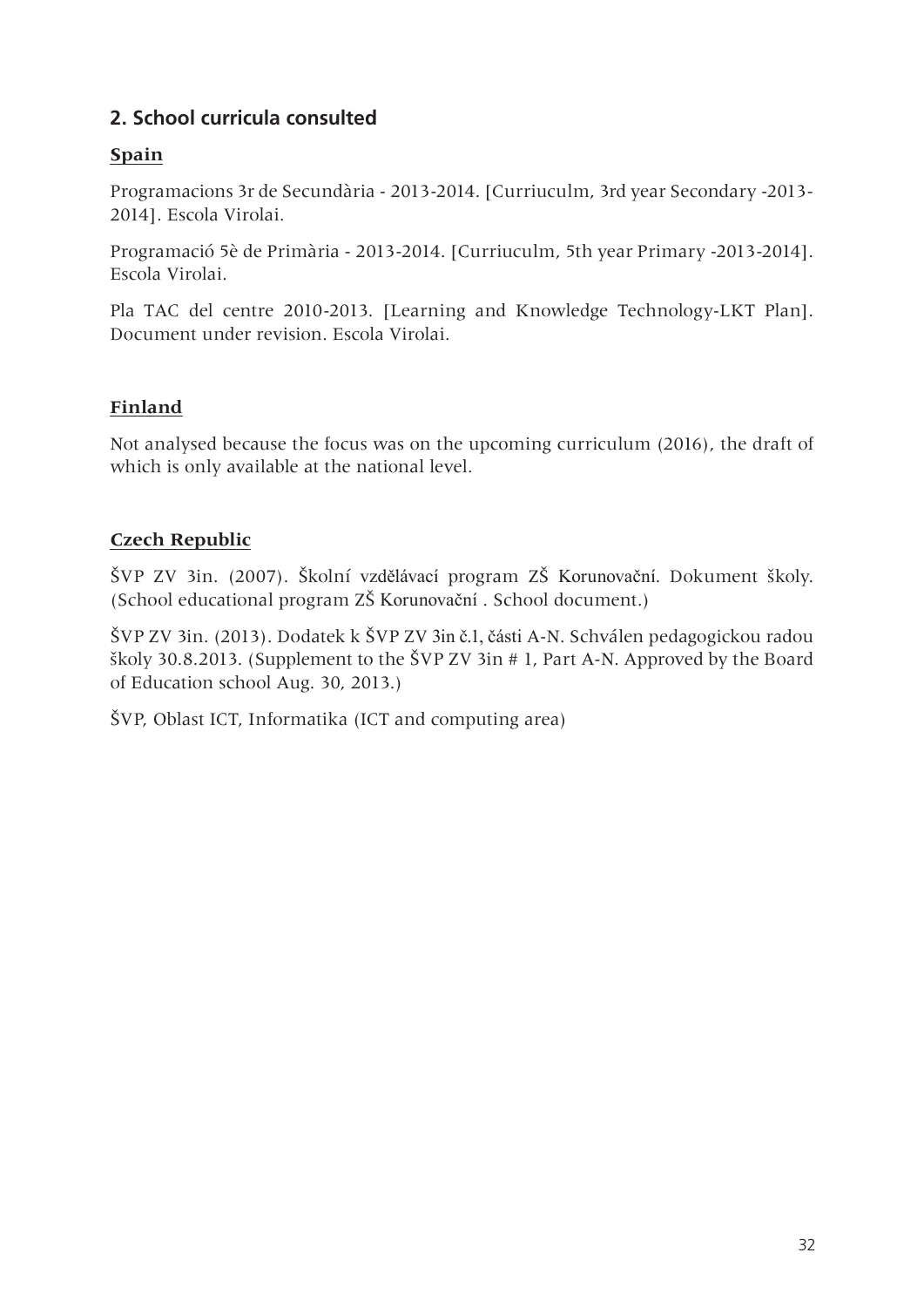# ANNEX 1 – Finnish analysis of the connections between DIY learning and the current draft of the 2016 national curriculum

# **1. Autonomous/ Self-Regulated Learning**

#### **The drawing up and the importance of the local curriculum**

- The personal schemes of pupils are constructed to be based on the common curriculum (basic education act).

- The student's right to receive education according to the curriculum, student counselling and support to learning.

- Everyone who works with the students has to follow the curriculum the education provider establishes and compliance with the other guiding norms of work.

#### **Basic education is the basis of general education**

- The obligation to take care of every child's learning is emphasized the uniqueness of each learner.

- Schoolwork is based on the notion of learning, with a focus on: the learner's work and participation, goal-oriented learning ability; the learner's emotions and experiences meaning; learning and schoolwork significance of the learner; co-operation and interaction of the importance of learning; the importance of encouraging feedback; a variety of learning environments and working practices as learning facilitators; well-being is both the precondition as well as the result of the learning.

#### **The mission and goals of basic education**

- Each student's learning, development and welfare is supported.

- Wide-ranging expertise will support the student's identity and the development of a sustainable lifestyle.

#### **A uniform basic education culture**

- Learning environments and working procedures will help how the students experience the operating culture, learning environments should support individual and community growth, learning and interaction.

- Students are given the opportunity to influence their own learning environments.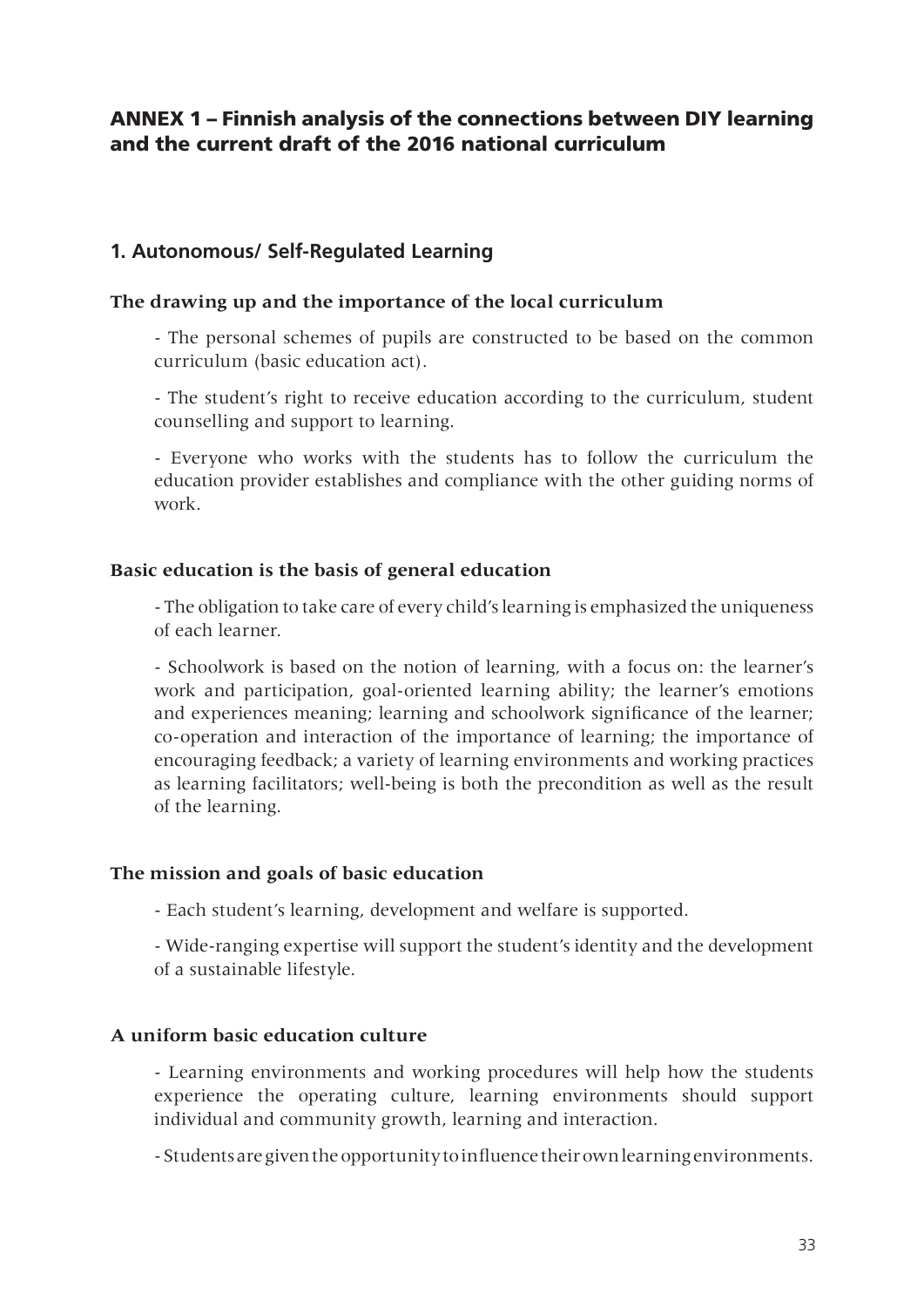#### **Learning and promote the welfare of the organization of school work**

- The organization of school work takes into account the needs, conditions and strengths of all pupils.

- Students will have as a member of the school community their own responsibility.

· Fair and appreciative attitude towards the school, schoolmates and adults

· Obeying the common rules, taking care of agreed duties and responsibilities.

- The law requires the student to participate and perform their duties conscientiously and to behave decently.

- The exemption from participation in education may be granted only temporarily for a special reason.

- Participation of pupils in their own schoolwork and action planning their group is emphasized.

#### **Evaluation of learning**

- The student's point of view.
- And encouraging atmosphere that encourages entrepreneurship.
- Pupils inclusive, conversational and interactive approach.

- Supporting student to understand of the own learning process. The visualization of the student's progress throughout the learning process.

- The fairness and ethics of evaluation.

- Versatility.

- The knowledge of teaching and planning other school work exploits the information gained from evaluation.

- Different ways for pupils to learn and work are taken into account. Students should be able to demonstrate their knowledge through appropriate mechanisms.

- Evaluation of a variety of situations and the display cases is taken care of that the pupil has enough time and that the assignment is understood.

#### **Learning and school support**

- The student aid received must be flexible, planned and long-term support as needed changing.

- Learning and school support means learning community and environmental solutions, as well as meeting the needs of individual pupils.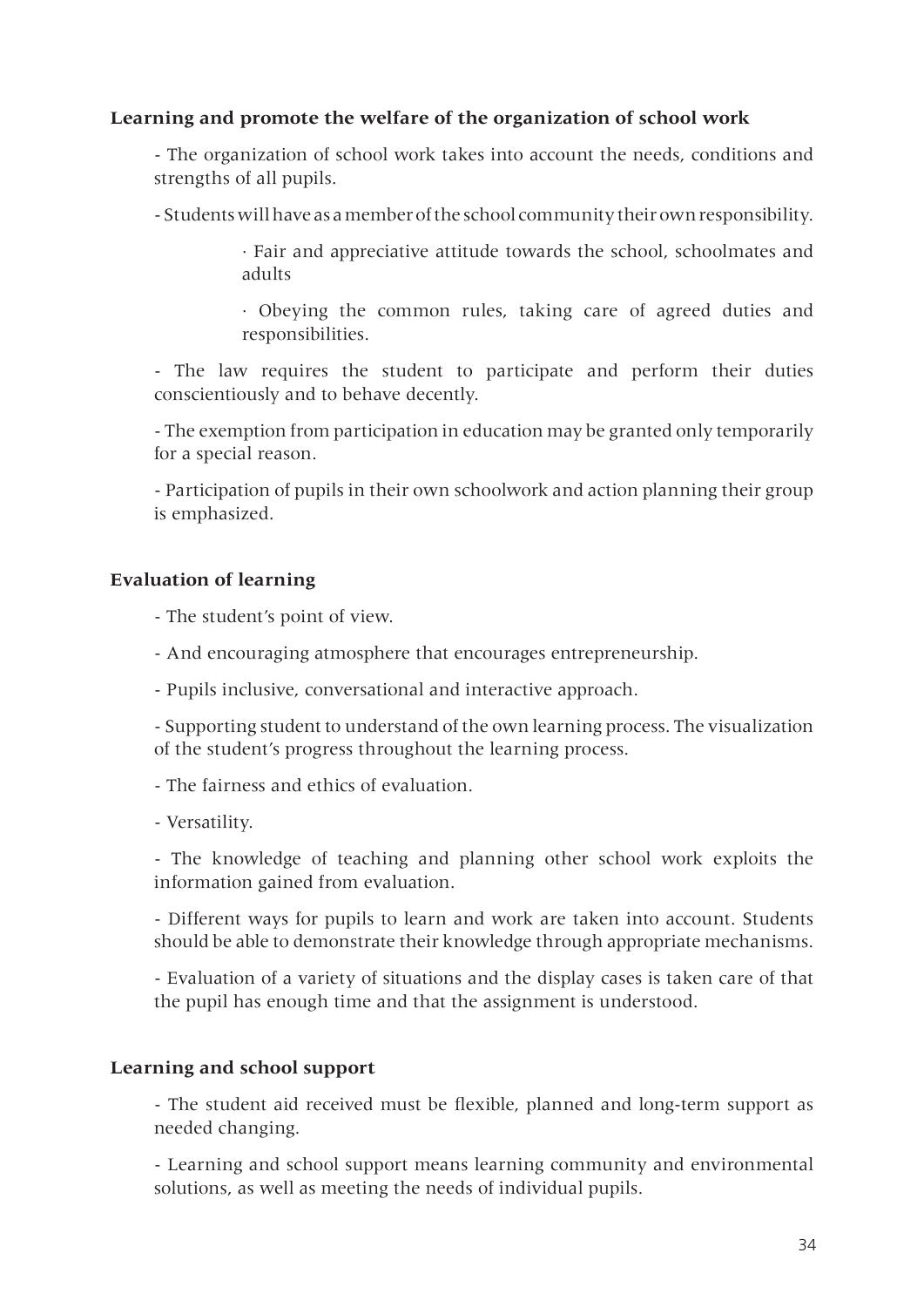- Guidance is aimed at the fact that the student learns to set goals for their learning and takes responsibility for their learning.

- Education takes into account, as well as the group that the individual pupil's needs.

- Enhanced support must be provided quality and quantity of the student's individual needs.

- The learning plan must be drawn up unless there is an obvious obstacle, in collaboration with the student and parent or guardian. Other experts are involved in the preparation as well. The student's share of the planning increases in the transition to higher education classes.

- Special support is to give the student a comprehensive and systematic support so that the student can complete their compulsory education, and gets the base of the continuation of their studies after primary school. The student's self-esteem, motivation to study, and the opportunity to experience the success and joy of learning strengthened. Similarly, the student involvement and ownership are supported.

- Pedagogical solutions may be related to teaching and working methods or elective materials and tools. These range from learning objectives and contents, as well as the student's personal needs. Support of teaching is characterized by a unique design tasks, time management and control. Support the organization of teaching should be used in a wide range of methods and materials that can be used to find new ways of approaching things.

- Part-time special education goal is to strengthen the student's learning conditions and to prevent learning and school problems.

#### **Teaching of the language- and culture groups, bilingual teaching**

- Teaching Romani language speaking pupils the age of the students and the Romani language skills are taking into account. The Romani language community and the media are utilized.

- Teaching sign language the sing language community and the media are utilized.

- Bilingual teaching focuses on the natural communication and interaction, functionality, and students' active use of languages.

- Across the curriculum and in teaching language immersion emphasizes clarity and concreteness, a student-centered methods and interactivity.

# **2. Inquiry Based Teaching And Learning**

**The mission and goals of basic education**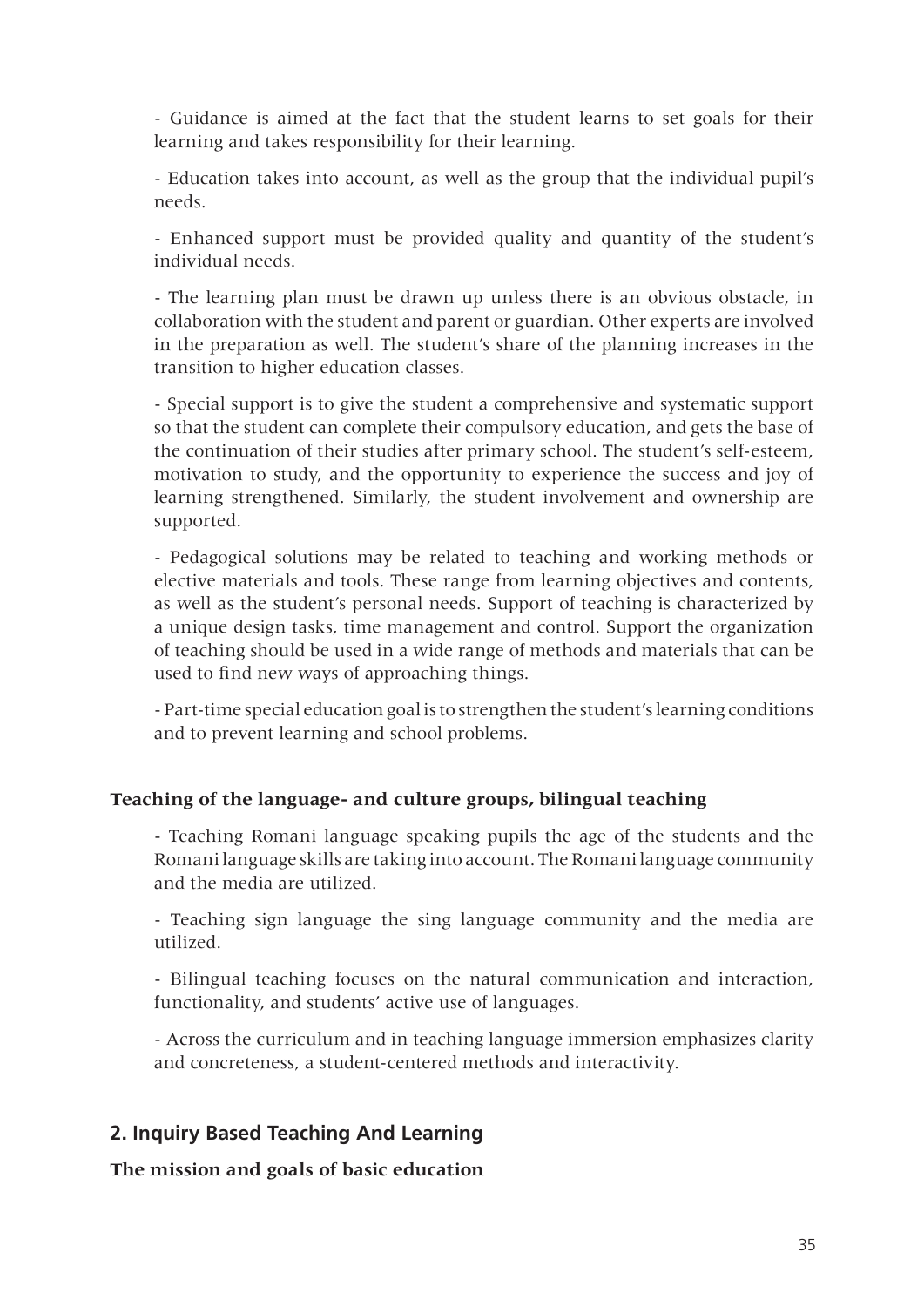- The continued cooperation possible together with the other countries of schools and teaching developers.

#### **A uniform basic education culture**

- Place and time, untied learning is made possible in an appropriate manner; peace at the workplace, as well as a friendly and relaxed atmosphere support learning.

- Differentiation guides the choosing of working practices, is based on knowing the students and is the pedagogical starting point for all kind of teaching.

#### **Learning and promote the welfare of the organization of school work**

- Utilizing the remote connections over the education is differentiated and grows more solid.

## **3. Transdisciplinary Knowledge**

#### **The drawing up and the importance of the local curriculum**

- In the background: reports and information of the world around the school is changing, and are structured in a sustainable future

- The school curriculum connects school activities with the other municipal activities for children's welfare and learning

#### **Basic education is the basis of general education**

- Awareness and internalization of a common set of values

- At home and at school, the value of education is emphasized

#### **The mission and goals of basic education**

- A new concept: a wide-ranging know-how
- Aims at cross-curricular skills

- Wide-ranging know-how requirement will rise to changes in the world around, it means the wholeness of knowledge, skills, values, attitudes, functional capacity and the will

- The main objectives of teaching that promote wide-ranging know-how: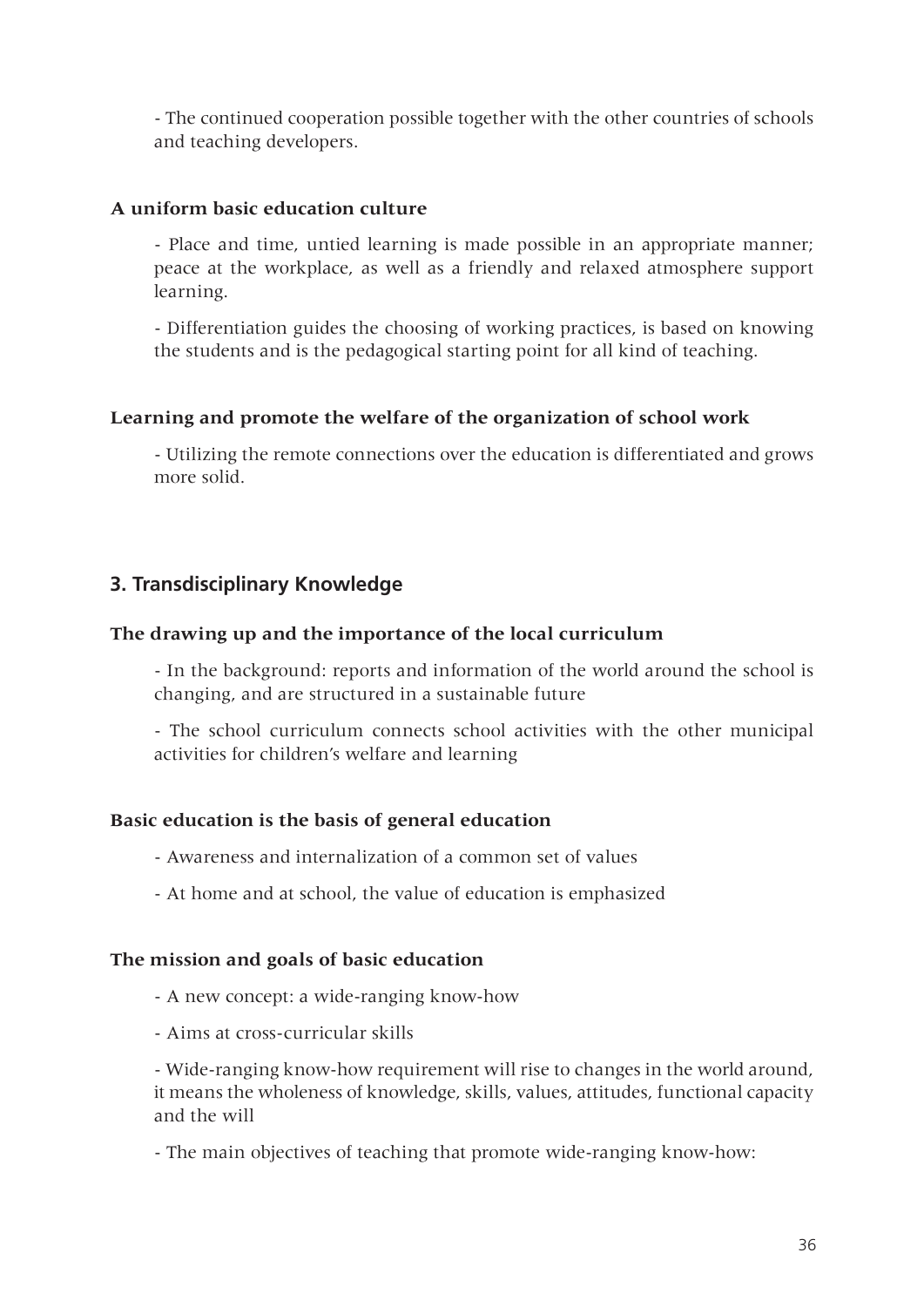· Thinking and learning to learn skills, cultural knowledge, interaction and expression; self care and life skills; multi-literacy; information and communication technological know-how; working life necessary know-how and entrepreneurship; participating in and influencing, and the construction of a sustainable future

#### **A uniform basic education culture**

- The goal of defragmenting is to help students to understand the relations between the topics to study, to combine the various disciplines of knowledge and skills and to structure their experience into meaningful wholes interact with others.

- The examination of the entities and linking disciplines, studied projects will help to apply the knowledge and produce successful collaborative knowledge construction.

#### **Learning and promote the welfare of the organization of school work**

- Guardian's role is to support their children's responsibility to school.

- The guardian has the primary responsibility for the upbringing of their children. Involvement of parents in is emphasized; building trust, equality and mutual respect are aiming for.

- In-school collaboration and cooperation with other bodies is appreciated, multidisciplinary cooperation is needed in learning units, morning and afternoon activities, etc.

# **4. Digital Competence**

#### **The mission and goals of basic education**

- Wide-ranging know-how will require in variety of networking activity in order to realize. In wide-ranging know-how is to be emphasized: information and communication technological know-how:

- Is general education and essential skills of civil

· Every student should have equal possibilities to learn information and communication technology.

· Learning environments in which students use a wide range of hardware, software, content and services in all grades in different subjects, and multi-disciplinary learning modules, and other school work.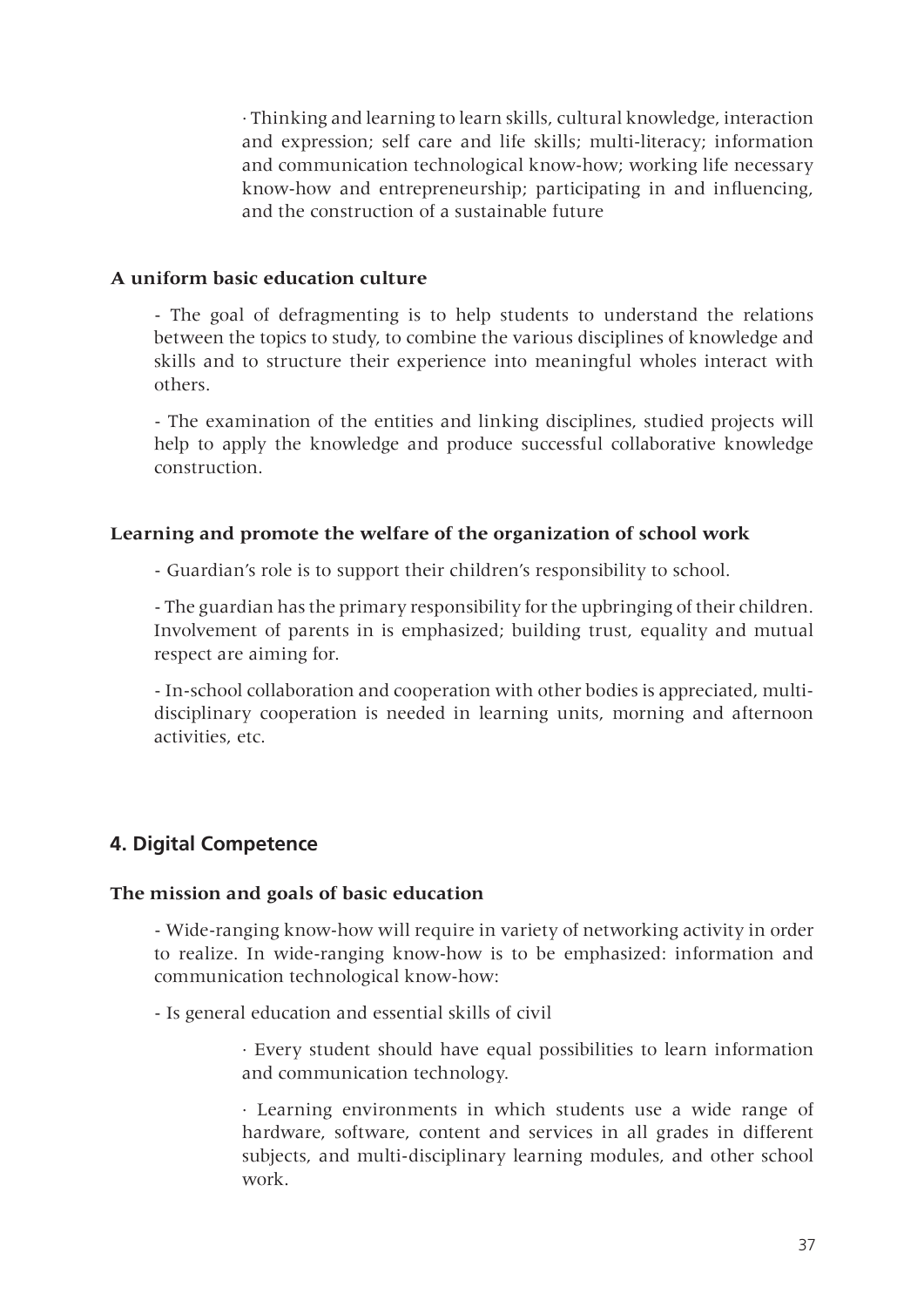The four main areas:

1. Information and communication technologies, and understand the working principles and key concepts as well as using practical information and communication technology skills to in drawing up their own outputs

2. Information and communication technology –responsible and safe usage

3. Using information and communication technology in order to get information as well as investigative and creative work.

4. Practising to use information and communication technology in interaction and networking

- The pleasure of working together

- Experiences of using information and communication technology in international networking

- Multiliteracy/ understanding of the text to be vocal, visual, kinaesthetic, print, analogue and digital

- Teaching multiliteracy aims at students' communication skills in the development of cross-media, technology in different ways based learning environments

#### **A uniform basic education culture**

- New information and communication devices will be introduced in an appropriate manner, and diversely, taken into account in the choice of working practices.

#### **Evaluation of learning**

- Information and Communications Technologies and opportunities are taken care of as well as the auxiliary appliances are available.

#### **Learning and school support**

- Pedagogical solutions may be related to teaching and working methods or elective materials and tools. These range from learning objectives and contents, as well as the student's personal needs.

#### **Teaching of the language- and culturegroups, bilingual teaching**

- The Romani language community and the media are utilized. Sign language community and the media are used in teaching.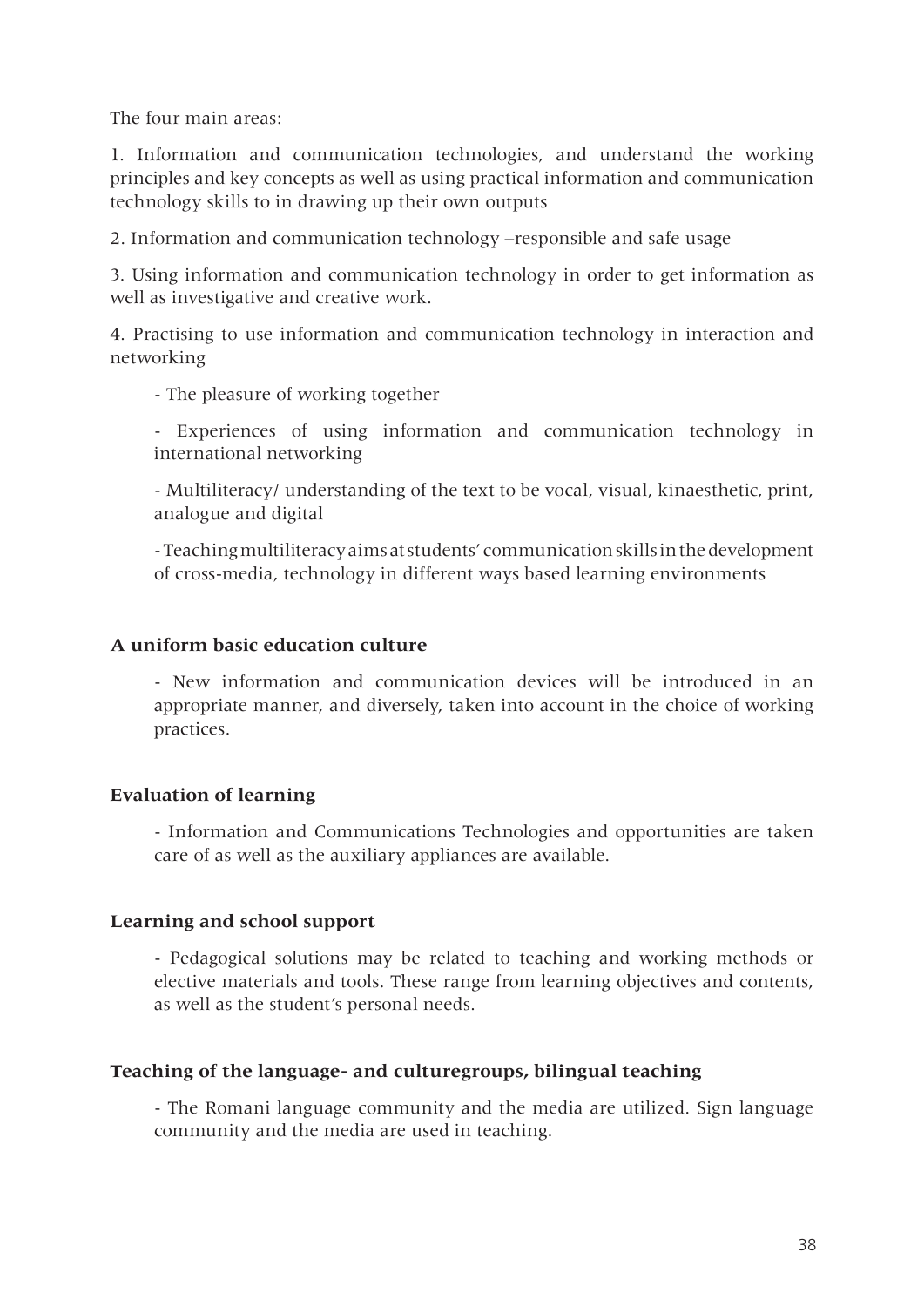# **5. Collaborative Learning**

#### **The drawing up and the importance of the local curriculum**

- The local / school, the curriculum will create a common basis and direction for daily school work - it is a strategic and pedagogical tool that lines the work in schools

- The academic year plan specifies how the curriculum is implemented during the school year

- Together with the teaching organizer practical how-to –questions are solved

## **Basic education is the basis of general education**

- Co-operation with homes is valued
- The student's uniqueness and the right to a good education

#### **The mission and goals of basic education**

- Will be built at all levels of the students a positive identity as individuals and as learners

- Close co-operation with the parents

- Preventive philosophy - to create the conditions in all activities for good to become possible beforehand

- Change in the needs of an open encounter, critical assessment and take responsibility for choices

#### **A uniform basic education culture**

- In the development of space solutions are taken into account ecology, aesthetics, accessibility and acoustic conditions as well as lighting, indoor air quality, comfort, order and cleanliness.

- The choice of working practices promotes collaborative learning.

- Teaching is defragmented a cross-sectoral learning wholes, which promote achievement of the goals and specially large-scale development of know-how.

- Topics are designed to express the local business culture dimensions.

- Each subject teaching and accrossing the subject boundaries look at the real world phenomena or themes entities.

- Deciding local curricula on the content delivery mechanisms that every student´s studies includes one multi-disciplinary entity at the least in year,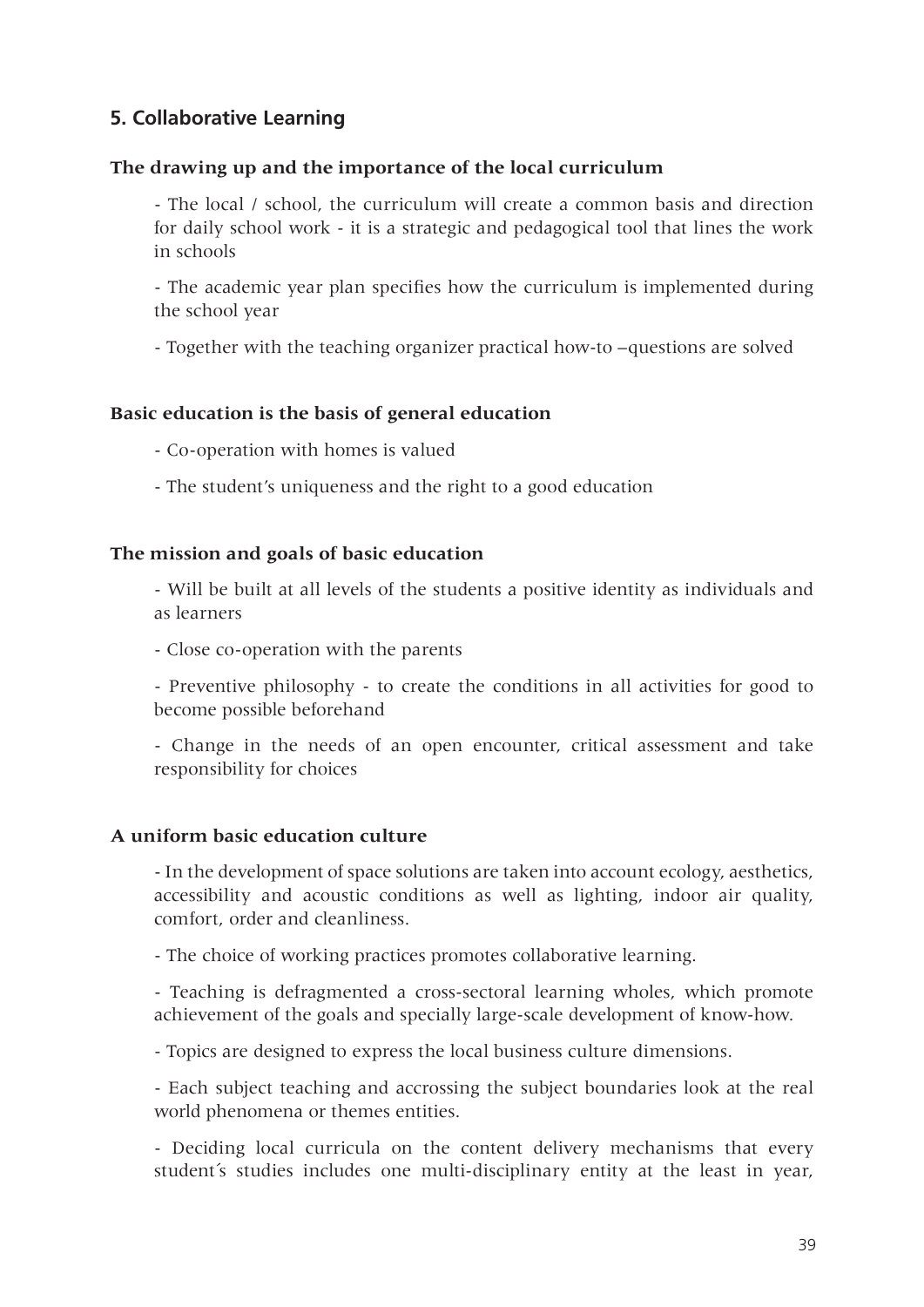teaching module is designed so that there is time to become familiar with issues properly. Accomplishment requires co-operation between the subjects that represent different approaches. Teaching modules designed to deal with operational experience for the students belonging to the world and enriching things.

## **Learning and promote the welfare of the organization of school work**

- The starting point is a shared responsibility and care for everyone's good and safe school day.

- Education – and teaching in the school is for all adults, regardless of the task.

- Co-operation takes place on a broad front in order to ensure the unity, integrity and quality, to increase the transparency of the doing.

- The school must be a unity, which consists of it's pupils or more of the schools' students formed a fraternity, whose task is to promote collaboration, empowerment and participation.

- Lessons outside of school club activities: support students' physical, mental, social, and ethical growth and development.

## **Evaluation of learning**

Features of the evaluation culture:

- Encouraging atmosphere that encourages entrepreneurship
- An inclusive, interactive and interactive approach for students

- Supporting the student's own learning process in understanding and the visualization of the student's progress throughout the learning process

- The fairness and ethics of evaluation
- Versatility

- The knowledge of teaching and planning other school work exploits the information gained from evaluation.

- Partnership with families is continuous, guardians are entitled to receive information of the evaluation criteria and their application to the evaluation of the student.

- Evaluation is also a teacher's self-assessment and self-tool for reflecting

- Assessment practices and providing feedback has to be planned and implemented the students 'age and under the conditions, attention is directed to students' strengths and learning progress in relation to the previous technology.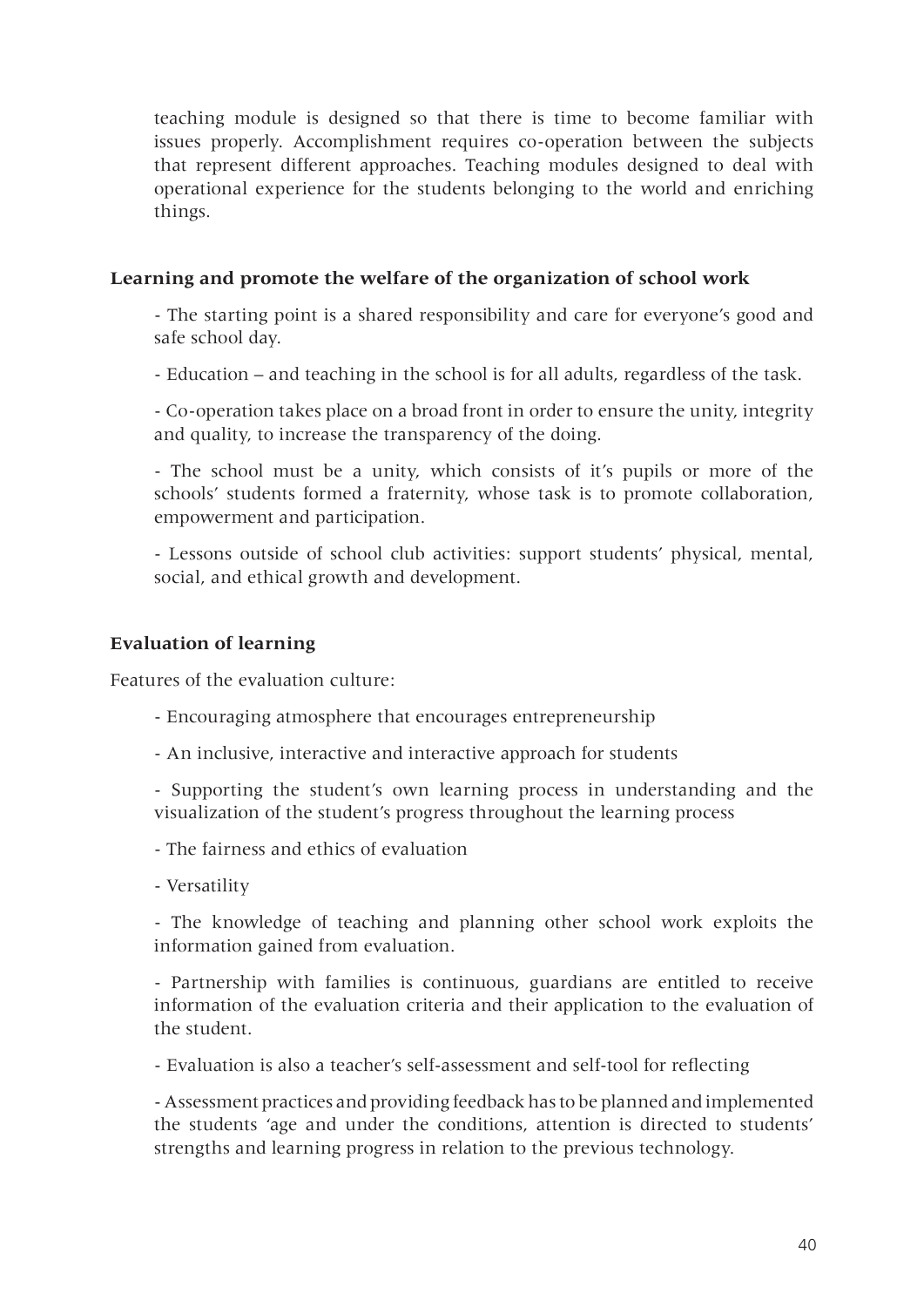#### **Learning and school support**

- Education and support organization based as much on each student's strengths the teaching and learning and development needs.

- Education takes into account, as well as the group as the individual pupil's needs. The learning plan will support each teacher's own work and teachers' planning and the mutual cooperation with the home.

#### **Teaching of the language- and culturegroups, bilingual teaching**

- The Sami language teaching is based on a communal vision of language: community membership and participation will be strengthened when the student learns to use the language of the community type.

# **6. Other DIYLab-related aspects**

#### **The drawing up and the importance of the local curriculum**

The core issue: How students can experience a meaningful learning?

The need for development of activity culture and the pedagogy – the learning, the role of the student and pedagogic are at the center. o Every student needs a learning environment and a community, where they can find their own strengths and the joy of learning.

#### **Basic education is the basis of general education**

Essential emphases, phenomena-perspectives are emphasized and highlighted in the entire curriculum framework, especially in the local / the school / municipal level in the curriculum.

#### **A uniform basic education culture**

Learning environments are constituted of pedagogically rich, flexible package. The school's exterior and interior in addition to the natural and built environment is used as a learning environment.

Areas of information specific to working to promote the use of structured data structures, as well as the formation of the acquisition of new skills.

#### **Learning and promote the welfare of the organization of school work**

Shared responsibility of each school day. This will create conditions for the development of prosperity and learning, as well as ensuring the smooth running of of the school community activities.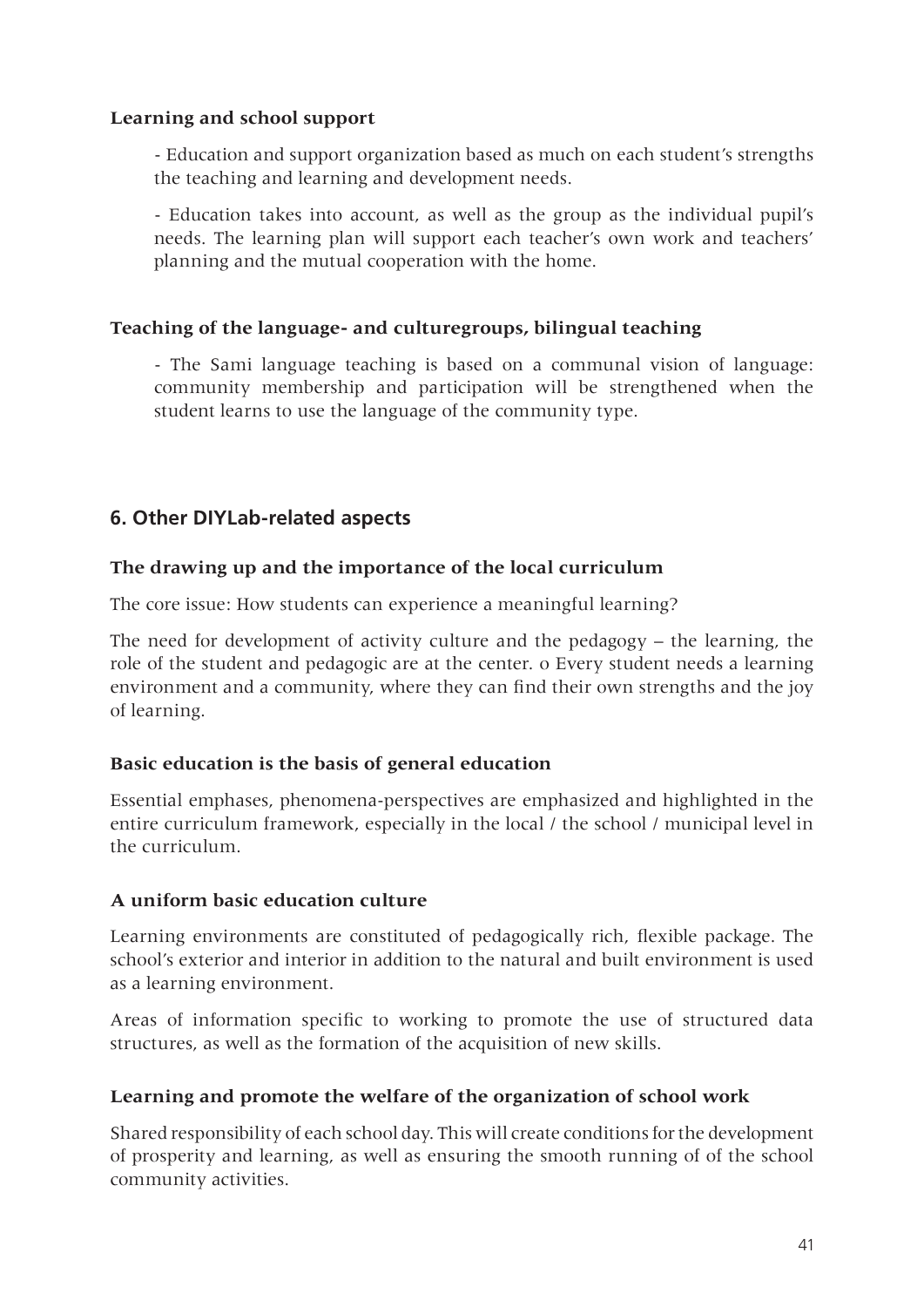#### **Evaluation of learning**

- To guide and encourage the study and to develop the student for self-assessment, student learning, work and behaviour are assessed a wide range of assessment is a means of pedagogy

- The evaluation will focus on the student's learning. (progress in learning, skill level, and feedback for them)

- Work (ability to plan, regulate, evaluate their own work, the ability to act responsibly, to try your best, ability to work in constructive interaction)

- Behaviour or taking into account other people, respect for the environment, common agreed rules and fact that compliance different interactive situations relevant and context-aware behaviour and good manners

- Evaluation during the studies is in all grades mainly with learning controlling feedback (continuous, daily, goal-oriented), students' knowledge level characterization with reports in at a given time

## **Learning and school support**

- Learning and school difficulties is prevented in advance, for example, by differentiating instruction, teachers, and other staff by mutual co-operation, control and by modifying the study groups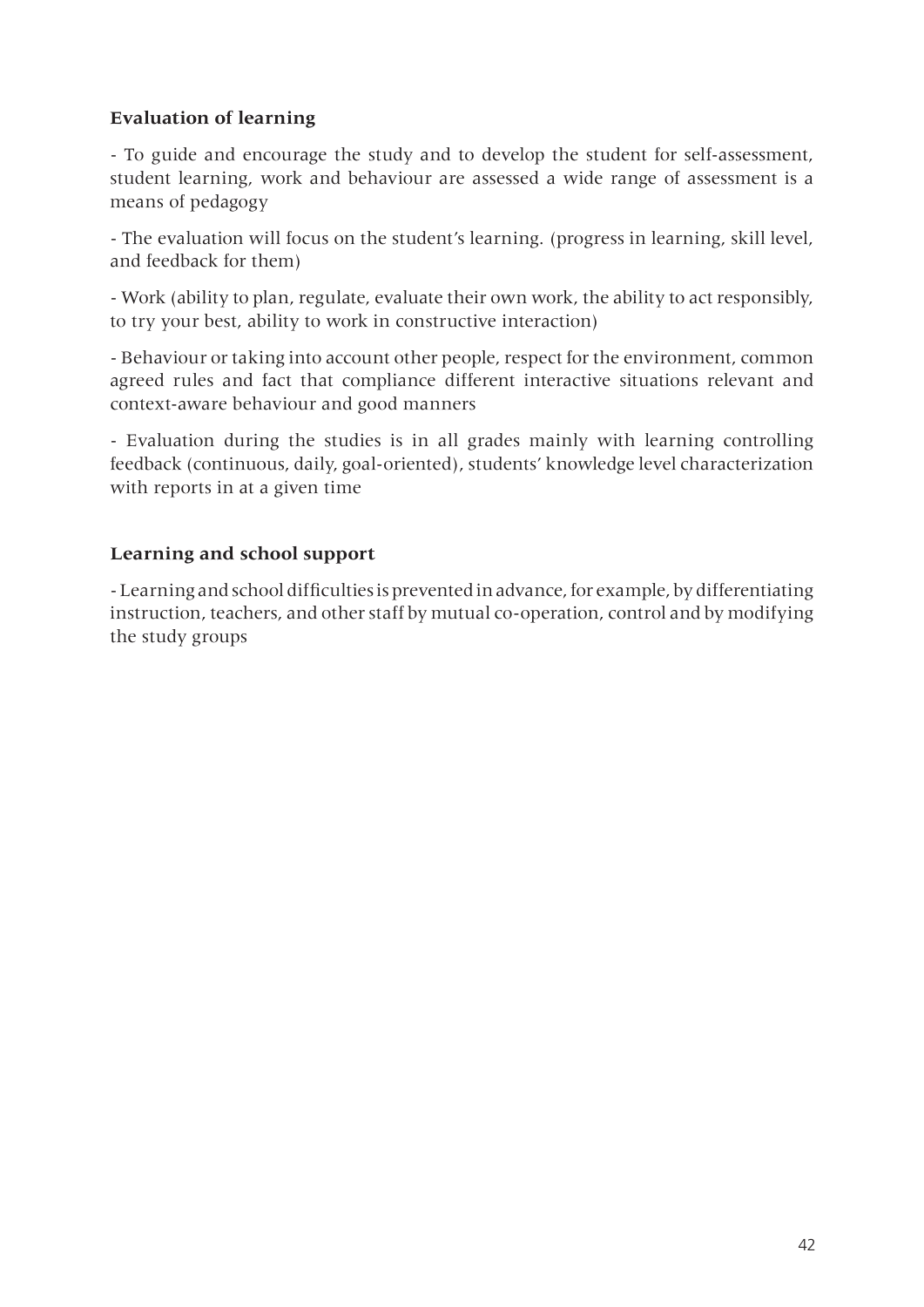# Annex 3 – Czech analysis of the connections between DIY learning and the syllabi at the primary and secondary level

# **1. Autonomous/ Self-Regulated Learning**

ZŠ Korunovační "gives pupils an opportunity to be involved actively in their own learning". It leads "them to indipendent and autonomous presentation, to acquiring new knowledge through their own activities". "It gives pupils an opportunity to apply in work principles of self-learning and self-control". "It enables pupils to exploit their own experiences and practical situation gained in a life out of school".

## **Primary School Education**

ZŠ Korunova ní endeavours to support autonomous learning during a process of development of competency to learning. It gives an opportunity to pupils to use their experience in school; it leads pupils to self-evaluate and to understand why they have to learn; it contributes to develop habits to independent and self-learning. It leads to developmnet of the competency to solve problems, and of communicative competency.

#### **Lower Secondary School Education**

The main aim of Informatics teaching is besides other things ([4], branch ICT, Informatics, p. 2) to enable pupils to choice their own content in further to their needs (creation of presentation, information searching, text editing, drill and practice) and to exploit ICT knowledge, ability to do programming, etc.

# **2. Inquiry Based Teaching And Learning**

ZŠ Korunovační doesn't think about inquiry based learning, nevertheless it supports a practical and experimental activities of pupils because it emphasises on "applying activities which can lead pupils to discover knowledge and relations and to solving problems" and on "performing simple demonstrations and experiments which enable pupils to acquire study content through more senses and to understand it".

# **Primary School Education**

ZŠ Korunovační makes effort to promote inquiry based learning and teaching in development of competency to learning (to manage pupils in knowledge acquiring from different information resources and school materials), in development of competency to solve problems (to let pupils defend their conclusions, outcomes, decisions), in development of communication competency (to let pupils speak about each activity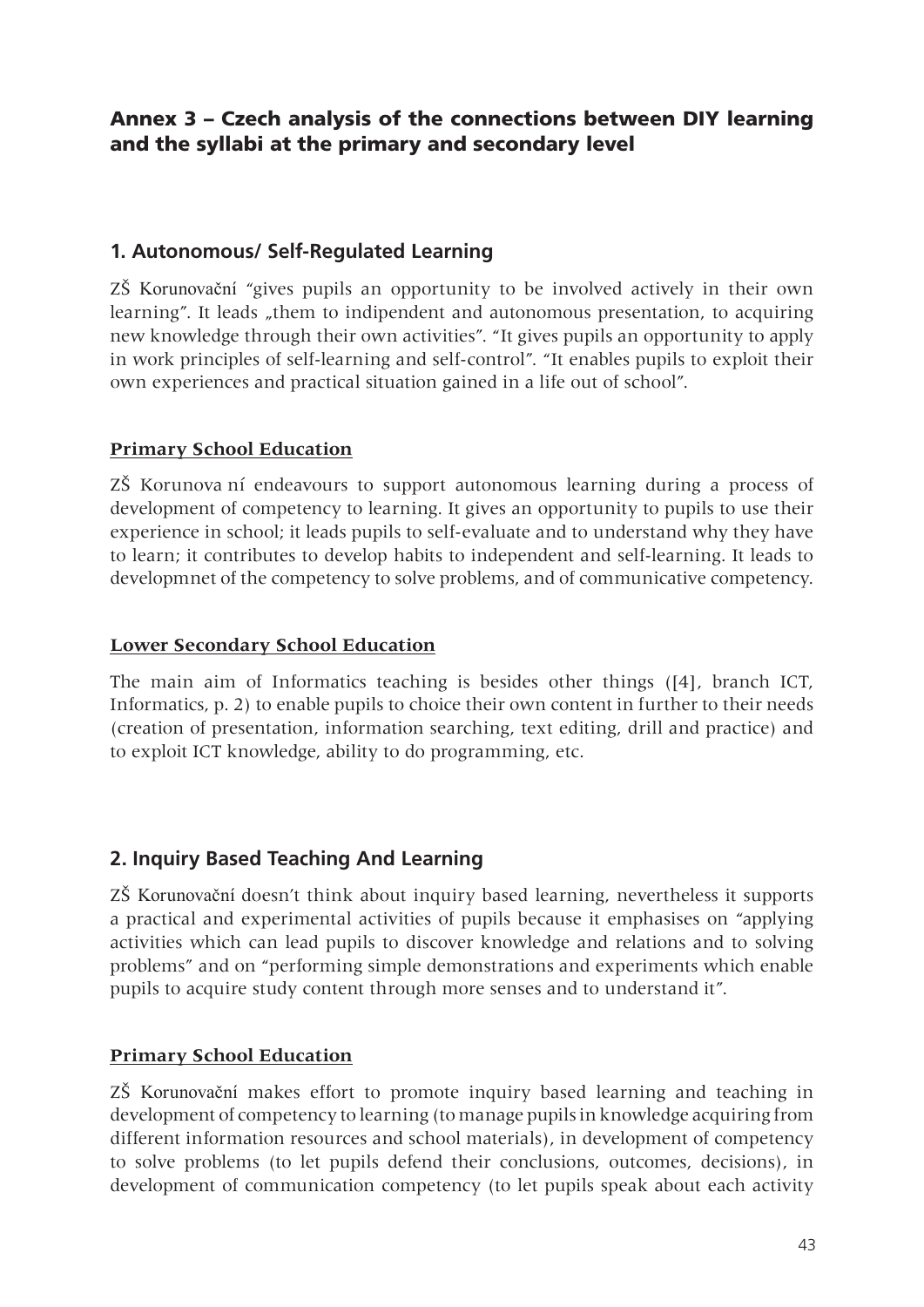joint to observed phenomenon or their own way how to solve problem; let pupils to speak about observation or watching in the nature or about interesting knowledge gained in reading) or in development of civil competency (lo manage pupils to regard and appreciate ideas or proposals made by others).

## **Lower Secondary School Education**

In Informatics the pupils should learn to distinguish significant from insignificant, to do proposals various ways how to solve problems, to deduce and to conclude final decisions, or to speka about new-emerged problems. The pupils are taught to acquire startegies which allow them thoroughly analyse or unpack questions related to a studied problem, to propose and test various options how to solve it, to conclude/ gather critically and carry out relevant arguments.

In a frame of the cross-curricular topic Media Education the school oa škole organises many projects which contribute to digital literacy development; there are some examples of such projects: Critical reading and viewing media messages (Year 6), Interpretation of relations between media messages and reality (Year 6), Media messages structure and organisation (Year 7), Viewing on authors of media messages (Year 7), Functionning and impact of media on the society (Year 8), Media message design (Year 8), and Work in a management team (Year 9).

# **3. Transdisciplinary Knowledge**

ZŠ Korunovační "offers a lot of possibilities how to develop inter-disciplinary relations".

# **Primary School Education**

ZŠ Korunovační supports inquiry based learning and teaching in a process of development of competency to solve problems (to enable pupils to search new information, to sort information and to connect them with study topics or themes), communication competency (to let pupils to speak about observation in nature, about knowledge gained in reading books or in watching TV infotainment).

# **Lower Secondary School Education**

ZŠ Korunovační applies inter-disciplinary approaches in everyday teaching, particularly in cross-curricular topics and other project activities. From 2013 according to "Dodatek ke ŠVP ZV 3in" the school has impelemented into Informatics a theme, Finacial literacy" which has connections to the educational domains MATHEMATICS AND ITS APPLICATIONS and MAN AND SOCIETY.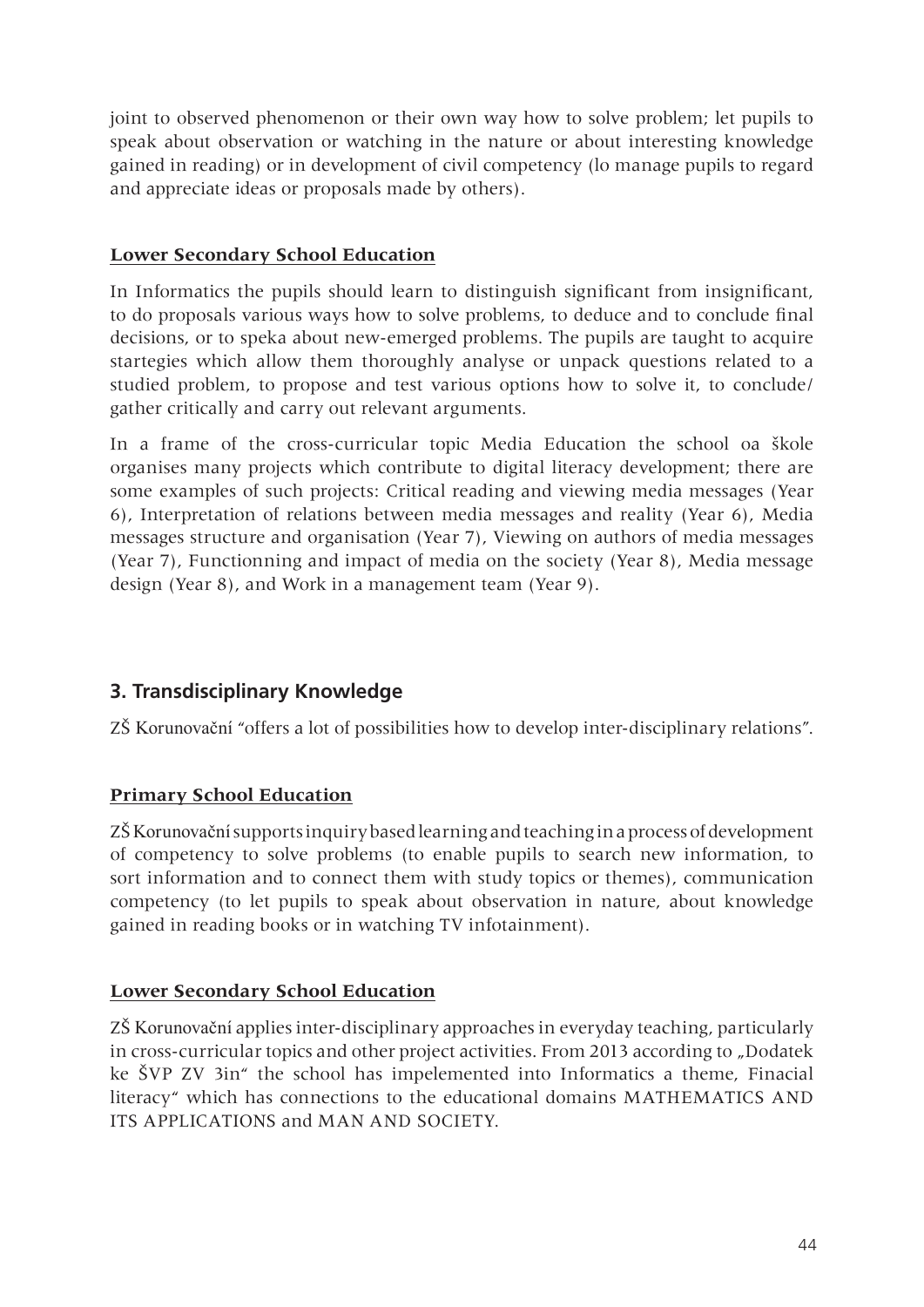# **4. Digital Competence**

The digital literacy of pupils is developed in a compulsory subject Informatics in Year 4 (1 hour/week), and in Year 5-9 (1 hour/week or 2 hours/2 weeks). Teaching is organised in a multimedia computer lab.

The aim of Informatics is lead ([4], Oblast ICT, Informatika, p. 2) pupils to use ICT to good purpose and efficiently, to create obstacles to purposeless "playing computer games", to seek creative approaches to work with ICT, to apply knowledge and skills from Informatics in other school subjects (in the form of projects, presentations, digital outcomes, digital tutorials, etc.) and to let pupils to choose their own ideas in connection with their current needs (presentation creation, searching information, editing texts, drill-and-practice) and to exploit ICT knowledge. The pupil's own process of programming is a way for self-recognition and self-evaluation, for responsibility. The most important is to learn the principles of potential of application SW, not their manuals and guides.

According to the ZŠ Korunovační philosophy it is

## **Primary School Education**

Media message creation is one of the cross-curricular topics for primary education in Year 4. The project "How an editorial-board works" further to the subject Informatics in Year 5 in which pupils learn process and use information.

#### **Lower Secondary School Education**

In the subject Informatics pupils learn to develop their self-confidence in own confidence and facilities to master (ŠVP, Oblast ICT, Informatika, p. 3). They should also learn to create peculiar attitude to ICT, to use various software and to work on different computers so that they be able easily adapt to transformed or new working conditions. From 2013 according to the document Dodatek ke ŠVP ZV 3in a topic Financial literacy has been implemented into teaching Informatics.

# **5. Collaborative learning**

A term collaborative learning is not utilized in the school document ŠVP ([5]), nevertheless according to this document ZŠ Korunovační highlights communication and collaboration among pupils and leads them to project and group activities. The aim of the Informatics ([5], Oblast ICT, Informatika, p. 2) is to guide pupils to be able to explain acquired information to other, to ask questions each other, to answer them and to think about their practical use.